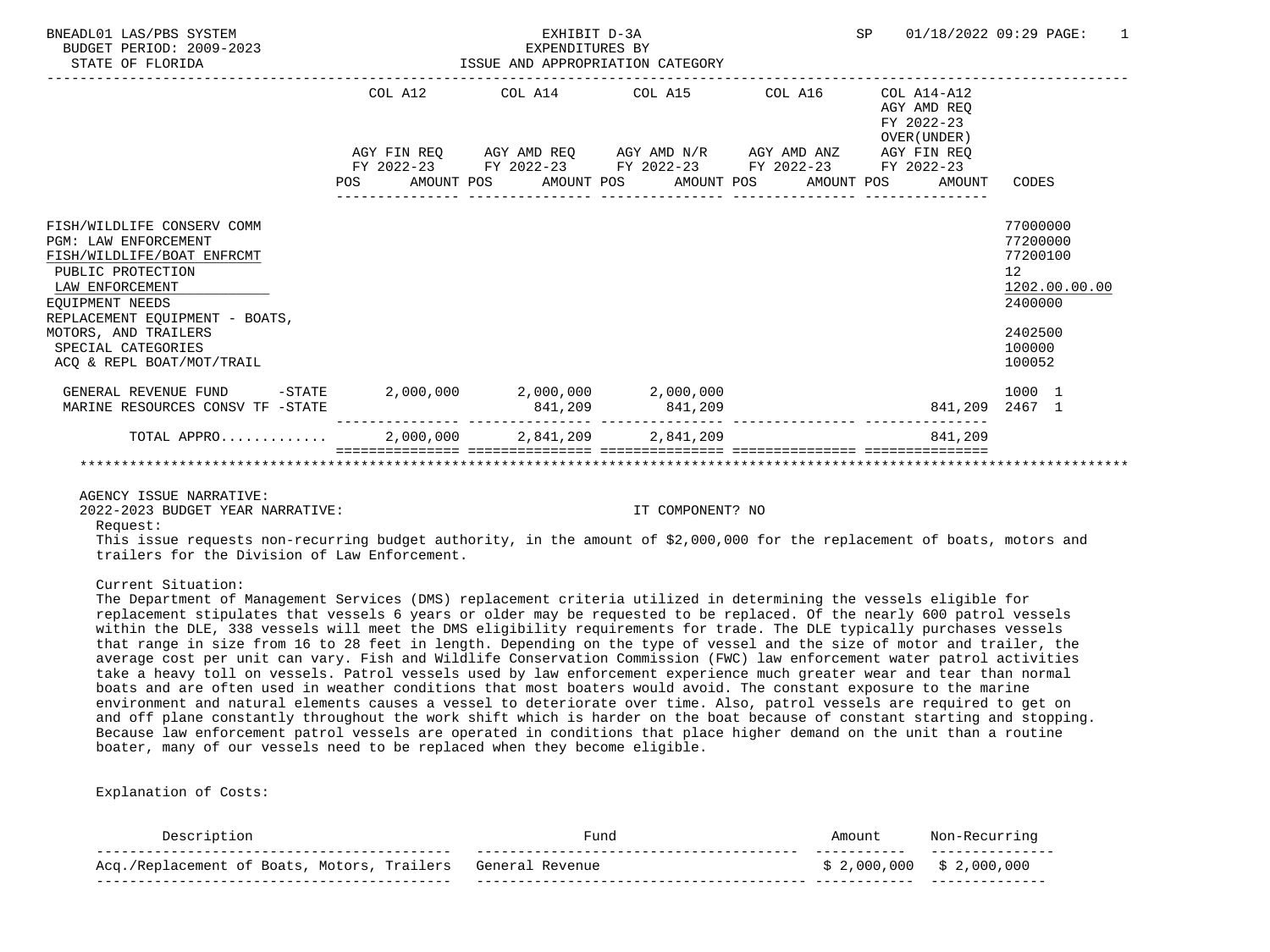| BNEADL01 LAS/PBS SYSTEM<br>BUDGET PERIOD: 2009-2023<br>STATE OF FLORIDA                                                                                                              |                                                                                                                | ISSUE AND APPROPRIATION CATEGORY |  | <b>SP</b> |                                                 | 01/18/2022 09:29 PAGE:                                                                     | $\overline{2}$ |                                                          |                                                                                 |  |
|--------------------------------------------------------------------------------------------------------------------------------------------------------------------------------------|----------------------------------------------------------------------------------------------------------------|----------------------------------|--|-----------|-------------------------------------------------|--------------------------------------------------------------------------------------------|----------------|----------------------------------------------------------|---------------------------------------------------------------------------------|--|
|                                                                                                                                                                                      |                                                                                                                | COL A12                          |  |           | COL A14 COL A15                                 | COL A16                                                                                    |                | COL A14-A12<br>AGY AMD REO<br>FY 2022-23<br>OVER (UNDER) |                                                                                 |  |
|                                                                                                                                                                                      | POS FOR THE POST OF THE POST OF THE POST OF THE POST OF THE POST OF THE POST OF THE POST OF THE POST OF THE PO |                                  |  |           | AGY FIN REQ 6GY AMD REQ 6GY AMD N/R 6GY AMD ANZ | FY 2022-23 FY 2022-23 FY 2022-23 FY 2022-23<br>AMOUNT POS AMOUNT POS AMOUNT POS AMOUNT POS |                | AGY FIN REO<br>FY 2022-23<br>AMOUNT                      | CODES                                                                           |  |
| FISH/WILDLIFE CONSERV COMM<br><b>PGM: LAW ENFORCEMENT</b><br>FISH/WILDLIFE/BOAT ENFRCMT<br>PUBLIC PROTECTION<br>LAW ENFORCEMENT<br>EOUIPMENT NEEDS<br>REPLACEMENT EQUIPMENT - BOATS, |                                                                                                                |                                  |  |           |                                                 |                                                                                            |                |                                                          | 77000000<br>77200000<br>77200100<br>12 <sup>°</sup><br>1202.00.00.00<br>2400000 |  |
| MOTORS, AND TRAILERS                                                                                                                                                                 |                                                                                                                |                                  |  |           |                                                 |                                                                                            |                |                                                          | 2402500                                                                         |  |
| Total                                                                                                                                                                                |                                                                                                                |                                  |  |           |                                                 |                                                                                            | \$2,000,000    | \$2,000,000                                              |                                                                                 |  |

 Depending on the size and make of the vessel package, acquisition costs range from approximately \$57,000 to \$235,000. Rigging costs per vessel are \$9,000 each.

Benefits:

 Additional budget authority would provide for the replacement of vessels, motors, and trailers, which are necessary for the DLE to be able to provide law enforcement services to protect the resources and the public throughout the state. New vessels would also reduce high repair costs associated with older vessels.

Activity:

ACT2010 - Uniform Patrol and Investigations

 Strategic Plan for Economic Development: 5.2 - Improve the efficiency and effectiveness of government agencies at all levels.

 6.1 - Create and sustain vibrant, safe, healthy and resilient communities that attract workers, residents, businesses and visitors.

Amended 2022-23 Narrative after December 15, 2021

Request:

 This issue requests non-recurring budget authority, in the amount of \$841,209 in the Marine Resource Conservation Trust Fund. Funds were received from the sale of large vessel Randall for \$498,510.60 and \$384,944.98 from prior years surplus sales of FWC vessels through DMS.

#### Current Situation:

 The FWC's Offshore Patrol Vessel (OPV) program provides an essential presence and service to the offshore waters surrounding Florida. Its highly trained members use a special fleet of thirteen vessels to protect and patrol both State and Federal waters, providing fisheries enforcement and critical search and rescue missions in the most remote waters. FWC has sold a number of vessels which outlived their usefulness for a law enforcement mission. To address the equipment shortfall created by the recent decommissioning of the C.T. Randall, an Endurance-class offshore patrol vessel, the FWC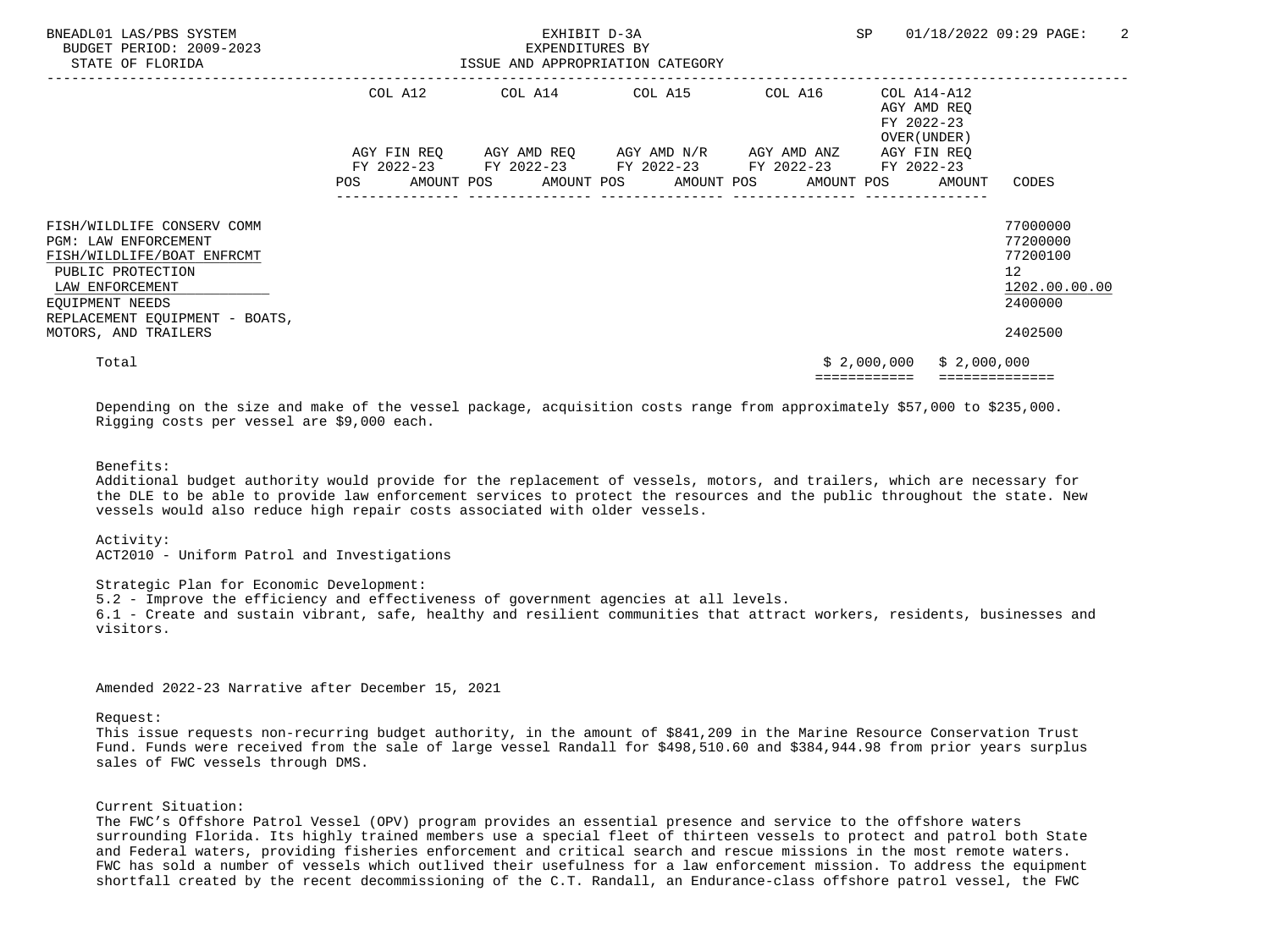| BNEADL01 LAS/PBS SYSTEM<br>BUDGET PERIOD: 2009-2023<br>STATE OF FLORIDA |             | EXHIBIT D-3A<br>EXPENDITURES BY<br>ISSUE AND APPROPRIATION CATEGORY | SP                                            | 3<br>01/18/2022 09:29 PAGE: |                                                          |                      |
|-------------------------------------------------------------------------|-------------|---------------------------------------------------------------------|-----------------------------------------------|-----------------------------|----------------------------------------------------------|----------------------|
|                                                                         | COL A12     | COL A14 COL A15                                                     |                                               | COL A16                     | COL A14-A12<br>AGY AMD REO<br>FY 2022-23<br>OVER (UNDER) |                      |
|                                                                         | AGY FIN REO |                                                                     | AGY AMD REQ      AGY AMD N/R      AGY AMD ANZ |                             | AGY FIN REO                                              |                      |
|                                                                         |             | FY 2022-23 FY 2022-23 FY 2022-23 FY 2022-23 FY 2022-23              |                                               |                             |                                                          |                      |
|                                                                         | POS         | AMOUNT POS      AMOUNT POS     AMOUNT POS     AMOUNT POS            |                                               |                             | AMOUNT                                                   | CODES                |
| FISH/WILDLIFE CONSERV COMM                                              |             |                                                                     |                                               |                             |                                                          | 77000000             |
| PGM: LAW ENFORCEMENT<br>FISH/WILDLIFE/BOAT ENFRCMT                      |             |                                                                     |                                               |                             |                                                          | 77200000<br>77200100 |
| PUBLIC PROTECTION                                                       |             |                                                                     |                                               |                             |                                                          | 12                   |
| LAW ENFORCEMENT                                                         |             |                                                                     |                                               |                             |                                                          | 1202.00.00.00        |
| EOUIPMENT NEEDS                                                         |             |                                                                     |                                               |                             |                                                          | 2400000              |
| REPLACEMENT EQUIPMENT - BOATS,<br>MOTORS, AND TRAILERS                  |             |                                                                     |                                               |                             |                                                          | 2402500              |

 requests spending authority for the \$841,209 in funds generated by surplus vessel sales to purchase another offshore patrol vessel.

Explanation of Costs:

| Description                        | Fund                                     | Amount     | Non-Recurring |         |  |
|------------------------------------|------------------------------------------|------------|---------------|---------|--|
| Offshore Patrol Vessel Replacement | Marine Resources Conservation Trust Fund | \$ 841,209 | S.            | 841,209 |  |
| Total                              |                                          | 841,209    | S             | 841,209 |  |
|                                    |                                          |            |               |         |  |

Benefits:

 Funding of this vessel will require less costly maintenance and repairs and provide FWC officers the capability of long-distance offshore patrols for fisheries enforcement and search and rescue operations.

 Activity: ACT2010 - Uniform Patrol and Investigations

Strategic Plan for Economic Development:

5.2 - Improve the efficiency and effectiveness of government agencies at all levels.

 6.1 - Create and sustain vibrant, safe, healthy and resilient communities that attract workers, residents, businesses and visitors.

Summary:

 This issue amendment requests additional non-recurring budget authority, in the amount of \$841,209 in the Marine Resource Conservation Trust Fund. Funds were received from the sale of large vessel Randall for \$498,510.60 and \$384,944.98 from prior years surplus sales of FWC vessels through DMS. \*\*\*\*\*\*\*\*\*\*\*\*\*\*\*\*\*\*\*\*\*\*\*\*\*\*\*\*\*\*\*\*\*\*\*\*\*\*\*\*\*\*\*\*\*\*\*\*\*\*\*\*\*\*\*\*\*\*\*\*\*\*\*\*\*\*\*\*\*\*\*\*\*\*\*\*\*\*\*\*\*\*\*\*\*\*\*\*\*\*\*\*\*\*\*\*\*\*\*\*\*\*\*\*\*\*\*\*\*\*\*\*\*\*\*\*\*\*\*\*\*\*\*\*\*\*\*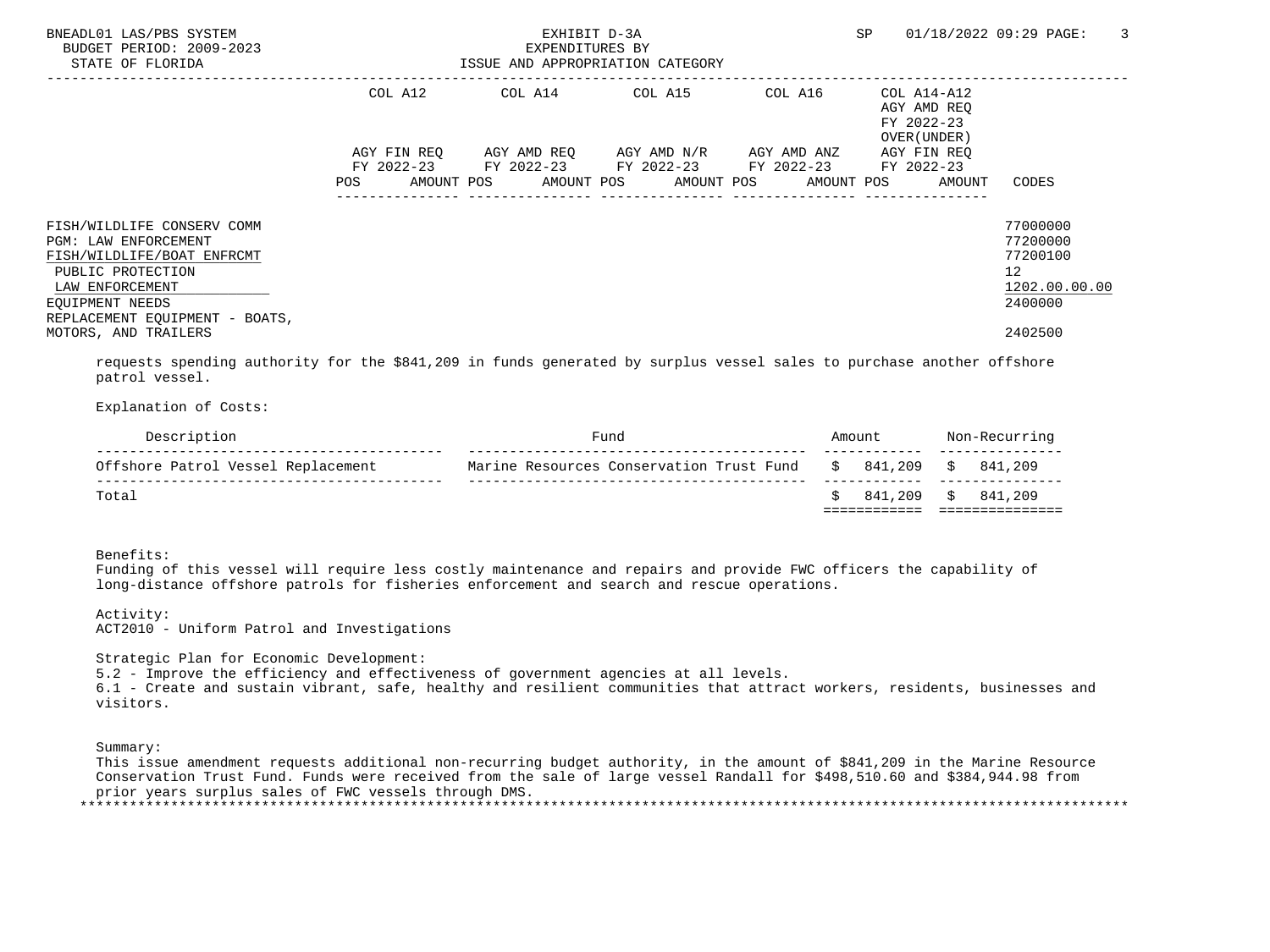| BNEADL01 LAS/PBS SYSTEM<br>BUDGET PERIOD: 2009-2023<br>STATE OF FLORIDA                                                                                                                                                    |                    | EXHIBIT D-3A<br>EXPENDITURES BY<br>ISSUE AND APPROPRIATION CATEGORY<br>----------------------------------- | 01/18/2022 09:29 PAGE:<br>SP                                               | 4                                                                               |                                                                                                 |                                                                                                      |
|----------------------------------------------------------------------------------------------------------------------------------------------------------------------------------------------------------------------------|--------------------|------------------------------------------------------------------------------------------------------------|----------------------------------------------------------------------------|---------------------------------------------------------------------------------|-------------------------------------------------------------------------------------------------|------------------------------------------------------------------------------------------------------|
|                                                                                                                                                                                                                            | POS DO             | AMOUNT POS AMOUNT POS                                                                                      | COL A12 COL A14 COL A15<br>AGY FIN REQ AGY AMD REQ AGY AMD N/R AGY AMD ANZ | COL A16<br>FY 2022-23 FY 2022-23 FY 2022-23 FY 2022-23 FY 2022-23<br>AMOUNT POS | COL A14-A12<br>AGY AMD REO<br>FY 2022-23<br>OVER (UNDER)<br>AGY FIN REQ<br>AMOUNT POS<br>AMOUNT | CODES                                                                                                |
| FISH/WILDLIFE CONSERV COMM<br>PGM: LAW ENFORCEMENT<br>FISH/WILDLIFE/BOAT ENFRCMT<br>PUBLIC PROTECTION<br>LAW ENFORCEMENT<br>LAW ENFORCEMENT PROGRAM<br>REGIONAL COMMUNICATION CENTERS<br>STAFFING<br>SALARIES AND BENEFITS |                    |                                                                                                            |                                                                            |                                                                                 |                                                                                                 | 77000000<br>77200000<br>77200100<br>12 <sup>°</sup><br>1202.00.00.00<br>6500000<br>6503840<br>010000 |
| GENERAL REVENUE FUND                                                                                                                                                                                                       | -STATE 269,262     |                                                                                                            |                                                                            |                                                                                 | $269.262 - 1000$ 1                                                                              |                                                                                                      |
| OTHER PERSONAL SERVICES                                                                                                                                                                                                    |                    |                                                                                                            |                                                                            |                                                                                 |                                                                                                 | 030000                                                                                               |
| GENERAL REVENUE FUND                                                                                                                                                                                                       | -STATE 189.075     |                                                                                                            |                                                                            |                                                                                 | 189.075-1000 1                                                                                  |                                                                                                      |
| <b>EXPENSES</b>                                                                                                                                                                                                            |                    |                                                                                                            |                                                                            |                                                                                 |                                                                                                 | 040000                                                                                               |
| GENERAL REVENUE FUND                                                                                                                                                                                                       | $-STATE$ 149, 157  |                                                                                                            |                                                                            |                                                                                 | 149, 157 - 1000 1                                                                               |                                                                                                      |
| SPECIAL CATEGORIES<br>CONTRACTED SERVICES                                                                                                                                                                                  |                    |                                                                                                            |                                                                            |                                                                                 |                                                                                                 | 100000<br>100777                                                                                     |
| GENERAL REVENUE FUND                                                                                                                                                                                                       | $-$ STATE $18,000$ |                                                                                                            |                                                                            |                                                                                 |                                                                                                 | 18,000-1000 1                                                                                        |
| TOTAL: REGIONAL COMMUNICATION CENTERS<br>STAFFING                                                                                                                                                                          |                    |                                                                                                            |                                                                            |                                                                                 |                                                                                                 | 6503840                                                                                              |
| TOTAL ISSUE $625.494$                                                                                                                                                                                                      |                    |                                                                                                            |                                                                            |                                                                                 | $625.494-$                                                                                      |                                                                                                      |
|                                                                                                                                                                                                                            |                    |                                                                                                            |                                                                            |                                                                                 |                                                                                                 |                                                                                                      |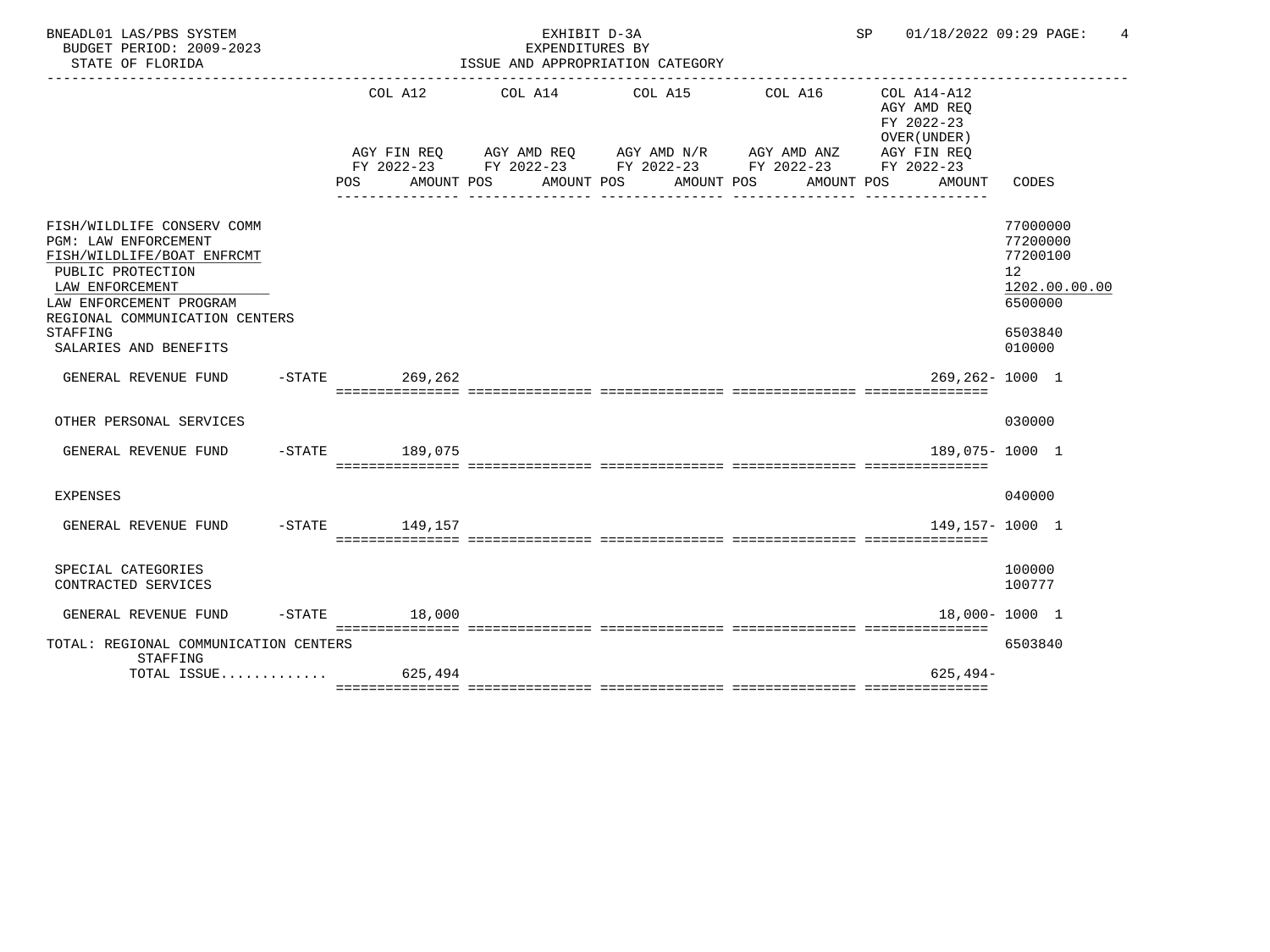| BNEADL01 LAS/PBS SYSTEM<br>BUDGET PERIOD: 2009-2023<br>STATE OF FLORIDA                                                                                                                                  |                         | EXHIBIT D-3A<br>EXPENDITURES BY<br>ISSUE AND APPROPRIATION CATEGORY |                   |                          |                       |                                                                                                                                                                                                        |           | SP 01/18/2022 09:29 PAGE:                                                                                                  |  |
|----------------------------------------------------------------------------------------------------------------------------------------------------------------------------------------------------------|-------------------------|---------------------------------------------------------------------|-------------------|--------------------------|-----------------------|--------------------------------------------------------------------------------------------------------------------------------------------------------------------------------------------------------|-----------|----------------------------------------------------------------------------------------------------------------------------|--|
|                                                                                                                                                                                                          | COL A12                 | COL A14 COL A15<br>POS AMOUNT POS AMOUNT POS                        | _____________     |                          | COL A16<br>AMOUNT POS | COL A14-A12<br>AGY AMD REO<br>FY 2022-23<br>OVER (UNDER)<br>AGY FIN REQ AGY AMD REQ AGY AMD N/R AGY AMD ANZ AGY FIN REQ<br>FY 2022-23 FY 2022-23 FY 2022-23 FY 2022-23 FY 2022-23<br>AMOUNT POS AMOUNT |           | CODES                                                                                                                      |  |
| FISH/WILDLIFE CONSERV COMM<br><b>PGM: LAW ENFORCEMENT</b><br>FISH/WILDLIFE/BOAT ENFRCMT<br>PUBLIC PROTECTION<br>LAW ENFORCEMENT<br>LAW ENFORCEMENT PROGRAM<br>REGIONAL COMMUNICATION CENTERS<br>STAFFING |                         |                                                                     |                   |                          |                       |                                                                                                                                                                                                        |           | 77000000<br>77200000<br>77200100<br>12 <sup>°</sup><br>1202.00.00.00<br>6500000<br>6503840<br><b>. * * * * * * * * *</b> · |  |
| POSITION DETAIL OF SALARIES AND BENEFITS:                                                                                                                                                                | FTE                     | BASE RATE                                                           | ADDITIVES         |                          | <b>BENEFITS</b>       | SUBTOTAL                                                                                                                                                                                               |           | LAPSE LAPSED SALARIES<br>% AND BENEFITS                                                                                    |  |
| A12 - AGY FIN REQ FY 2022-23                                                                                                                                                                             |                         |                                                                     |                   |                          |                       |                                                                                                                                                                                                        |           |                                                                                                                            |  |
| NEW POSITIONS<br>8410 DUTY OFFICER<br>N2515 001<br>8411 DUTY OFFICER SUPERVISOR - SES<br>N2504 001                                                                                                       | $3.00$ $74,025$<br>3.00 | 76,731                                                              |                   |                          |                       | 61,243 137,974 0.00                                                                                                                                                                                    |           | 57,263 131,288 0.00 131,288<br>137,974                                                                                     |  |
| TOTALS FOR ISSUE BY FUND<br>1000 GENERAL REVENUE FUND                                                                                                                                                    |                         |                                                                     |                   |                          |                       |                                                                                                                                                                                                        |           | 269,262                                                                                                                    |  |
|                                                                                                                                                                                                          |                         | 6.00 150,756                                                        |                   |                          |                       | 118,506 269,262                                                                                                                                                                                        |           | --------------<br>269,262<br>==============                                                                                |  |
|                                                                                                                                                                                                          |                         |                                                                     |                   |                          |                       |                                                                                                                                                                                                        |           |                                                                                                                            |  |
| BOAT RAMP MAINTENANCE FIELD CREW<br>SPECIAL CATEGORIES<br>ENHANCED WILDLIFE MGMT                                                                                                                         |                         |                                                                     |                   |                          |                       |                                                                                                                                                                                                        |           | 6505300<br>100000<br>100228                                                                                                |  |
| FEDERAL GRANTS TRUST FUND -FEDERL<br>MARINE RESOURCES CONSV TF -STATE<br>STATE GAME TRUST FUND<br>$-$ STATE                                                                                              |                         | 1, 135, 818 1, 135, 818<br>311,557                                  |                   | 67,048 67,048<br>311,557 |                       |                                                                                                                                                                                                        |           | 1, 135, 818 2261 3<br>67,048 2467 1<br>311,557 2672 1                                                                      |  |
| TOTAL APPRO                                                                                                                                                                                              |                         | 1,514,423                                                           | --- ------------- | 1,514,423                |                       | __ _______________ ____________                                                                                                                                                                        | 1,514,423 |                                                                                                                            |  |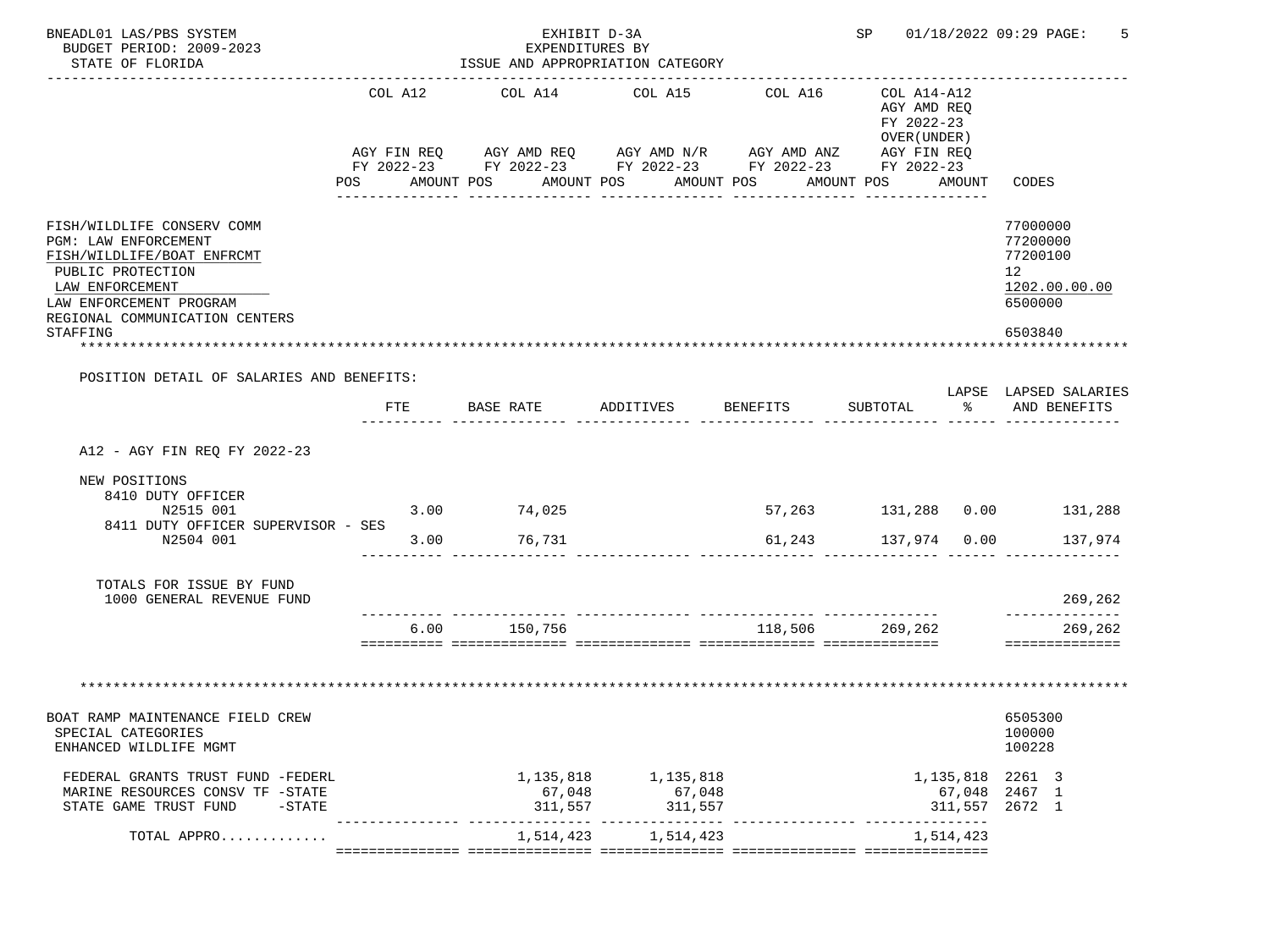| BNEADL01 LAS/PBS SYSTEM<br>BUDGET PERIOD: 2009-2023<br>STATE OF FLORIDA          |                                      | EXHIBIT D-3A<br>EXPENDITURES BY<br>ISSUE AND APPROPRIATION CATEGORY |                                                              | SP                       | 01/18/2022 09:29 PAGE:<br>- 6                            |                                             |
|----------------------------------------------------------------------------------|--------------------------------------|---------------------------------------------------------------------|--------------------------------------------------------------|--------------------------|----------------------------------------------------------|---------------------------------------------|
|                                                                                  | COL A12                              | COL A14                                                             | COL A15                                                      | COL A16                  | COL A14-A12<br>AGY AMD REO<br>FY 2022-23<br>OVER (UNDER) |                                             |
|                                                                                  | AGY FIN REO<br>FY 2022-23 FY 2022-23 |                                                                     | AGY AMD REO AGY AMD N/R AGY AMD ANZ<br>FY 2022-23 FY 2022-23 |                          | AGY FIN REO<br>FY 2022-23                                |                                             |
|                                                                                  | AMOUNT POS<br>POS                    |                                                                     | AMOUNT POS                                                   | AMOUNT POS<br>AMOUNT POS | AMOUNT                                                   | CODES                                       |
| FISH/WILDLIFE CONSERV COMM<br>PGM: LAW ENFORCEMENT<br>FISH/WILDLIFE/BOAT ENFRCMT |                                      |                                                                     |                                                              |                          |                                                          | 77000000<br>77200000<br>77200100            |
| PUBLIC PROTECTION<br>LAW ENFORCEMENT<br>LAW ENFORCEMENT PROGRAM                  |                                      |                                                                     |                                                              |                          |                                                          | 12 <sup>°</sup><br>1202.00.00.00<br>6500000 |
| BOAT RAMP MAINTENANCE FIELD CREW                                                 |                                      |                                                                     |                                                              |                          |                                                          | 6505300                                     |

AGENCY ISSUE NARRATIVE:

 2022-2023 BUDGET YEAR NARRATIVE: IT COMPONENT? NO Amended 2022-23 Narrative after December 15, 2021

Request:

 The Division of Law Enforcement requests \$1,514,423 non-recurring budget authority in the Federal Grants Trust Fund, State Game Trust Fund and Marine Resource Conservation Trust Fund to leverage Federal funding from the US Fish and Wildlife Service (USFWS) through the Sport Fish Restoration (SFR) Program to obligate funds available from the apportioned SFR program. This authority will be used to create a second 5 (five) person boat ramp maintenance field crew with OPS positions, supplies, expense, equipment, and travel expenditures which will allow for more boating access sites to be supported.

#### Current Situation:

 Florida is the Boating Capital of the World. With nearly a million registered vessels and more than a million unregistered vessels such as paddleboards, kayaks and canoes, boating access has never been more important to the people of Florida. FWC plays an integral role in ensuring visitors and residents have ample opportunities and spaces to access the state's waterways. FWC's Boat Ramp Maintenance Field Crew is vital to that role. The unit consists of five FWC staff who travel across the state performing repairs and maintenance on the nearly 300 ramps the FWC supports statewide (e.g., filling cracks and holes, leveling planks, filling power loading holes, removing silt, pressure washing and more). Each ramp receives at least one visit per year, and most are visited more than once. FWC provides these services to cooperating governmental entities through a Memorandum of Agreement, where both parties have responsibilities for keeping the site open to the public for a period of 20 years. The cooperating entities agree to maintain facilities such as parking, restrooms, trash removal and security services in exchange for the FWC providing the labor, materials, and travel at no cost to the cooperator. The current field unit is at capacity and the workload is substantial. Without additional resources, more ramps cannot be incorporated into the schedule. This request creates a second Boat Ramp Maintenance Field Crew, which will allow for more sites to be supported.

| "uno                      | Category              | Amount      | Non-Recurring |
|---------------------------|-----------------------|-------------|---------------|
| Federal Grants Trust Fund | Boat Ramp Maintenance | \$1,135,818 | 1,135,818     |
| State Game Trust Fund     | Boat Ramp Maintenance | 311,557     | 311,557       |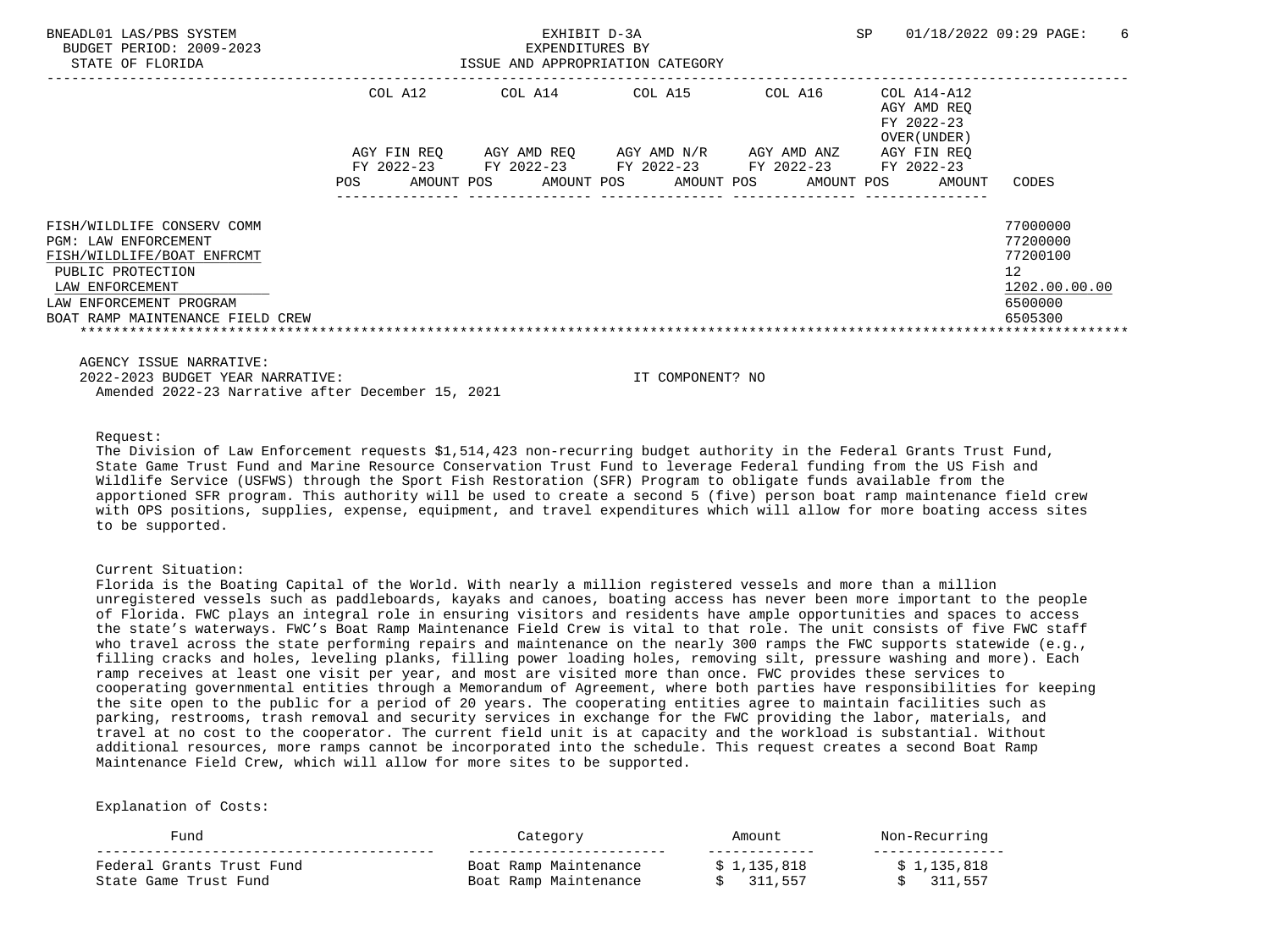| BNEADL01 LAS/PBS SYSTEM<br>BUDGET PERIOD: 2009-2023<br>STATE OF FLORIDA                                                                                                                 |         | EXHIBIT D-3A<br>EXPENDITURES BY<br>ISSUE AND APPROPRIATION CATEGORY                                                                                          |  |             | SP |                                                          | 01/18/2022 09:29 PAGE:<br>7                                                                |
|-----------------------------------------------------------------------------------------------------------------------------------------------------------------------------------------|---------|--------------------------------------------------------------------------------------------------------------------------------------------------------------|--|-------------|----|----------------------------------------------------------|--------------------------------------------------------------------------------------------|
|                                                                                                                                                                                         | COL A12 | COL A14 COL A15 COL A16                                                                                                                                      |  |             |    | COL A14-A12<br>AGY AMD REO<br>FY 2022-23<br>OVER (UNDER) |                                                                                            |
|                                                                                                                                                                                         |         | AGY FIN REQ AGY AMD REQ AGY AMD N/R AGY AMD ANZ<br>FY 2022-23 FY 2022-23 FY 2022-23 FY 2022-23 FY 2022-23<br>POS AMOUNT POS AMOUNT POS AMOUNT POS AMOUNT POS |  |             |    | AGY FIN REO<br>AMOUNT                                    | CODES                                                                                      |
| FISH/WILDLIFE CONSERV COMM<br>PGM: LAW ENFORCEMENT<br>FISH/WILDLIFE/BOAT ENFRCMT<br>PUBLIC PROTECTION<br>LAW ENFORCEMENT<br>LAW ENFORCEMENT PROGRAM<br>BOAT RAMP MAINTENANCE FIELD CREW |         |                                                                                                                                                              |  |             |    |                                                          | 77000000<br>77200000<br>77200100<br>12 <sup>°</sup><br>1202.00.00.00<br>6500000<br>6505300 |
| Marine Resources Conservation Trust Fund Boat Ramp Maintenance $$ 67,048$                                                                                                               |         |                                                                                                                                                              |  |             |    | \$ 67,048                                                |                                                                                            |
| Total Issue                                                                                                                                                                             |         |                                                                                                                                                              |  | \$1,514,423 |    | \$1,514,423                                              |                                                                                            |

Benefits:

 This spending authority will allow the Office of Boating and Waterways to request funding from US Fish and Wildlife Service through Sport Fish Restoration Act and utilize funds that have been apportioned to Florida. This increased spending authority to create an second 5 (five) person boat ramp maintenance field crew will provide funding for the extensive maintenance and repairs of 290 boat ramps operated and maintained by the Florida Fish and Wildlife Conservation Commission, construction of new boat ramps, assistance with the increased responsibility for oversight of waterway markers in Florida, and joint boat access partners on public lands, such as Dept. of Environmental Protection, Dept. of Agriculture and Consumer Services, Water Management Districts, and other governmental entities. This team will support the goal of maintaining and increasing public boat access statewide.

 Activity: ACT2410 - Boating and Waterways

 Strategic Plan for Economic Development: 6.1 - Create and sustain vibrant, safe, healthy and resilient communities that attract workers, residents, businesses and visitors.

 Summary: This is a new issue. \*\*\*\*\*\*\*\*\*\*\*\*\*\*\*\*\*\*\*\*\*\*\*\*\*\*\*\*\*\*\*\*\*\*\*\*\*\*\*\*\*\*\*\*\*\*\*\*\*\*\*\*\*\*\*\*\*\*\*\*\*\*\*\*\*\*\*\*\*\*\*\*\*\*\*\*\*\*\*\*\*\*\*\*\*\*\*\*\*\*\*\*\*\*\*\*\*\*\*\*\*\*\*\*\*\*\*\*\*\*\*\*\*\*\*\*\*\*\*\*\*\*\*\*\*\*\*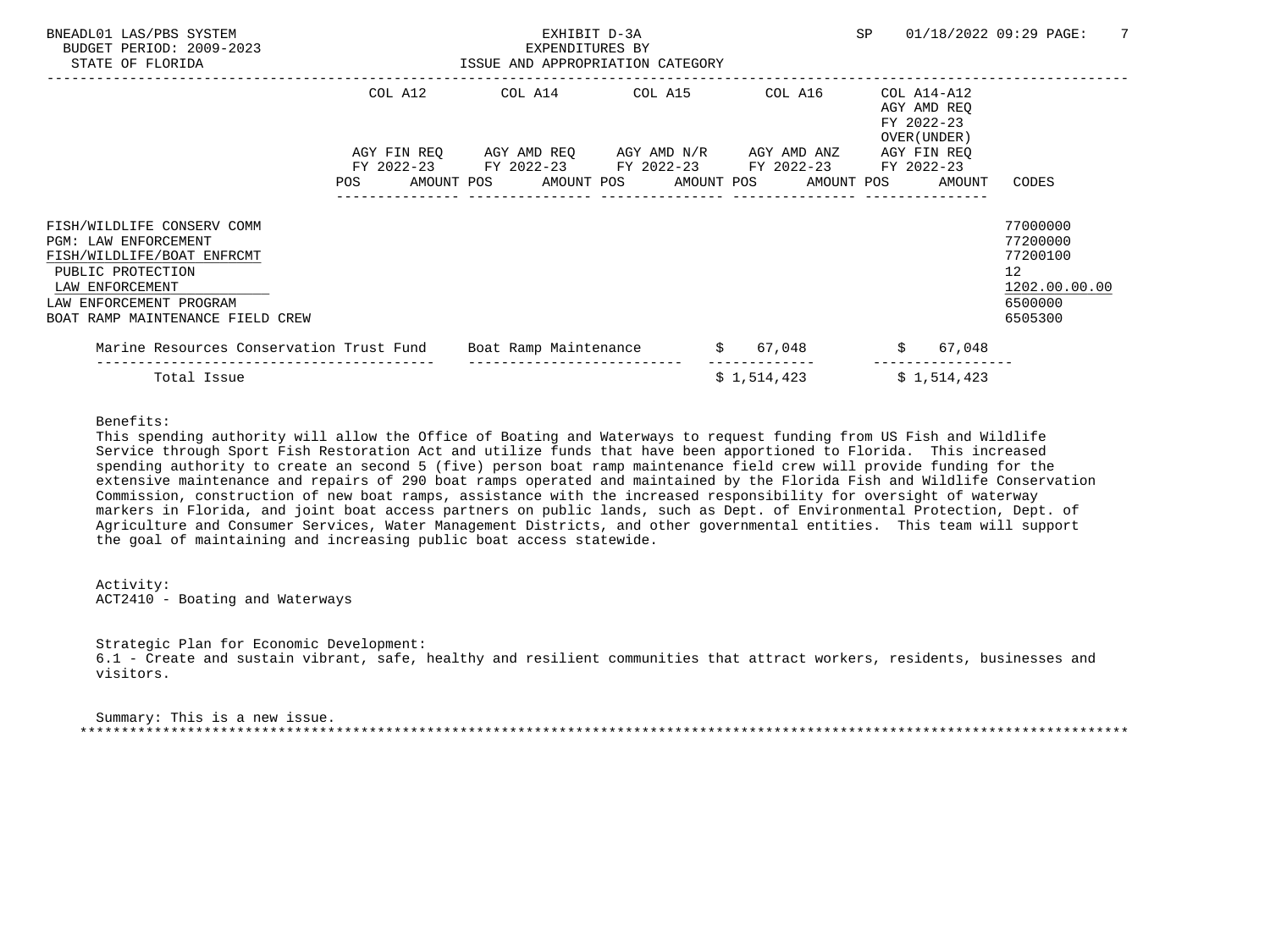| BNEADL01 LAS/PBS SYSTEM<br>BUDGET PERIOD: 2009-2023<br>STATE OF FLORIDA                                                  |           | EXHIBIT D-3A<br>EXPENDITURES BY<br>ISSUE AND APPROPRIATION CATEGORY | SP                                                                                                                                                       | 01/18/2022 09:29 PAGE:<br>8 |                                                          |                                                         |
|--------------------------------------------------------------------------------------------------------------------------|-----------|---------------------------------------------------------------------|----------------------------------------------------------------------------------------------------------------------------------------------------------|-----------------------------|----------------------------------------------------------|---------------------------------------------------------|
|                                                                                                                          | COL A12   |                                                                     | COL A14 COL A15                                                                                                                                          | COL A16                     | COL A14-A12<br>AGY AMD REO<br>FY 2022-23<br>OVER (UNDER) |                                                         |
|                                                                                                                          | POS       |                                                                     | AGY FIN REQ 6GY AMD REQ 6GY AMD N/R 6GY AMD ANZ<br>FY 2022-23 FY 2022-23 FY 2022-23 FY 2022-23 FY 2022-23<br>AMOUNT POS AMOUNT POS AMOUNT POS AMOUNT POS |                             | AGY FIN REQ<br>AMOUNT                                    | CODES                                                   |
| FISH/WILDLIFE CONSERV COMM<br>PGM: LAW ENFORCEMENT<br>FISH/WILDLIFE/BOAT ENFRCMT<br>PUBLIC PROTECTION<br>LAW ENFORCEMENT |           |                                                                     |                                                                                                                                                          |                             |                                                          | 77000000<br>77200000<br>77200100<br>12<br>1202.00.00.00 |
| TOTAL: LAW ENFORCEMENT<br>BY FUND TYPE<br>GENERAL REVENUE FUND                                                           | 2,625,494 |                                                                     | 2,000,000 2,000,000                                                                                                                                      |                             | 625,494- 1000                                            | 1202.00.00.00                                           |
| TRUST FUNDS                                                                                                              |           | 2,355,632                                                           | 2,355,632                                                                                                                                                |                             | 2,355,632 2000                                           |                                                         |
| TOTAL PROG COMP                                                                                                          |           | 2,625,494 4,355,632                                                 | 4,355,632                                                                                                                                                |                             | 1,730,138                                                |                                                         |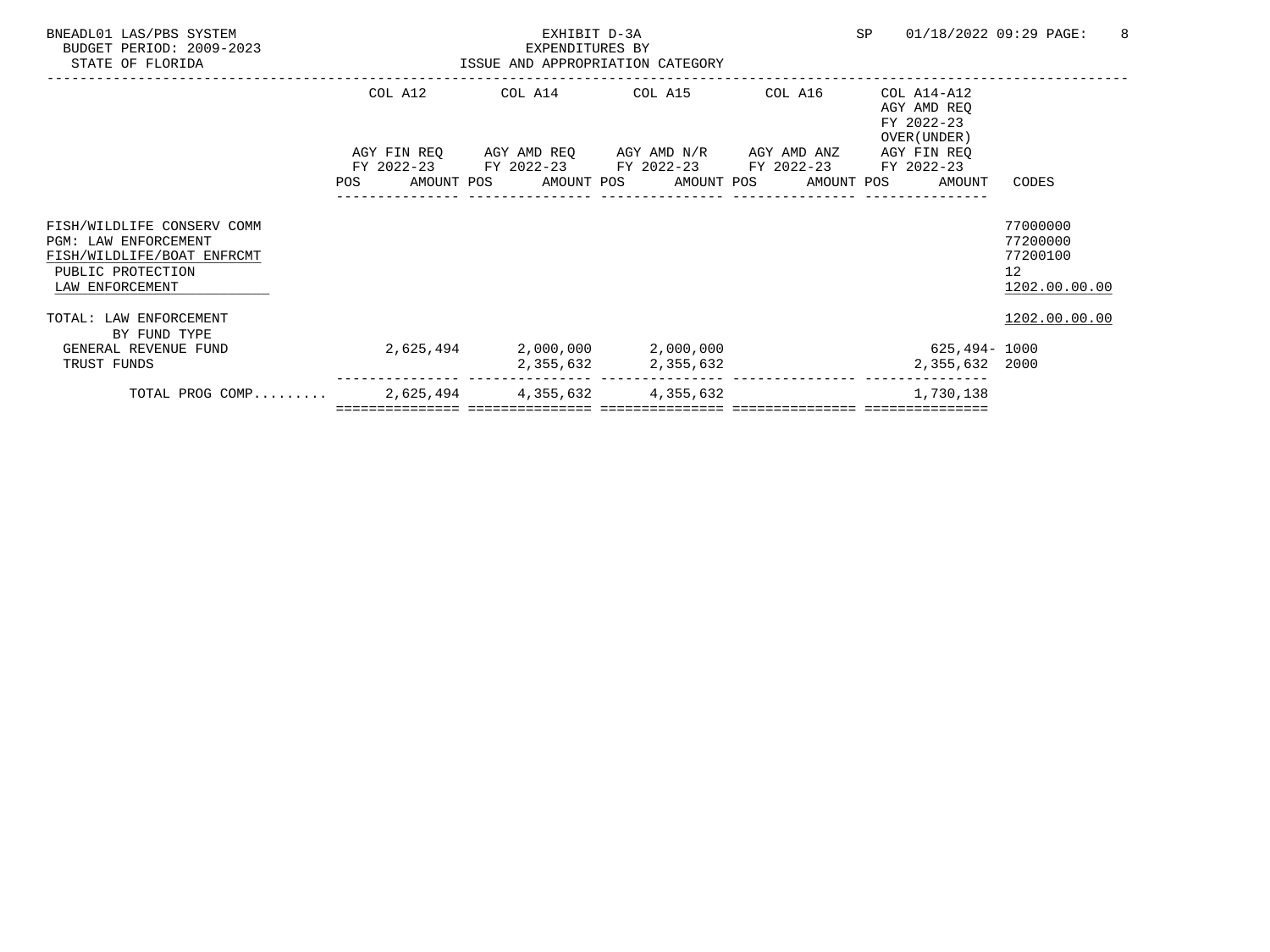| BNEADL01 LAS/PBS SYSTEM<br>BUDGET PERIOD: 2009-2023<br>STATE OF FLORIDA                                                                                                                                                                   |  | EXHIBIT D-3A<br>EXPENDITURES BY | ISSUE AND APPROPRIATION CATEGORY                                                                                                                                                        |  |                                                          | SP 01/18/2022 09:29 PAGE:                                                                         | - 9 |
|-------------------------------------------------------------------------------------------------------------------------------------------------------------------------------------------------------------------------------------------|--|---------------------------------|-----------------------------------------------------------------------------------------------------------------------------------------------------------------------------------------|--|----------------------------------------------------------|---------------------------------------------------------------------------------------------------|-----|
|                                                                                                                                                                                                                                           |  |                                 | COL A12 COL A14 COL A15 COL A16                                                                                                                                                         |  | COL A14-A12<br>AGY AMD REO<br>FY 2022-23<br>OVER (UNDER) |                                                                                                   |     |
|                                                                                                                                                                                                                                           |  |                                 | AGY FIN REQ 6 AGY AMD REQ 6 AGY AMD N/R 6 AGY AMD ANZ 6 AGY FIN REQ<br>FY 2022-23 FY 2022-23 FY 2022-23 FY 2022-23 FY 2022-23<br>POS AMOUNT POS AMOUNT POS AMOUNT POS AMOUNT POS AMOUNT |  |                                                          | CODES                                                                                             |     |
| FISH/WILDLIFE CONSERV COMM<br>PGM: WILDLIFE<br>HUNTING & GAME MANAGEMENT<br>NATURAL RESOURCES/ENVIRON<br>BIOLOGICAL RESOURCES<br>CAPITAL IMPROVEMENT PLAN<br>MAINTENANCE AND REPAIR<br>FIXED CAPITAL OUTLAY<br>MINOR REPAIRS/IMPROV-STATE |  |                                 |                                                                                                                                                                                         |  |                                                          | 77000000<br>77300000<br>77300200<br>14<br>1406.00.00.00<br>9900000<br>990M000<br>080000<br>080002 |     |
| FEDERAL GRANTS TRUST FUND -FEDERL                                                                                                                                                                                                         |  |                                 | $1,500,000$ $1,500,000$                                                                                                                                                                 |  | 1,500,000 2261 3                                         |                                                                                                   |     |
|                                                                                                                                                                                                                                           |  |                                 |                                                                                                                                                                                         |  |                                                          |                                                                                                   |     |

AGENCY NARRATIVE:

 2022-2023 BUDGET YEAR NARRATIVE: MINOR REPAIRS/IMPROV-STATE IT COMPONENT? NO Amended 2022-23 Narrative after December 15, 2021

Request:

 This request is for federal funding to provide enhancements to Triple N Ranch Shooting Range, Indian River County Shooting Range, Bay County Shooting Range, Jacksonville Gun Club and Tenoroc Shooting Range of \$1,500,000 (FCO) from the Federal Grants Trust Fund. This will allow FWC to maximize federal reimbursement from the US Fish and Wildlife Service (USFWS) Wildlife Restoration and Basic Hunter Education grant award. This additional spending authority is needed to cover the increase in federal apportionments for the federal awards received in FY 2021-22.

Current Situation:

 On November 5, 2021, the US Fish and Wildlife Service (USFWS) announced that Wildlife and Sport Fish Restoration Program (WSFR) receipts for FY2021 showed that Wildlife Restoration funding reached unprecedented levels with Wildlife Restoration receipts up 66%. Even though this outstanding news brings an abundance of opportunity, it also presents some challenges in obligating these funds before they are required to be reverted back to the WSFR program. To address this challenge, the hunter safety and public shooting range program is requesting funding for the following projects:

 1) Triple N Ranch Shooting Range is a public shooting sports complex featuring supervised rifle and handgun ranges, a 19-station sporting clays course and a 5-stand sporting clays course. It was established by the FWC in partnership with Osceola County with WSFR funds. During the initial construction, Osceola County paved the three-mile entrance road to the shooting sports complex, but there was not enough funding to pave the interior roads, parking lots and sporting clays trail. Additional WSFR funding is now available to complete the paving project.

 2) Indian River County Shooting Range is a public shooting sports facility offering supervised rifle and handgun ranges. It also features sporting clays, 5-stand, trap, skeet, an air rifle range, and archery ranges. It was developed through funding from WSFR and Indian River County. Indian River County is currently making enhancements to the facility by repaving the entry road and improving the sporting clays trail. Additional WSFR funding is now available to provide ADA complaint sporting clays stations and electronic targets on the 200-yard rifle range.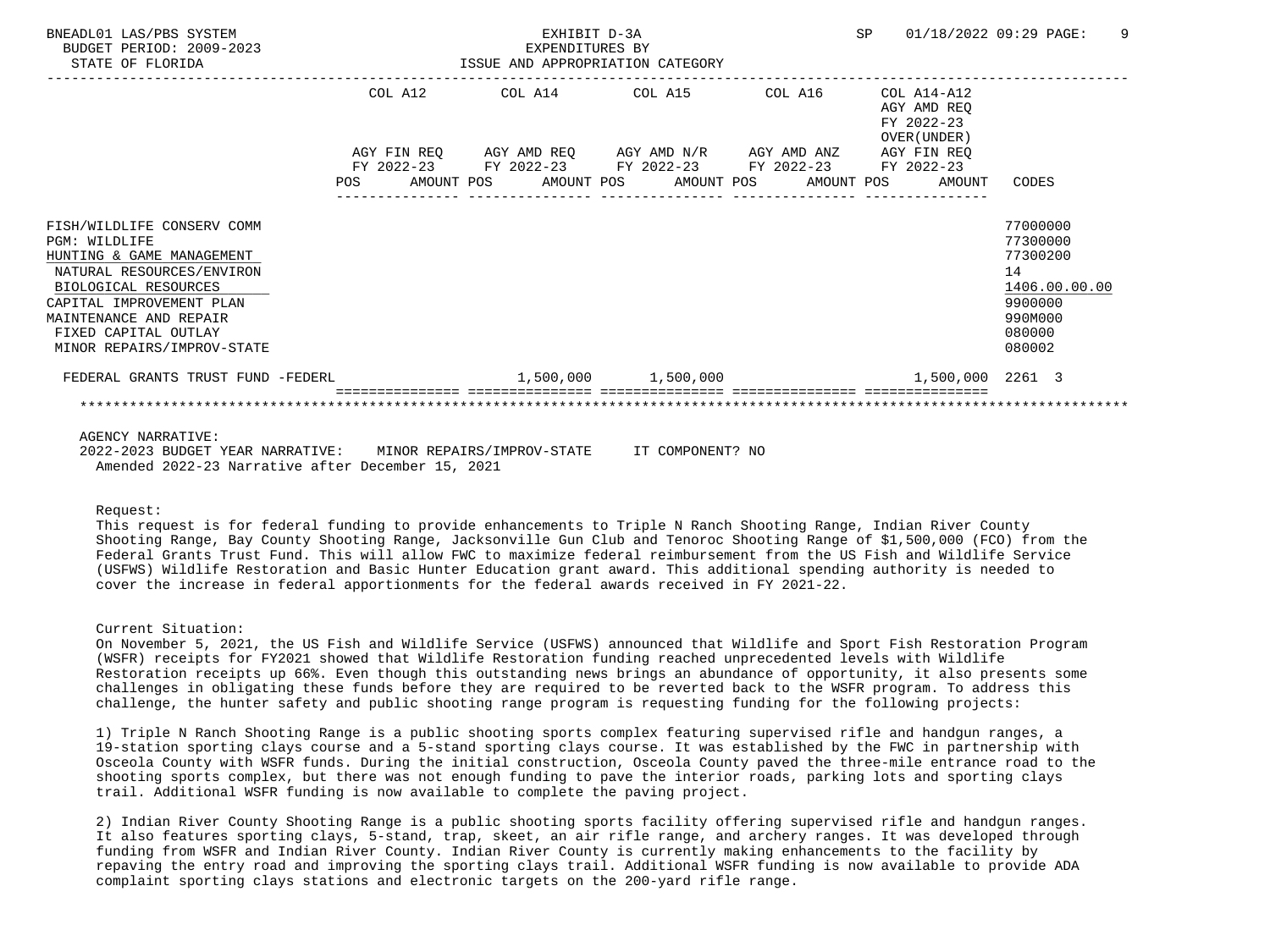| BNEADL01 LAS/PBS SYSTEM<br>BUDGET PERIOD: 2009-2023<br>STATE OF FLORIDA                               |                          | EXHIBIT D-3A<br>EXPENDITURES BY<br>ISSUE AND APPROPRIATION CATEGORY |                                  | SP          | 10<br>01/18/2022 09:29 PAGE:                             |                                                         |
|-------------------------------------------------------------------------------------------------------|--------------------------|---------------------------------------------------------------------|----------------------------------|-------------|----------------------------------------------------------|---------------------------------------------------------|
|                                                                                                       | COL A12                  |                                                                     | COL A14 COL A15                  | COL A16     | COL A14-A12<br>AGY AMD REO<br>FY 2022-23<br>OVER (UNDER) |                                                         |
|                                                                                                       | AGY FIN REO              | FY 2022-23 FY 2022-23 FY 2022-23 FY 2022-23 FY 2022-23              | AGY AMD REO AGY AMD N/R          | AGY AMD ANZ | AGY FIN REO                                              |                                                         |
|                                                                                                       | AMOUNT POS<br><b>POS</b> |                                                                     | AMOUNT POS AMOUNT POS AMOUNT POS |             | AMOUNT                                                   | CODES                                                   |
| FISH/WILDLIFE CONSERV COMM<br>PGM: WILDLIFE<br>HUNTING & GAME MANAGEMENT<br>NATURAL RESOURCES/ENVIRON |                          |                                                                     |                                  |             |                                                          | 77000000<br>77300000<br>77300200<br>14<br>1406.00.00.00 |
| BIOLOGICAL RESOURCES<br>CAPITAL IMPROVEMENT PLAN<br>MAINTENANCE AND REPAIR                            |                          |                                                                     |                                  |             |                                                          | 9900000<br>990M000                                      |

 3) Bay County Shooting Range is a public shooting sports facility offering supervised rifle and handgun ranges, sporting clays, 5-stand and archery ranges. It was developed through funding from WSFR and Bay County. Additional WSFR funding is now available for FWC and Bay County to partner together and provide American and Olympic trap and skeet fields to this facility.

 4) Jacksonville Gun Club, developed in partnership with the City of Jacksonville, is a cooperative partner with FWC's hunter safety program. In addition to being the sole provider of hunter safety courses in Duval county, this facility is also the host of Florida's most successful collegiate shooting sports program. This facility offers sporting clays, 5-stand, and American trap and skeet. Jacksonville Gun Club is funding additional improvements to the facility including modifications to the club house and adding a pavilion that would assist in the delivery of the hunter safety program. These improvements would enable FWC to partner with Jacksonville Gun Club and use WSFR matching funds to provide an Olympic trap and Olympic skeet field at this facility.

 5) Tenoroc Shooting Range is a public shooting facility offering supervised rifle and handgun ranges, sporting clays, 5-stand, trap, an air rifle range, and an elevated archery range. The range was built by the FWC and funded by the WSFR. Recently a new sporting clays center was constructed and two new 16-station sporting clays courses are under construction. An ADA compliant restroom for the two new sporting clays courses is needed. Additional WSFR funding is now available to provide an ADA complaint restroom for the two new sporting clays courses.

Explanation of Costs:

 ------------------------- Federal Grants Trust Fund -------------------------

| Location                      | Project                                       | Amount      | Non-Recurring |
|-------------------------------|-----------------------------------------------|-------------|---------------|
| Triple N Ranch Shooting Range | Paving                                        | \$750.000   | \$750,000     |
| Indian River Shooting Range   | ADA compliant stations and electronic targets | \$200.000   | \$200,000     |
| Bay County Shooting Range     | Trap and skeet fields                         | \$250.000   | \$250.000     |
| Jacksonville Gun Club         | International Trap field                      | \$150.000   | \$150.000     |
| Tenoroc Shooting Range        | ADA compliant restroom                        | \$150.000   | \$150.000     |
|                               | Total Project Cost                            | \$1.500.000 | \$1.500.000   |
|                               |                                               |             |               |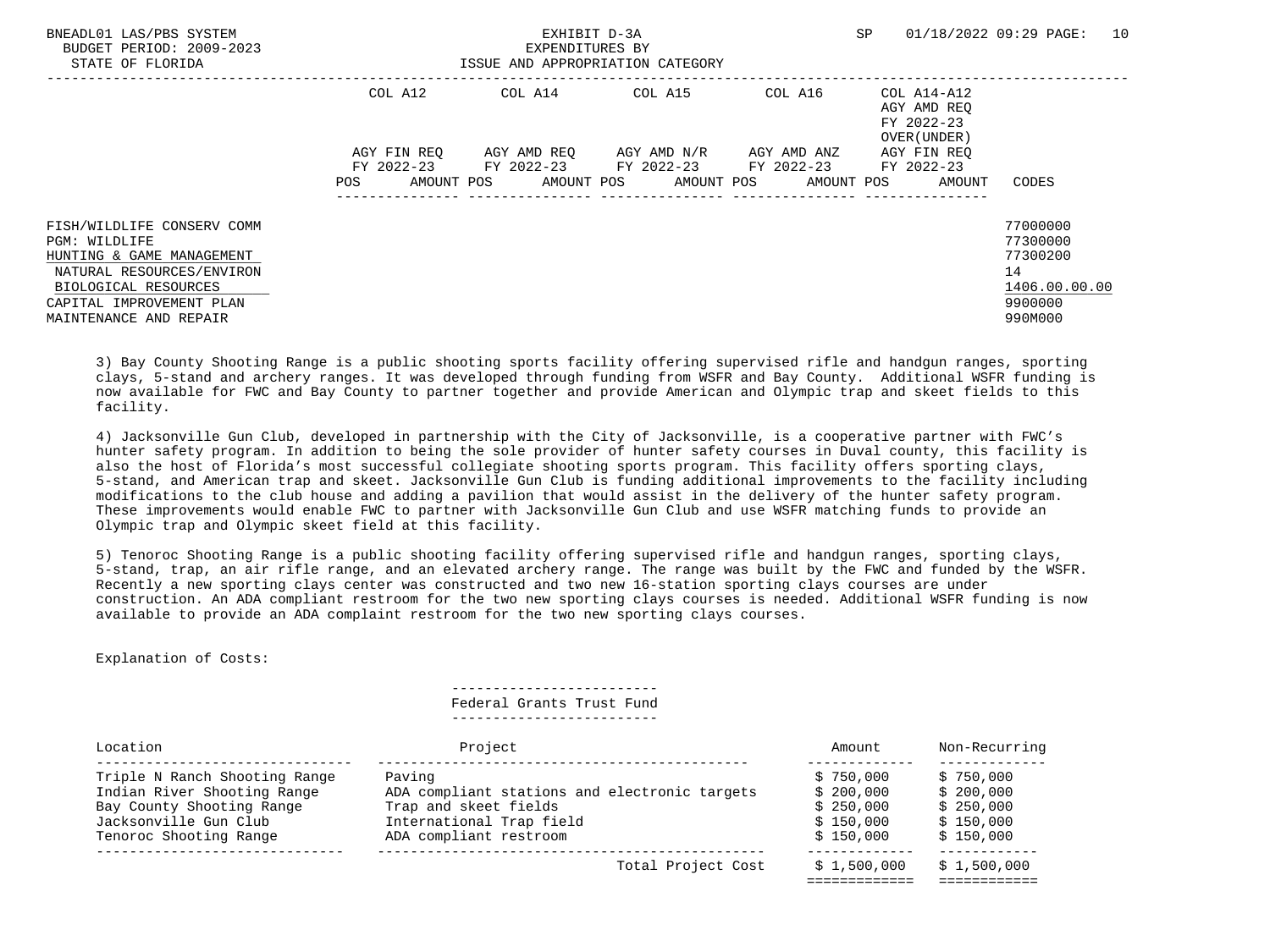| BNEADL01 LAS/PBS SYSTEM<br>BUDGET PERIOD: 2009-2023<br>STATE OF FLORIDA                                                                                                             |                        | EXHIBIT D-3A<br>EXPENDITURES BY | ISSUE AND APPROPRIATION CATEGORY                                                           |         | SP                                                                      | 11<br>01/18/2022 09:29 PAGE:                                                  |
|-------------------------------------------------------------------------------------------------------------------------------------------------------------------------------------|------------------------|---------------------------------|--------------------------------------------------------------------------------------------|---------|-------------------------------------------------------------------------|-------------------------------------------------------------------------------|
|                                                                                                                                                                                     | COL A12<br>AGY FIN REO |                                 | COL A14 COL A15<br>AGY AMD REO AGY AMD N/R AGY AMD ANZ                                     | COL A16 | COL A14-A12<br>AGY AMD REO<br>FY 2022-23<br>OVER (UNDER)<br>AGY FIN REO |                                                                               |
|                                                                                                                                                                                     | AMOUNT POS<br>POS      |                                 | FY 2022-23 FY 2022-23 FY 2022-23 FY 2022-23 FY 2022-23<br>AMOUNT POS AMOUNT POS AMOUNT POS |         | AMOUNT                                                                  | CODES                                                                         |
| FISH/WILDLIFE CONSERV COMM<br>PGM: WILDLIFE<br>HUNTING & GAME MANAGEMENT<br>NATURAL RESOURCES/ENVIRON<br>BIOLOGICAL RESOURCES<br>CAPITAL IMPROVEMENT PLAN<br>MAINTENANCE AND REPAIR |                        |                                 |                                                                                            |         |                                                                         | 77000000<br>77300000<br>77300200<br>14<br>1406.00.00.00<br>9900000<br>990M000 |

#### Benefits :

 Paving the gravel parking and interior roads at Triple N Ranch Shooting Range will complete this premier shooting sports facility. Providing ADA compliant shootings stations on the sporting clays course will enhance the improvements budgeted by Indian River County; electronic targets enhance public safety by eliminating the need for the public to go down-range on the 200-yard line. Constructing two American trap and skeet fields and an Olympic trap and skeet field at the Bay County Shooting Range brings four additional clay shooting opportunities to this facility and provides the only Olympic training trap/skeet field in the panhandle of Florida. Constructing an Olympic trap and skeet field at the Jacksonville Gun Club enhances the opportunities for Olympic training in the Jacksonville region. Providing a restroom for the two new sporting clays courses at the Tenoroc Shooting Range enables shooters to complete a round of sporting clays on either of the two courses with the benefit of having a restroom at the half-point on both courses.

 Activity: ACT1235 - Hunter Safety and Ranges ACT3150 - Game Management-Hunting Opportunities

 Strategic Plan for Economic Development: 6.3 - Ensure Florida's fish, wildlife, natural resources and environment are sustained and enhanced as a component of future growth plans and development decisions

| Summary: This is a new issue. |  |
|-------------------------------|--|
|                               |  |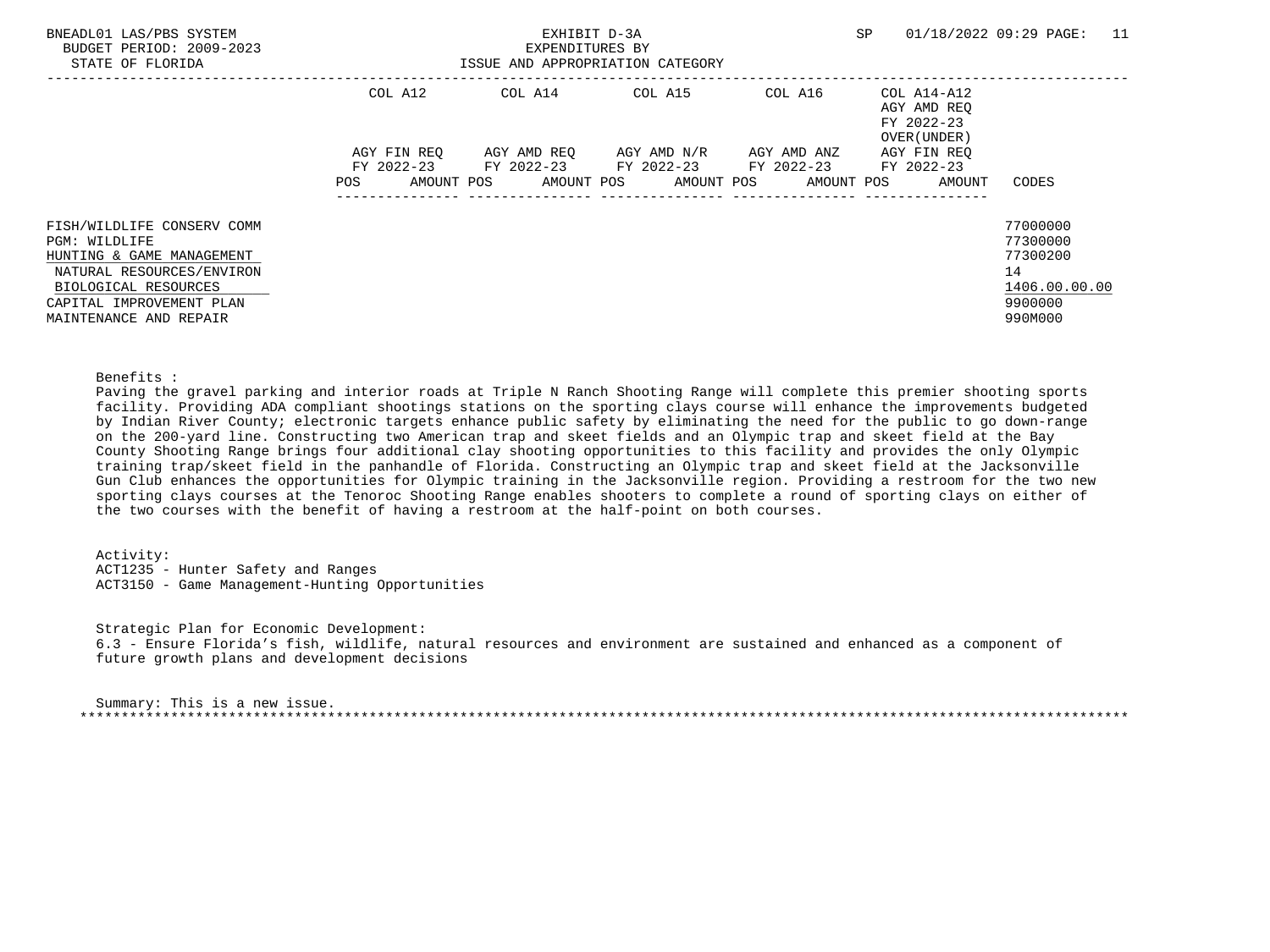| BNEADL01 LAS/PBS SYSTEM<br>BUDGET PERIOD: 2009-2023<br>STATE OF FLORIDA                                                                                                                                                                                                           |         | EXHIBIT D-3A<br>EXPENDITURES BY | ISSUE AND APPROPRIATION CATEGORY                            |  | SP |                                                              | 01/18/2022 09:29 PAGE: 12                                                                         |  |
|-----------------------------------------------------------------------------------------------------------------------------------------------------------------------------------------------------------------------------------------------------------------------------------|---------|---------------------------------|-------------------------------------------------------------|--|----|--------------------------------------------------------------|---------------------------------------------------------------------------------------------------|--|
|                                                                                                                                                                                                                                                                                   | COL A12 |                                 | COL A14 COL A15 COL A16                                     |  |    | COL A14-A12<br>AGY AMD REO<br>FY 2022-23<br>OVER (UNDER)     |                                                                                                   |  |
|                                                                                                                                                                                                                                                                                   |         |                                 | AGY FIN REQ AGY AMD REQ AGY AMD N/R AGY AMD ANZ AGY FIN REQ |  |    |                                                              |                                                                                                   |  |
|                                                                                                                                                                                                                                                                                   |         |                                 | FY 2022-23 FY 2022-23 FY 2022-23 FY 2022-23 FY 2022-23      |  |    | POS AMOUNT POS AMOUNT POS AMOUNT POS AMOUNT POS AMOUNT CODES |                                                                                                   |  |
| FISH/WILDLIFE CONSERV COMM<br>PGM: HABITAT/SPECIES CONSR<br>HABITAT/SPECIES CONSERVATN<br>NATURAL RESOURCES/ENVIRON<br>BIOLOGICAL RESOURCES<br>REIMBURSEMENT CONTRACTS AND GRANTS<br>WILDLIFE HABITAT RESTORATION<br>PROJECTS<br>SPECIAL CATEGORIES<br>CONTRACT & GRANT REIMB ACT |         |                                 |                                                             |  |    |                                                              | 77000000<br>77350000<br>77350200<br>14<br>1406.00.00.00<br>8100000<br>8104000<br>100000<br>109940 |  |
| FEDERAL GRANTS TRUST FUND -FEDERL                                                                                                                                                                                                                                                 |         | 5,600,000                       | 5,600,000                                                   |  |    | 5,600,000 2261 3                                             |                                                                                                   |  |
|                                                                                                                                                                                                                                                                                   |         |                                 |                                                             |  |    |                                                              |                                                                                                   |  |
| AGENCY ISSUE NARRATIVE:                                                                                                                                                                                                                                                           |         |                                 |                                                             |  |    |                                                              |                                                                                                   |  |

 2022-2023 BUDGET YEAR NARRATIVE: IT COMPONENT? NO Amended 2022-23 Narrative after December 15, 2021

Request:

 This request is for \$5,600,000 in nonrecurring spending authority from the Federal Grants Trust Fund (FGTF). This will allow us to maximize the federal reimbursement from the United States Fish and Wildlife Service (USFWS) Wildlife Restoration grant award. This additional spending authority is needed to cover the increase in federal apportionments for the federal awards received FY 21/22. These funds will be used to improve fish and wildlife habitat by management and restoration activities on Wildlife Management Areas (WMA).

Current Situation:

 The Division of Habitat and Species Conservation (HSC) received an increase in the state's apportionment awarded from the USFWS to continue work on Section 4 Wildlife Restoration grants during FY 21-22. Total spending authority required for this federal grant beginning FY 22-23 is \$17,346,187, which exceeds our current amount of \$11,746,187 by \$5,600,000. This additional funding will be used to improve fish and wildlife habitat by management and restoration activities on Wildlife Management Areas (WMA). This request is pursuant to provisions of Section 259.032(7)(b), F.S., and would utilize funds to meet management obligations to the Board of Trustees, the Legislature, and the public. This request is essential for meeting the operational needs required to satisfy the high demand for public recreational uses such as hunting and wildlife viewing, and for accomplishing important land management activities such as listed species habitat enhancement, strategic habitat assessments, prescribed burning, road maintenance, wildlife habitat restoration, and exotic vegetation control.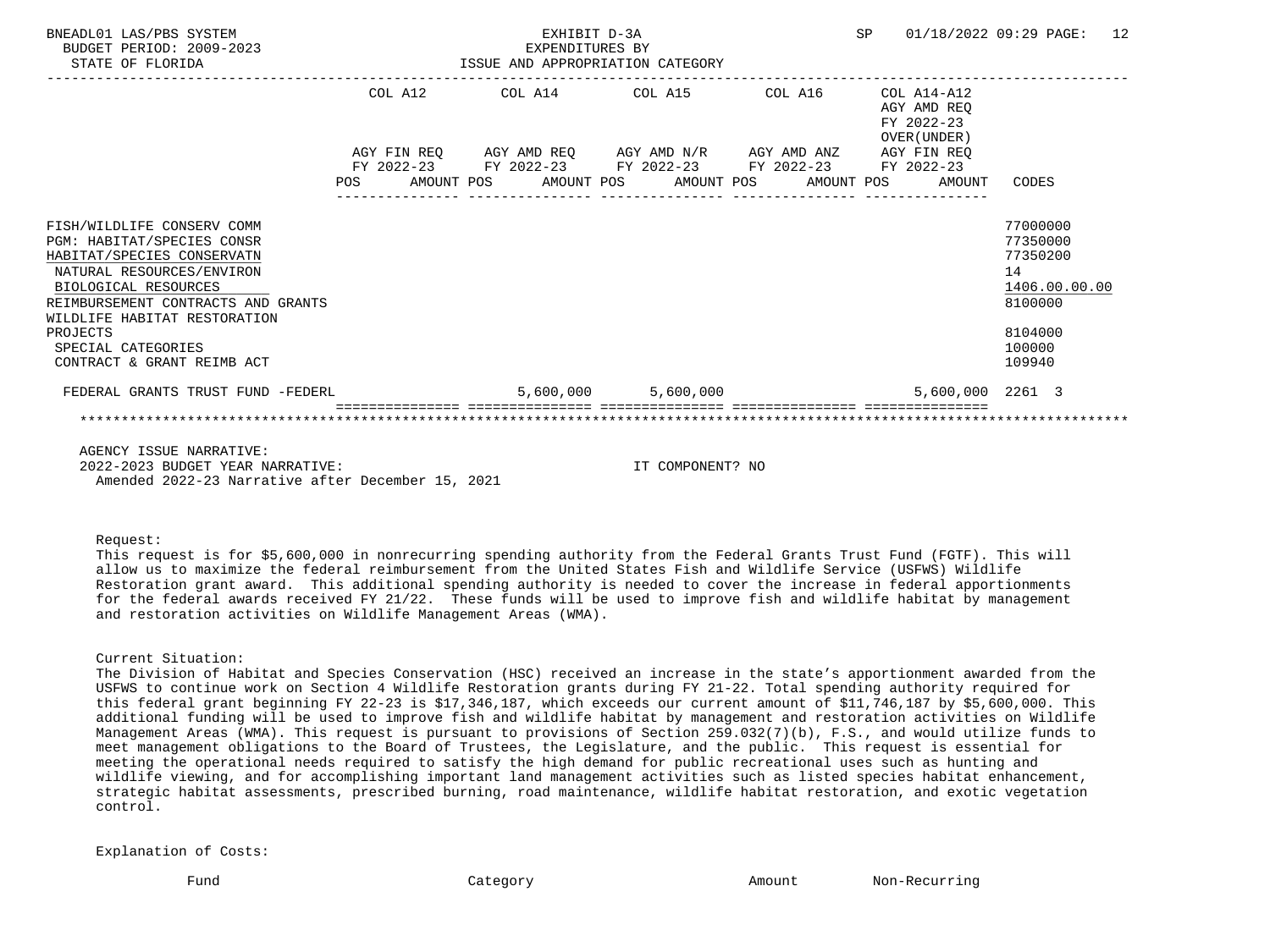| BNEADL01 LAS/PBS SYSTEM<br>BUDGET PERIOD: 2009-2023<br>STATE OF FLORIDA                                                                                                                                                       | EXHIBIT D-3A<br>EXPENDITURES BY<br>ISSUE AND APPROPRIATION CATEGORY | SP                                                                                                                                                            | 01/18/2022 09:29 PAGE:<br>13                             |                                                                               |
|-------------------------------------------------------------------------------------------------------------------------------------------------------------------------------------------------------------------------------|---------------------------------------------------------------------|---------------------------------------------------------------------------------------------------------------------------------------------------------------|----------------------------------------------------------|-------------------------------------------------------------------------------|
|                                                                                                                                                                                                                               |                                                                     | COL A12 COL A14 COL A15 COL A16                                                                                                                               | COL A14-A12<br>AGY AMD REO<br>FY 2022-23<br>OVER (UNDER) |                                                                               |
|                                                                                                                                                                                                                               |                                                                     | AGY FIN REQ AGY AMD REQ AGY AMD N/R AGY AMD ANZ AGY FIN REQ<br>FY 2022-23 FY 2022-23 FY 2022-23 FY 2022-23<br>POS AMOUNT POS AMOUNT POS AMOUNT POS AMOUNT POS | FY 2022-23<br>AMOUNT                                     | CODES                                                                         |
| FISH/WILDLIFE CONSERV COMM<br>PGM: HABITAT/SPECIES CONSR<br>HABITAT/SPECIES CONSERVATN<br>NATURAL RESOURCES/ENVIRON<br>BIOLOGICAL RESOURCES<br>REIMBURSEMENT CONTRACTS AND GRANTS<br>WILDLIFE HABITAT RESTORATION<br>PROJECTS |                                                                     |                                                                                                                                                               |                                                          | 77000000<br>77350000<br>77350200<br>14<br>1406.00.00.00<br>8100000<br>8104000 |
| --------------------<br>Federal Grants Trust Fund<br>Federal Grants Trust Fund                                                                                                                                                |                                                                     | Contracts and Grants Reimbursed Activities \$17,346,187 \$17,346,187<br>Contracts and Grants Reimbursed Activities (\$11,746,187) (\$11,746,187)              |                                                          |                                                                               |
| Total Issue                                                                                                                                                                                                                   |                                                                     | \$5,600,000                                                                                                                                                   | \$5,600,000                                              |                                                                               |
| Benefits:                                                                                                                                                                                                                     |                                                                     |                                                                                                                                                               |                                                          |                                                                               |

 Utilization of grant opportunities is a cost-effective mechanism for leveraging funds to achieve important wildlife resource and habitat objectives. The approval of this issue will provide spending authority to allow HSC to use the grant funding from the federal government to improve fish and wildlife habitat by management and restoration activities on Wildlife Management Areas.

### Activity:

ACT3050 - Manage and Restore Public Lands

 Strategic Plan for Economic Development: 6.1 - Create and sustain vibrant, safe, healthy and resilient communities that attract workers, residents, businesses and visitors.

 Summary: This is a new issue. \*\*\*\*\*\*\*\*\*\*\*\*\*\*\*\*\*\*\*\*\*\*\*\*\*\*\*\*\*\*\*\*\*\*\*\*\*\*\*\*\*\*\*\*\*\*\*\*\*\*\*\*\*\*\*\*\*\*\*\*\*\*\*\*\*\*\*\*\*\*\*\*\*\*\*\*\*\*\*\*\*\*\*\*\*\*\*\*\*\*\*\*\*\*\*\*\*\*\*\*\*\*\*\*\*\*\*\*\*\*\*\*\*\*\*\*\*\*\*\*\*\*\*\*\*\*\*

| NATIONAL FISH AND WILDLIFE      |           |           |           |           |                |         |  |
|---------------------------------|-----------|-----------|-----------|-----------|----------------|---------|--|
| FOUNDATION PROJECTS - DEEPWATER |           |           |           |           |                |         |  |
| HORIZON OIL SPILL               |           |           |           |           |                | 8106200 |  |
| SPECIAL CATEGORIES              |           |           |           |           |                | 100000  |  |
| GULF COAST RESTORATION          |           |           |           |           |                | 106020  |  |
|                                 |           |           |           |           |                |         |  |
| GRANTS AND DONATIONS TF         | $-$ STATE | 1,007,400 | 1,213,578 | 1,213,578 | 206,178 2339 1 |         |  |
|                                 |           |           |           |           |                |         |  |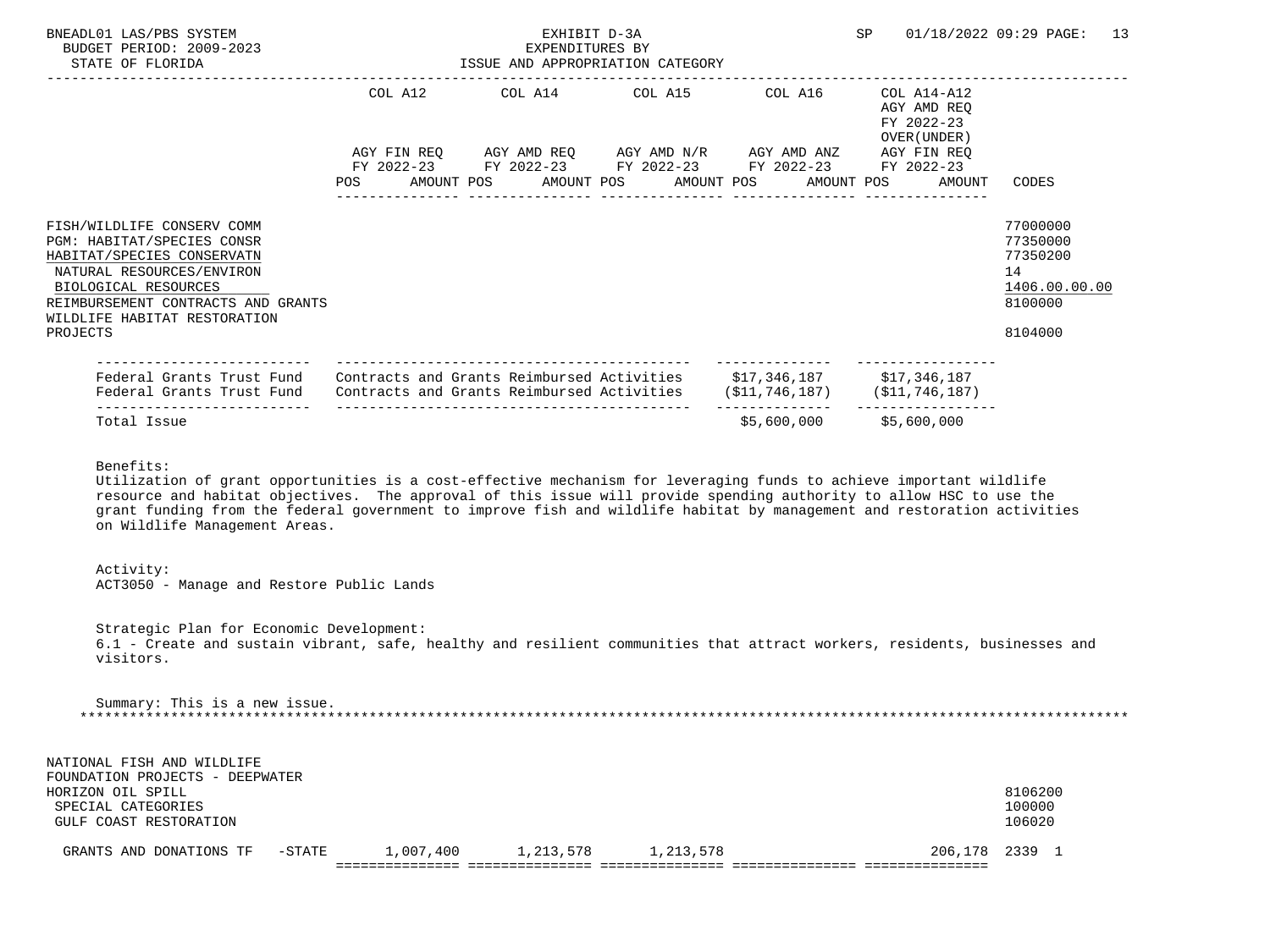|                                                                                                                                                                                   |            | COL A12     | COL A14     | COL A15     | COL A16     | COL A14-A12<br>AGY AMD REQ<br>FY 2022-23<br>OVER (UNDER) |                                                                    |
|-----------------------------------------------------------------------------------------------------------------------------------------------------------------------------------|------------|-------------|-------------|-------------|-------------|----------------------------------------------------------|--------------------------------------------------------------------|
|                                                                                                                                                                                   |            | AGY FIN REO | AGY AMD REO | AGY AMD N/R | AGY AMD ANZ | AGY FIN REO                                              |                                                                    |
|                                                                                                                                                                                   |            | FY 2022-23  | FY 2022-23  | FY 2022-23  | FY 2022-23  | FY 2022-23                                               |                                                                    |
|                                                                                                                                                                                   | <b>POS</b> | AMOUNT POS  | AMOUNT POS  | AMOUNT POS  | AMOUNT POS  | AMOUNT                                                   | CODES                                                              |
| FISH/WILDLIFE CONSERV COMM<br>PGM: HABITAT/SPECIES CONSR<br>HABITAT/SPECIES CONSERVATN<br>NATURAL RESOURCES/ENVIRON<br>BIOLOGICAL RESOURCES<br>REIMBURSEMENT CONTRACTS AND GRANTS |            |             |             |             |             |                                                          | 77000000<br>77350000<br>77350200<br>14<br>1406.00.00.00<br>8100000 |
| NATIONAL FISH AND WILDLIFE                                                                                                                                                        |            |             |             |             |             |                                                          |                                                                    |
| FOUNDATION PROJECTS - DEEPWATER<br>HORIZON OIL SPILL                                                                                                                              |            |             |             |             |             |                                                          | 8106200                                                            |
|                                                                                                                                                                                   |            |             |             |             |             |                                                          |                                                                    |

AGENCY ISSUE NARRATIVE:

2022-2023 BUDGET YEAR NARRATIVE: IT COMPONENT? NO

#### Request:

 This issue requests non-recurring budget authority in the Division of Habitat and Species Conservation (DHSC) budget entity, in the amount of \$1,123,400 in the Grants and Donations Trust Fund (GDTF), to provide for costs related the Restoring Florida's Shorebird and Seabird Populations - Phase II, Coastal Dune Restoration, and the Lake Wimico Land Management projects for which funding has been awarded by the National Fish and Wildlife Foundation (NFWF).

#### Current Situation:

 In 2013, a federal court approved two plea agreements resolving certain criminal cases against BP and Transocean which arose from the 2010 Deepwater Horizon oil spill. The agreements directed approximately \$2.5 billion to the National Fish and Wildlife Foundation (NFWF) to fund projects benefitting the natural resources of the Gulf Coast that were impacted by the oil spill. This request is for non-recurring budget authority for the NFWF awarded grant project Restoring Florida's Shorebird & Seabird Populations- Phase II (FL). This is a three-year project totaling \$1,961,518 with the goal to increase the population level of five focal beach-nesting bird species (American oystercatcher, black skimmer, least tern, Wilson's plover, snowy plover). This project expands upon the foundational work in Phase I and will employ five strategies to meet the goal: reduce human disturbance; habitat management; predation management; address data gaps/information needs; and improve regulatory coordination. Specifically, this request will provide OPS salaries, travel, equipment use, contractual services, (1) new vehicle to support a new OPS biologist position, and other expenditures associated with grant project activities.

 In addition, this request includes the purchase of three (3) new vehicles which are included in NFWF grant awards. Two (2) vehicles will support the Lake Wimico Land Management project to facilitate movement of equipment when needed for prescribed burning, timber management, hydrology restoration, and other management as required. One (1) vehicle will support the Coastal Dune Restoration project and provide transport to field sites to monitor the restoration and enhancement of degraded dune habitats along the Florida Panhandle.

| Grants and Donations Trust Fund   | Category               | Amount        | Non-Recurring    |
|-----------------------------------|------------------------|---------------|------------------|
| Fiscal Year 2023-23 Project Costs | Gulf Coast Restoration | \$2.159.918   | \$2,159,918      |
| Less: Recurring Base Budget       | Gulf Coast Restoration | (\$1,152,518) | $(5\ 1.152.518)$ |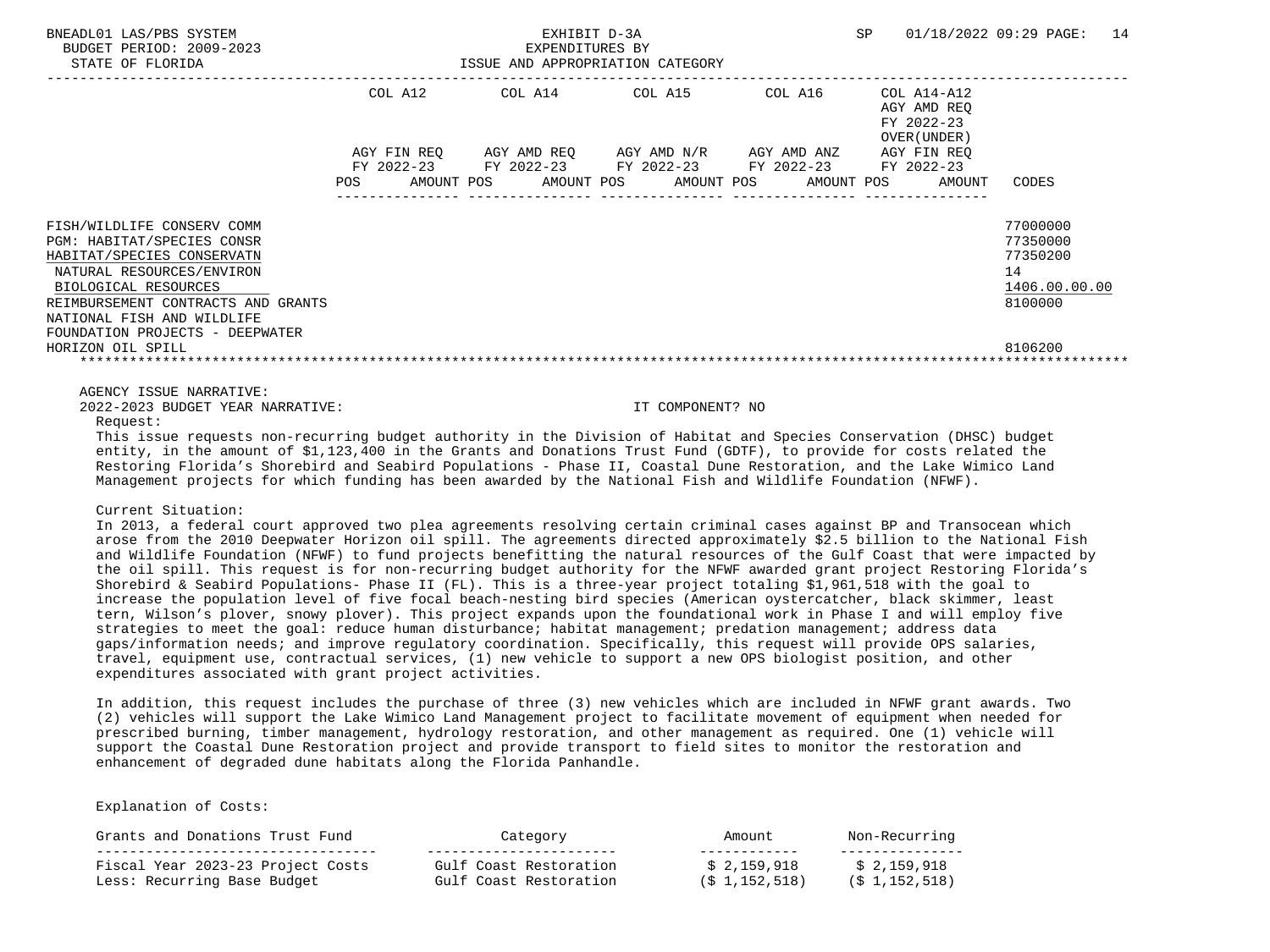| BNEADL01 LAS/PBS SYSTEM<br>BUDGET PERIOD: 2009-2023<br>STATE OF FLORIDA                                                                                                                                         | ISSUE AND APPROPRIATION CATEGORY | EXHIBIT D-3A<br>EXPENDITURES BY |  |                                                              | <b>SP</b> |                                                          | 01/18/2022 09:29 PAGE:                                             | 15 |
|-----------------------------------------------------------------------------------------------------------------------------------------------------------------------------------------------------------------|----------------------------------|---------------------------------|--|--------------------------------------------------------------|-----------|----------------------------------------------------------|--------------------------------------------------------------------|----|
|                                                                                                                                                                                                                 |                                  |                                 |  | COL A12 COL A14 COL A15 COL A16                              |           | COL A14-A12<br>AGY AMD REO<br>FY 2022-23<br>OVER (UNDER) |                                                                    |    |
|                                                                                                                                                                                                                 |                                  |                                 |  | AGY FIN REQ      AGY AMD REQ     AGY AMD N/R     AGY AMD ANZ |           | AGY FIN REO                                              |                                                                    |    |
|                                                                                                                                                                                                                 |                                  |                                 |  | FY 2022-23 FY 2022-23 FY 2022-23 FY 2022-23 FY 2022-23       |           |                                                          |                                                                    |    |
|                                                                                                                                                                                                                 |                                  |                                 |  |                                                              |           | POS AMOUNT POS AMOUNT POS AMOUNT POS AMOUNT POS AMOUNT   | CODES                                                              |    |
| FISH/WILDLIFE CONSERV COMM<br>PGM: HABITAT/SPECIES CONSR<br>HABITAT/SPECIES CONSERVATN<br>NATURAL RESOURCES/ENVIRON<br>BIOLOGICAL RESOURCES<br>REIMBURSEMENT CONTRACTS AND GRANTS<br>NATIONAL FISH AND WILDLIFE |                                  |                                 |  |                                                              |           |                                                          | 77000000<br>77350000<br>77350200<br>14<br>1406.00.00.00<br>8100000 |    |
| FOUNDATION PROJECTS - DEEPWATER<br>HORIZON OIL SPILL                                                                                                                                                            |                                  |                                 |  |                                                              |           |                                                          | 8106200                                                            |    |
| Four New vehicles                                                                                                                                                                                               | Acquisition of Motor Vehicles    |                                 |  | $$116,000$ $$116,000$                                        |           |                                                          |                                                                    |    |
| Total Issue Costs                                                                                                                                                                                               |                                  | ------------------------------  |  | $$1,123,400$ $$1,123,400$<br>=============                   |           | ==============                                           |                                                                    |    |

Benefit:

 This issue will provide for implementation of these projects and will help to restore the natural resources and services provided by these natural resources in the State of Florida back to baseline (i.e., the state of the natural resources as if the spill never occurred).

 Activity: ACT3700 - Protect Nongame Fish and Wildlife

 Strategic Plan for Economic Development: 5.2 - Improve the efficiency and effectiveness of government agencies at all levels.

Amended 2022-23 Narrative after December 15, 2021

Summary:

 This issue has been amended to request additional non-recurring budget authority in the amount of \$206,178 in the Grants and Donations Trust Fund (GDTF). Due to Covid-19 and the resulting increase in costs associated with labor and materials, it was determined that additional funds are needed for these Gulf Restoration projects. \*\*\*\*\*\*\*\*\*\*\*\*\*\*\*\*\*\*\*\*\*\*\*\*\*\*\*\*\*\*\*\*\*\*\*\*\*\*\*\*\*\*\*\*\*\*\*\*\*\*\*\*\*\*\*\*\*\*\*\*\*\*\*\*\*\*\*\*\*\*\*\*\*\*\*\*\*\*\*\*\*\*\*\*\*\*\*\*\*\*\*\*\*\*\*\*\*\*\*\*\*\*\*\*\*\*\*\*\*\*\*\*\*\*\*\*\*\*\*\*\*\*\*\*\*\*\*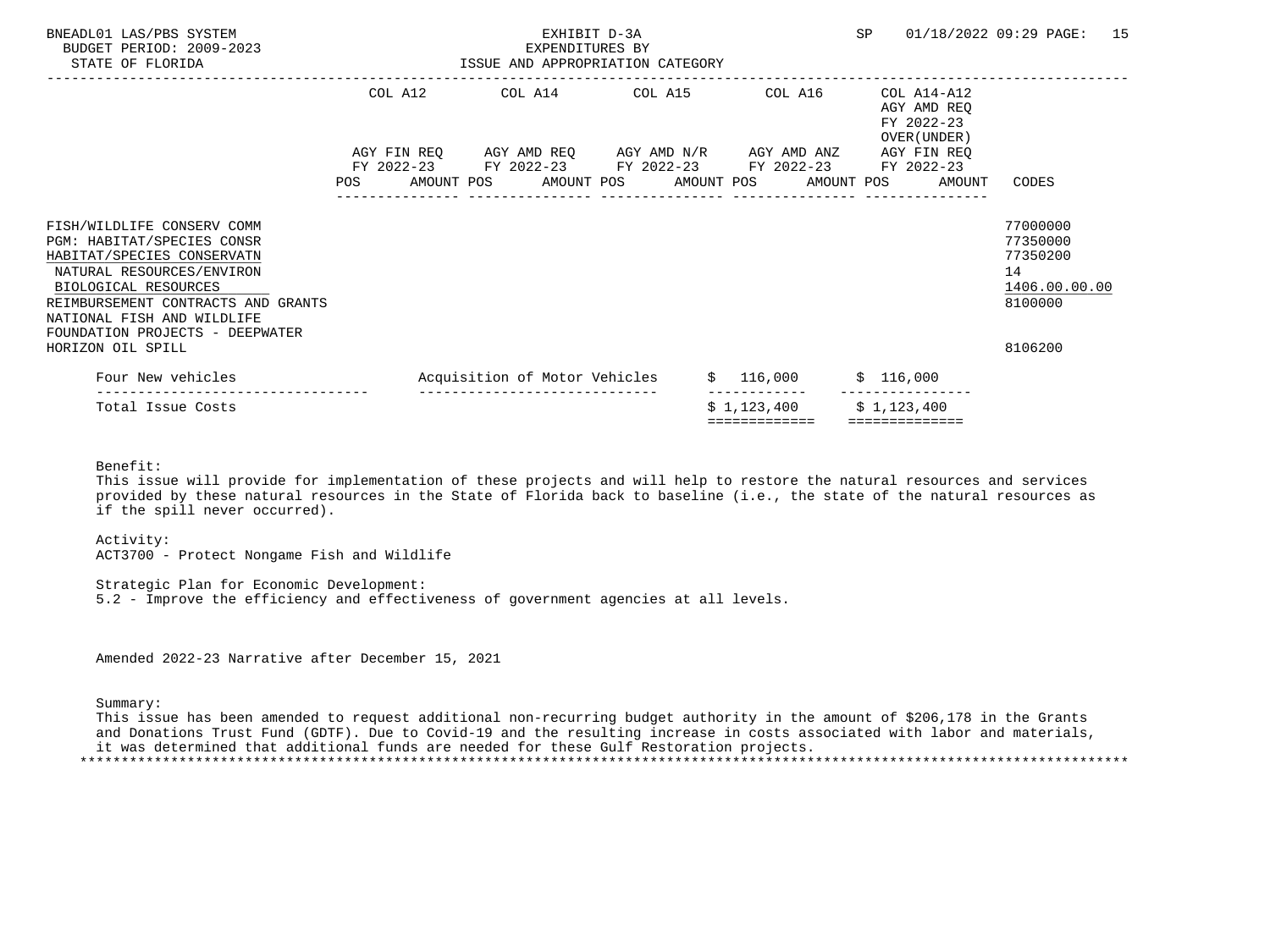| BNEADL01 LAS/PBS SYSTEM<br>BUDGET PERIOD: 2009-2023<br>STATE OF FLORIDA                                                                     |     |                                         | EXHIBIT D-3A<br>EXPENDITURES BY | ISSUE AND APPROPRIATION CATEGORY                             |                          | <b>SP</b> |                                                          | 01/18/2022 09:29 PAGE:                                  | 16 |
|---------------------------------------------------------------------------------------------------------------------------------------------|-----|-----------------------------------------|---------------------------------|--------------------------------------------------------------|--------------------------|-----------|----------------------------------------------------------|---------------------------------------------------------|----|
|                                                                                                                                             |     | COL A12                                 |                                 | COL A14 COL A15                                              | COL A16                  |           | COL A14-A12<br>AGY AMD REO<br>FY 2022-23<br>OVER (UNDER) |                                                         |    |
|                                                                                                                                             | POS | AGY FIN REO<br>FY 2022-23<br>AMOUNT POS | FY 2022-23 FY 2022-23           | AGY AMD REO AGY AMD N/R AGY AMD ANZ<br>AMOUNT POS AMOUNT POS | FY 2022-23<br>AMOUNT POS |           | AGY FIN REO<br>FY 2022-23<br>AMOUNT                      | CODES                                                   |    |
| FISH/WILDLIFE CONSERV COMM<br>PGM: HABITAT/SPECIES CONSR<br>HABITAT/SPECIES CONSERVATN<br>NATURAL RESOURCES/ENVIRON<br>BIOLOGICAL RESOURCES |     |                                         |                                 |                                                              |                          |           |                                                          | 77000000<br>77350000<br>77350200<br>14<br>1406.00.00.00 |    |
| TOTAL: BIOLOGICAL RESOURCES<br>BY FUND TYPE<br>TRUST FUNDS                                                                                  |     |                                         |                                 | 1,007,400 6,813,578 6,813,578                                |                          |           | 5,806,178 2000                                           | 1406.00.00.00                                           |    |
|                                                                                                                                             |     |                                         |                                 |                                                              |                          |           |                                                          |                                                         |    |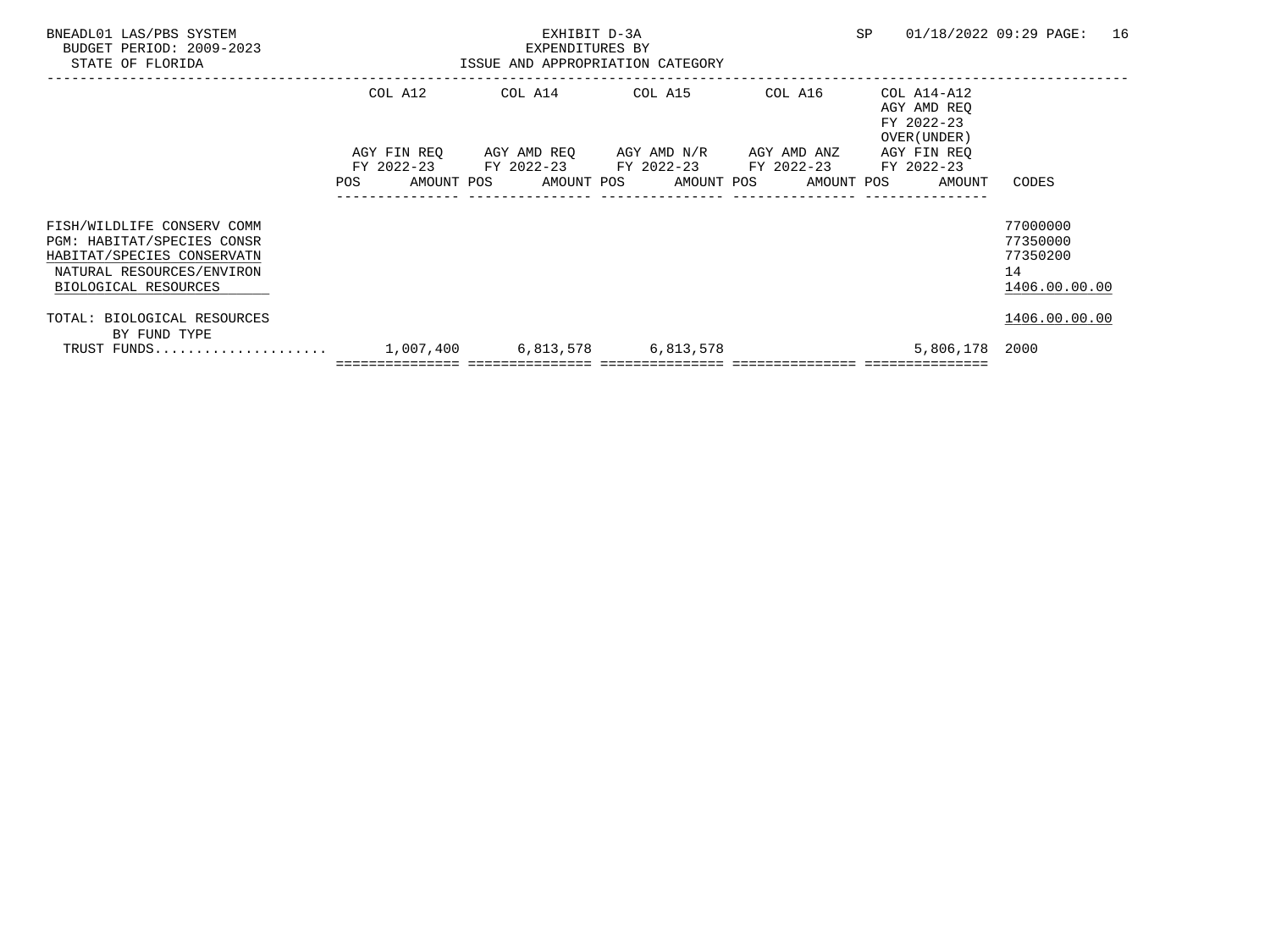| DNEADHUI LAD/FDD DIOIEN<br>BUDGET PERIOD: 2009-2023<br>STATE OF FLORIDA                                                                                                                                                                           |         | EXPENDITURES BY<br>ISSUE AND APPROPRIATION CATEGORY                                                                   | $H \rightarrow H + H + H + H$ |                                                          | UI/IU/AUAA UJ·AJ IAUB·<br>$\perp$ $\perp$                          |
|---------------------------------------------------------------------------------------------------------------------------------------------------------------------------------------------------------------------------------------------------|---------|-----------------------------------------------------------------------------------------------------------------------|-------------------------------|----------------------------------------------------------|--------------------------------------------------------------------|
|                                                                                                                                                                                                                                                   | COL A12 | COL A14 COL A15 COL A16                                                                                               |                               | COL A14-A12<br>AGY AMD REO<br>FY 2022-23<br>OVER (UNDER) |                                                                    |
|                                                                                                                                                                                                                                                   |         | AGY FIN REQ AGY AMD REQ AGY AMD N/R AGY AMD ANZ AGY FIN REQ<br>FY 2022-23 FY 2022-23 FY 2022-23 FY 2022-23 FY 2022-23 |                               |                                                          |                                                                    |
|                                                                                                                                                                                                                                                   |         | POS AMOUNT POS AMOUNT POS AMOUNT POS AMOUNT POS                                                                       |                               | AMOUNT                                                   | CODES                                                              |
| FISH/WILDLIFE CONSERV COMM<br><b>PGM: MARINE FISHERIES</b><br>MARINE FISHERIES MGT<br>NATURAL RESOURCES/ENVIRON<br>BIOLOGICAL RESOURCES<br>REIMBURSEMENT CONTRACTS AND GRANTS<br>NATIONAL FISH AND WILDLIFE<br>FOUNDATION PROJECTS - APALACHICOLA |         |                                                                                                                       |                               |                                                          | 77000000<br>77500000<br>77500200<br>14<br>1406.00.00.00<br>8100000 |
| BAY OYSTER RESTORATION<br>SPECIAL CATEGORIES<br>GULF COAST RESTORATION                                                                                                                                                                            |         |                                                                                                                       |                               |                                                          | 8106210<br>100000<br>106020                                        |
| GRANTS AND DONATIONS TF -FEDERL 3, 200, 618 4, 800, 618 4, 800, 618                                                                                                                                                                               |         |                                                                                                                       |                               | 1,600,000 2339 3                                         |                                                                    |
|                                                                                                                                                                                                                                                   |         |                                                                                                                       |                               |                                                          |                                                                    |

BNEADL01 LAS/PBS SYSTEM EXHIBIT D-3A SP 01/18/2022 09:29 PAGE: 17

AGENCY ISSUE NARRATIVE:

2022-2023 BUDGET YEAR NARRATIVE: IT COMPONENT? NO

Request:

 This issue requests non-recurring budget authority in the Division of Marine Fisheries Management (DMFM) budget entity, in the amount of \$3,200,618 in the Grants and Donations Trust Fund (GDTF), to provide for costs related to activities associated with the Apalachicola Bay Oyster Restoration - Phase II (FL) project for which funding has been awarded by the National Fish and Wildlife Foundation (NFWF).

Current Situation:

 In 2013, a federal court approved two plea agreements resolving certain criminal cases against BP and Transocean which arose from the 2010 Deepwater Horizon oil spill. The agreements directed approximately \$2.5 billion to the National Fish and Wildlife Foundation (NFWF) to fund projects benefitting the natural resources of the Gulf Coast that were impacted by the oil spill. In 2019, FWC received a \$20,049,030 grant from NFWF to restore oysters in Apalachicola Bay. The restoration will take place in two phases. FWC and NFWF have executed a contract for the first phase, which includes data collection, analyses, and the development of an oyster management strategy that will be deployed after restoration has been completed. Phase one of the restoration is currently ongoing. This request is to fund Phase II of the project. The funding will be used for the restoration of oyster bars by application of clutch material. Clutching will rebuild up to 1000 acres of selected reefs in the central eastern region of the bay's reef system. The clutched reefs in the core of the bay system are intended to support the recovery of the bay-wide resource.

| Grants and Donations Trust Fund                      | Category             | Amount                                    | Non-Recurring    |
|------------------------------------------------------|----------------------|-------------------------------------------|------------------|
| --------------------------<br>Gulf Coast Restoration | __________<br>106020 | ___________<br>\$3,200,618<br>___________ | .<br>\$3,200,618 |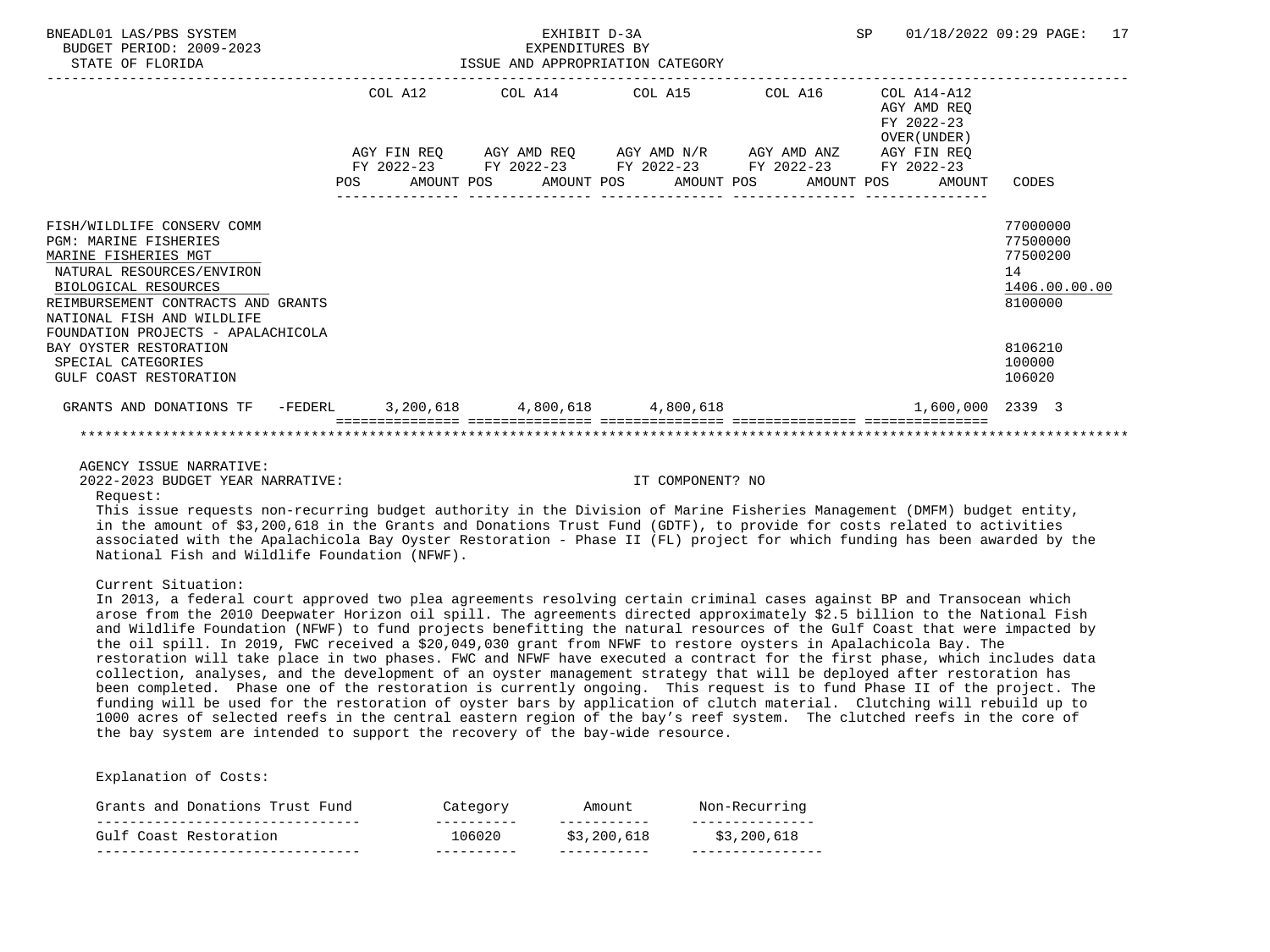| BNEADL01 LAS/PBS SYSTEM<br>BUDGET PERIOD: 2009-2023<br>STATE OF FLORIDA | EXHIBIT D-3A<br>EXPENDITURES BY<br>ISSUE AND APPROPRIATION CATEGORY |  |  |  |  |                                                                                 |  | <b>SP</b> |  | 01/18/2022 09:29 PAGE:                                   | 18            |  |
|-------------------------------------------------------------------------|---------------------------------------------------------------------|--|--|--|--|---------------------------------------------------------------------------------|--|-----------|--|----------------------------------------------------------|---------------|--|
|                                                                         | COL A12                                                             |  |  |  |  | COL A14 COL A15 COL A16                                                         |  |           |  | COL A14-A12<br>AGY AMD REO<br>FY 2022-23<br>OVER (UNDER) |               |  |
|                                                                         | AGY FIN REO                                                         |  |  |  |  | AGY AMD REQ       AGY AMD N/R       AGY AMD ANZ                                 |  |           |  | AGY FIN REO                                              |               |  |
|                                                                         | FY 2022-23<br>POS                                                   |  |  |  |  | FY 2022-23 FY 2022-23 FY 2022-23<br>AMOUNT POS AMOUNT POS AMOUNT POS AMOUNT POS |  |           |  | FY 2022-23<br>AMOUNT                                     | CODES         |  |
| FISH/WILDLIFE CONSERV COMM                                              |                                                                     |  |  |  |  |                                                                                 |  |           |  |                                                          | 77000000      |  |
| <b>PGM: MARINE FISHERIES</b>                                            |                                                                     |  |  |  |  |                                                                                 |  |           |  |                                                          | 77500000      |  |
| MARINE FISHERIES MGT                                                    |                                                                     |  |  |  |  |                                                                                 |  |           |  |                                                          | 77500200      |  |
| NATURAL RESOURCES/ENVIRON                                               |                                                                     |  |  |  |  |                                                                                 |  |           |  |                                                          | 14            |  |
| BIOLOGICAL RESOURCES                                                    |                                                                     |  |  |  |  |                                                                                 |  |           |  |                                                          | 1406.00.00.00 |  |
| REIMBURSEMENT CONTRACTS AND GRANTS                                      |                                                                     |  |  |  |  |                                                                                 |  |           |  |                                                          | 8100000       |  |
| NATIONAL FISH AND WILDLIFE                                              |                                                                     |  |  |  |  |                                                                                 |  |           |  |                                                          |               |  |
| FOUNDATION PROJECTS - APALACHICOLA                                      |                                                                     |  |  |  |  |                                                                                 |  |           |  |                                                          |               |  |
| BAY OYSTER RESTORATION                                                  |                                                                     |  |  |  |  |                                                                                 |  |           |  |                                                          | 8106210       |  |

Benefits:

 The intention of the grant is to restore oyster beds, develop stakeholder informed harvest management options, mapping, planning, research, and monitoring of oyster beds to prevent further loss. Funding of this issue will restore the decimated wild oyster fishery and restore loss of key ecosystem services.

 Activity: ACT5000 - Marine Fisheries Management

Strategic Plan for Economic Development:

 6.3 - Ensure Florida's fish, wildlife, natural resources and environment are sustained and enhanced as a component of future growth plans and development decisions.

Amended 2022-23 Narrative after December 15, 2021

Summary:

 This amended issue requests additional non-recurring budget authority in the amount of \$1,600,000 in the Grants and Donations Trust Fund (GDTF), to provide for the increase in costs of labor and materials associated with the Apalachicola Bay Oyster Restoration - Phase II (FL) project for which funding has been awarded by the National Fish and Wildlife Foundation (NFWF). \*\*\*\*\*\*\*\*\*\*\*\*\*\*\*\*\*\*\*\*\*\*\*\*\*\*\*\*\*\*\*\*\*\*\*\*\*\*\*\*\*\*\*\*\*\*\*\*\*\*\*\*\*\*\*\*\*\*\*\*\*\*\*\*\*\*\*\*\*\*\*\*\*\*\*\*\*\*\*\*\*\*\*\*\*\*\*\*\*\*\*\*\*\*\*\*\*\*\*\*\*\*\*\*\*\*\*\*\*\*\*\*\*\*\*\*\*\*\*\*\*\*\*\*\*\*\*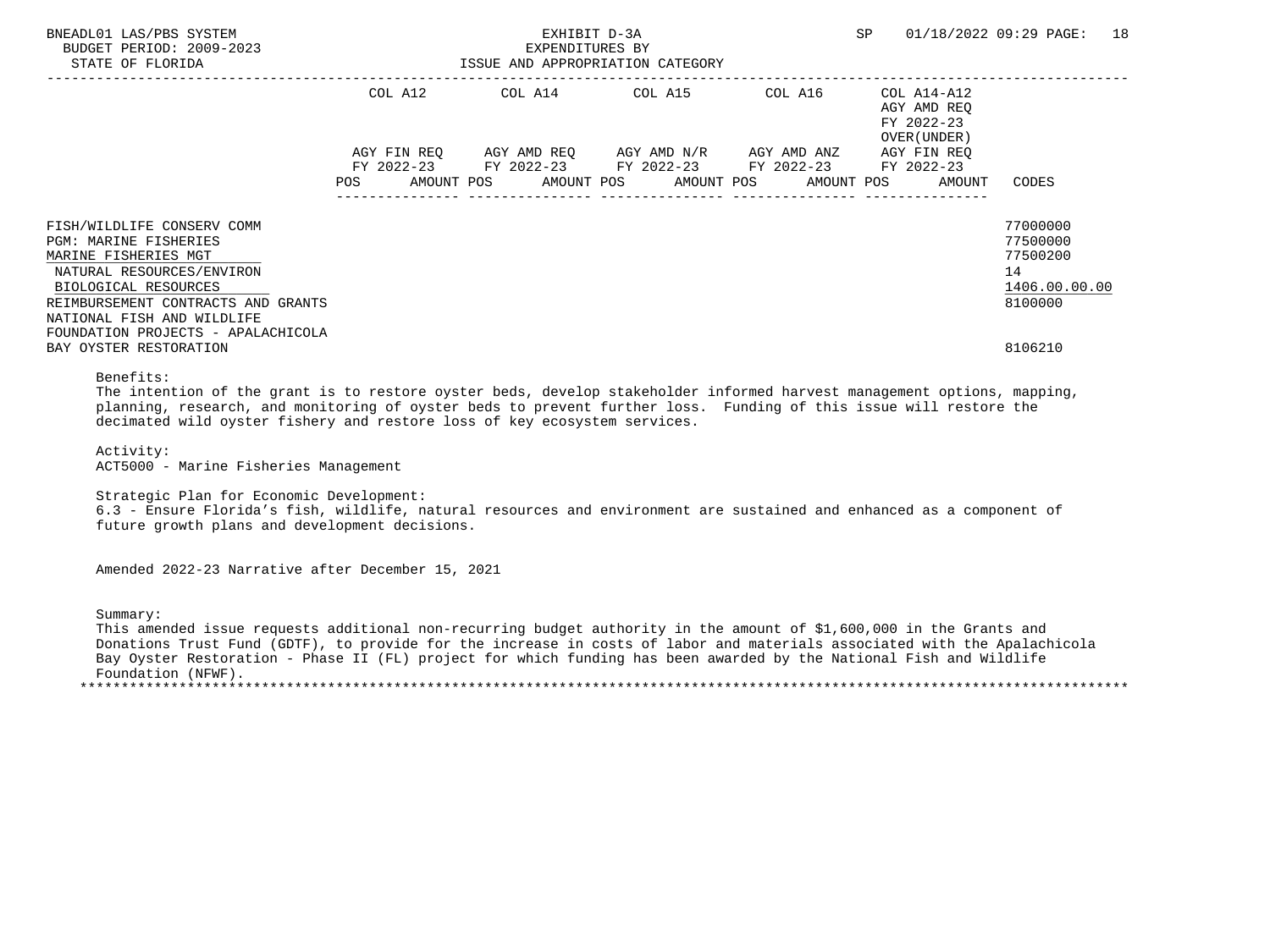| BNEADL01 LAS/PBS SYSTEM<br>BUDGET PERIOD: 2009-2023<br>STATE OF FLORIDA                                                                                                                                                                       |        | EXHIBIT D-3A<br>EXPENDITURES BY<br>ISSUE AND APPROPRIATION CATEGORY | SP                                                                                                                    | 01/18/2022 09:29 PAGE:<br>19                             |                                                                                                   |
|-----------------------------------------------------------------------------------------------------------------------------------------------------------------------------------------------------------------------------------------------|--------|---------------------------------------------------------------------|-----------------------------------------------------------------------------------------------------------------------|----------------------------------------------------------|---------------------------------------------------------------------------------------------------|
|                                                                                                                                                                                                                                               |        |                                                                     | COL A12 COL A14 COL A15 COL A16                                                                                       | COL A14-A12<br>AGY AMD REO<br>FY 2022-23<br>OVER (UNDER) |                                                                                                   |
|                                                                                                                                                                                                                                               |        |                                                                     | AGY FIN REQ AGY AMD REQ AGY AMD N/R AGY AMD ANZ AGY FIN REQ<br>FY 2022-23 FY 2022-23 FY 2022-23 FY 2022-23 FY 2022-23 |                                                          |                                                                                                   |
|                                                                                                                                                                                                                                               |        |                                                                     |                                                                                                                       | POS AMOUNT POS AMOUNT POS AMOUNT POS AMOUNT POS AMOUNT   | CODES                                                                                             |
| FISH/WILDLIFE CONSERV COMM<br><b>PGM: RESEARCH</b><br>FISH/WILDLIFE RESRCH INST<br>NATURAL RESOURCES/ENVIRON<br>BIOLOGICAL RESOURCES<br>EOUIPMENT NEEDS<br>NEW EOUIPMENT FOR GRANT SUPPORT<br>SPECIAL CATEGORIES<br>ACO & REPL BOAT/MOT/TRAIL |        |                                                                     |                                                                                                                       |                                                          | 77000000<br>77650000<br>77650200<br>14<br>1406.00.00.00<br>2400000<br>2402610<br>100000<br>100052 |
| FEDERAL GRANTS TRUST FUND -FEDERL<br>GRANTS AND DONATIONS TF -STATE                                                                                                                                                                           | 20,000 |                                                                     | 339,850 390,850 390,850<br>$20,000$ $20,000$                                                                          |                                                          | 51,000 2261 3<br>2339 1                                                                           |
| TOTAL APPRO 359,850 410,850 410,850                                                                                                                                                                                                           |        |                                                                     |                                                                                                                       | 51,000                                                   |                                                                                                   |
|                                                                                                                                                                                                                                               |        |                                                                     |                                                                                                                       |                                                          |                                                                                                   |

### AGENCY ISSUE NARRATIVE:

2022-2023 BUDGET YEAR NARRATIVE: IT COMPONENT? NO

Request:

 This is a request to purchase 5 new vehicles, 3 new vessels, 9 new motors, and 3 new trailers for Federal Grant projects in the Federal Grants Trust Fund (FGTF) in the amount of \$534,700 and 2 new motors for County Grant projects in the Grants and Donations Trust fund for \$20,000. This purchase will be in FGTF category 100021 for \$194,850 for vehicles, in FGTF category 100052 for \$339,850 for boats, motors, and trailers, and in the GDTF category 100052 for \$20,000.

#### Current Situation:

 This is a request to purchase a Ford F-150 SuperCab 4WD with Towing Package, a Chevrolet Silverado Crew Cab 1500 4WD with Towing Package, and a Ford Super Duty F-250 SuperCab 4WD with Towing Package as well as with power windows & door locks, and spray-in-bedlinens for \$100,000 to be funded from the US Fish &Wildlife Service Sports Fish Restoration grant award # F20AF11324-00 for freshwater fisheries research data acquisition. The freshwater fisheries research project funded by Sport Fish Restoration covers state-wide research and monitoring activities across 6 offices including Garcon Point, Joe Budd, Gainesville, DeLeon Springs, Eustis, and Palm Bay. Pick-up trucks are crucial pieces of equipment for hauling boats on trailers to collect freshwater fisheries data necessary to fulfill grant obligations and the FWC mission. The USFWS financially supports the purchase of new equipment, including new vehicles to the fleet for its sports fish restoration program and therefore spending authority is requested to support these purchases.

 This request is to purchase one new Ford F-250 Diesel Super Duty Truck at \$47,850 and two new 115 hp Yamaha engines at \$21,000 from a long-term recurring DOI US Fish & Wildlife Service grant fund (award #FL-F-F20AF00167). This Federal Grant Award was approved Feb 29, 2020 with a performance period for this award from April 1, 2020 through March 31, 2023. FWRI is requesting one new truck to be purchased to support a 30+ year statewide, long-term fisheries independent monitoring program. This new vehicle is needed to tow large vessels and safely transport four to five FWC/FWRI staff to numerous boat ramps statewide to complete necessary fisheries surveys. These data are needed to estimate the status of the fishable recreational stock, providing early warning signs of problems or impacts of natural (cold kill, red tide) or anthropogenic stressors (acid spills), and/or recent management decisions on marine/estuarine recreational fisheries. The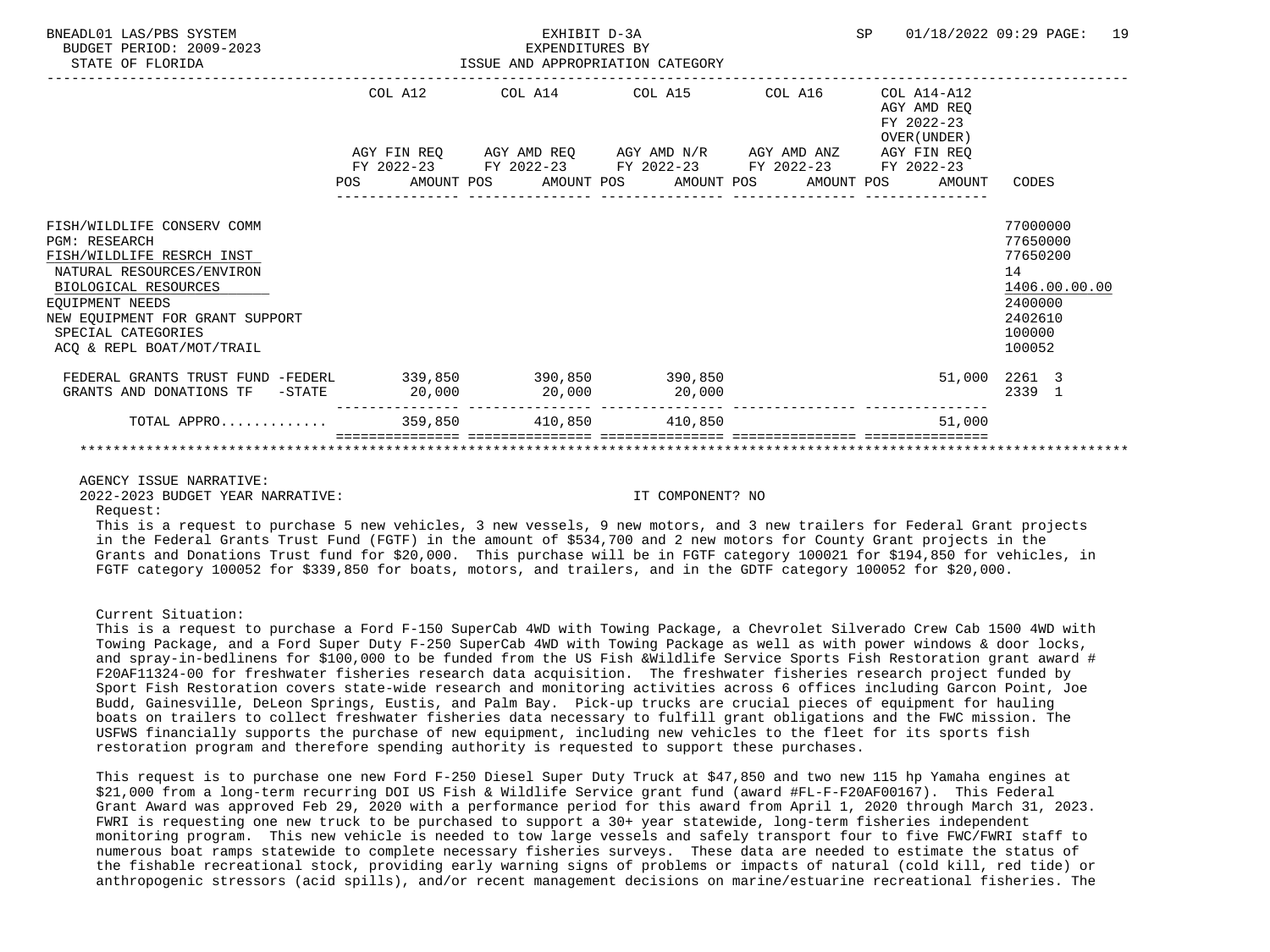| BNEADL01 LAS/PBS SYSTEM<br>BUDGET PERIOD: 2009-2023<br>STATE OF FLORIDA |         |             | EXHIBIT D-3A<br>EXPENDITURES BY<br>ISSUE AND APPROPRIATION CATEGORY |  |             |         | SP |                                                          | 01/18/2022 09:29 PAGE: | 20 |
|-------------------------------------------------------------------------|---------|-------------|---------------------------------------------------------------------|--|-------------|---------|----|----------------------------------------------------------|------------------------|----|
|                                                                         | COL A12 |             | COL A14 COL A15                                                     |  |             | COL A16 |    | COL A14-A12<br>AGY AMD REO<br>FY 2022-23<br>OVER (UNDER) |                        |    |
|                                                                         |         | AGY FIN REO | AGY AMD REO AGY AMD N/R                                             |  | AGY AMD ANZ |         |    | AGY FIN REO                                              |                        |    |
|                                                                         |         |             | FY 2022-23 FY 2022-23 FY 2022-23 FY 2022-23                         |  |             |         |    | FY 2022-23                                               |                        |    |
|                                                                         | POS     |             | AMOUNT POS AMOUNT POS AMOUNT POS AMOUNT POS                         |  |             |         |    | AMOUNT                                                   | CODES                  |    |
| FISH/WILDLIFE CONSERV COMM                                              |         |             |                                                                     |  |             |         |    |                                                          | 77000000               |    |
| <b>PGM: RESEARCH</b>                                                    |         |             |                                                                     |  |             |         |    |                                                          | 77650000               |    |
| FISH/WILDLIFE RESRCH INST                                               |         |             |                                                                     |  |             |         |    |                                                          | 77650200               |    |
| NATURAL RESOURCES/ENVIRON                                               |         |             |                                                                     |  |             |         |    |                                                          | 14                     |    |
| BIOLOGICAL RESOURCES                                                    |         |             |                                                                     |  |             |         |    |                                                          | 1406.00.00.00          |    |
| EOUIPMENT NEEDS                                                         |         |             |                                                                     |  |             |         |    |                                                          | 2400000                |    |
| NEW EOUIPMENT FOR GRANT SUPPORT                                         |         |             |                                                                     |  |             |         |    |                                                          | 2402610                |    |

 new vehicle is needed to continue supporting State and grant-funded fisheries work to conduct the statewide sampling effort needed to provide the necessary long-term standardized fisheries data to ensure recreational fisheries in Florida are managed at a healthy and sustainable level.

 This request is to purchase a new Ford Expedition 4WD XL with tow package for \$47,000 with Section 6 grant funds from the National Oceanic and Atmospheric Administration (NOAA Fisheries) #SE-2021-2006927 to support FWRI's long-term North Atlantic right whale monitoring project. FWRI expects NOAA Fisheries to request a proposal from FWRI in May 2022 and expects funds to be awarded in September 2022, which would result in the vehicle being purchased in fiscal year 2022-2023. FWRI has developed a strong partnership with NOAA Fisheries and has received multiple recurring grants to conduct right research and conservation for over a decade; thus, FWRI expects to be a strong candidate for this funding. This new vehicle is needed to transport staff and equipment (including towing capacity) to conduct field work, respond to stranding events, provide education and outreach, and to support the implementation of recovery activities (e.g., meetings with partners and trainings). Research and conservation activities are outlined and required by the scopes of work of the Section 6 grant and a NOAA right whale aerial survey contract.

 This request is to purchase a new Zodiac Milpro 750 vessel with folding drive tower with bow pulpit, chart plotter/radar and VHF radio; 2 Yamaha 150 horsepower motors; and a Boatmaster double-axle trailer for a total of \$225,000 with Section 6 grant funds from the National Oceanic and Atmospheric Administration (NOAA Fisheries - funding opportunity: NOAA-NMFS-SE-2021-2006927) to support FWRI's long-term North Atlantic right whale disentanglement operations and population monitoring project. FWRI submitted a proposal to NOAA Fisheries in June 2021 and expects to receive funding starting in September 2021. FWRI has developed a strong partnership with NOAA Fisheries and has received multiple recurring grants to respond to entangled or injured right whales and conduct right whale research and conservation for over a decade. This mission is a priority for FWC and NOAA Fisheries because the Florida northeast region is the only known calving ground for the North Atlantic right whale, a critically endangered species with approximately 350 individuals. The requested vessel will be used to carry out offshore field work aimed at responding to distressed or dead whales, monitoring population status, reproduction, habitat use, and threats as required by the grant scope of work. Activities will include genetic sampling, collection of photo-identification and visual health assessment data, dead and injured whale assessments, and large whale disentanglement response efforts. Efficient and safe completion of these activities requires a specialized rigid hull inflatable boat with a driving and observation tower and a bow pulpit. These vessel specifications will provide the maneuverability, visibility, and platform needed to maximize staff safety while operating in close proximity to endangered right whales.

 This request is to purchase a 24 ft Mullet skiff built to specs, one Yamaha boat engine, and associated 24 ft tandem axle aluminum boat trailer with welded body at a total cost of \$40,850 from a five-year grant award (award #W912EP21A0003) from the US Army Corp of Engineers (USACE). This Federal Grant Award was approved April 28, 2021 with a performance period for this award from May 1, 2021 through April 30, 2026. FWRI is requesting one new research vessel, engine, and boat trailer to be purchased to support an anticipated 15+ year fisheries independent monitoring project entitled Fish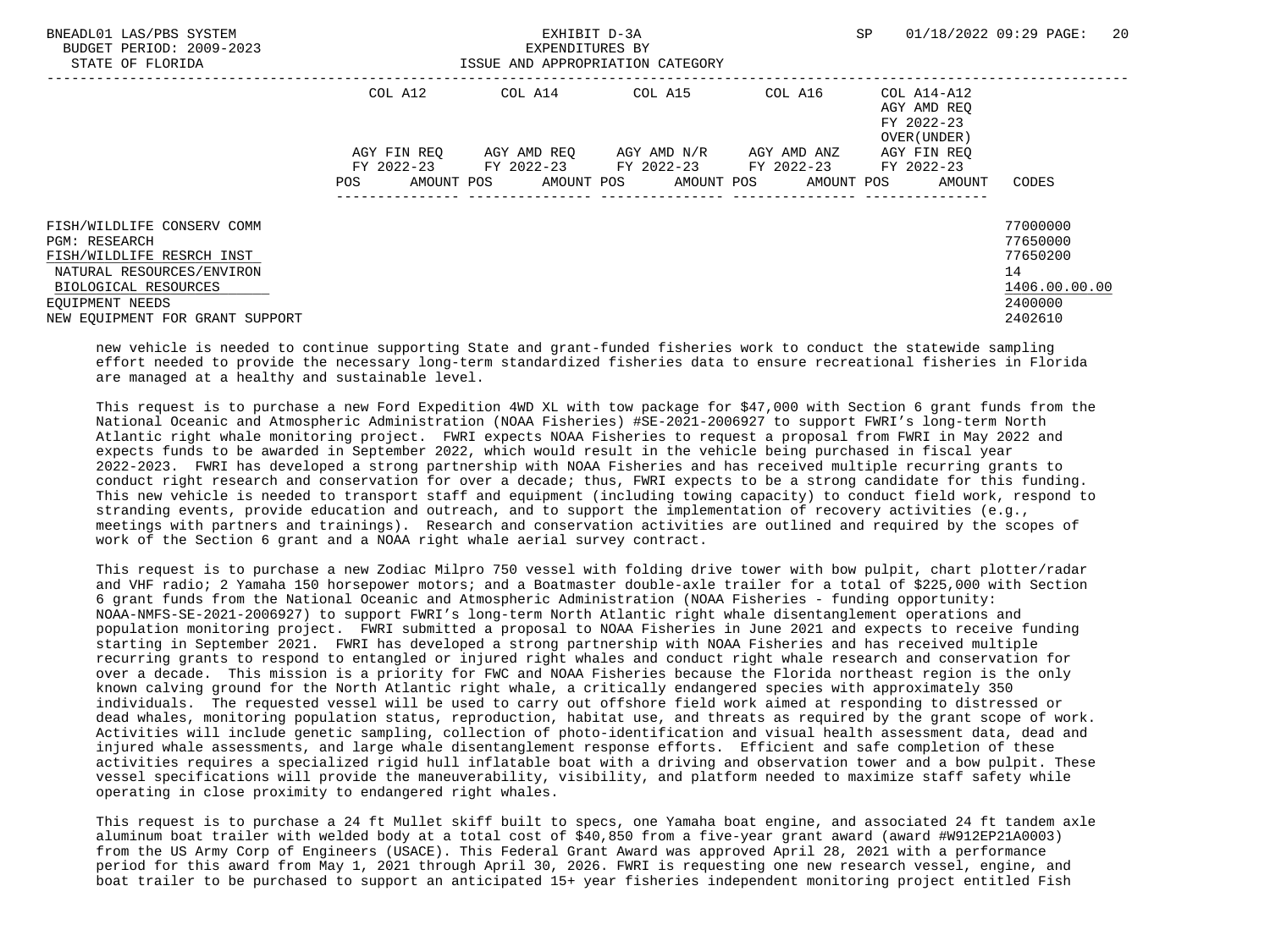| BNEADL01 LAS/PBS SYSTEM<br>BUDGET PERIOD: 2009-2023<br>STATE OF FLORIDA | EXHIBIT D-3A<br>EXPENDITURES BY<br>ISSUE AND APPROPRIATION CATEGORY |             |  |                                             |  |                       |  | SP          | 01/18/2022 09:29 PAGE: | 21                                                       |               |  |
|-------------------------------------------------------------------------|---------------------------------------------------------------------|-------------|--|---------------------------------------------|--|-----------------------|--|-------------|------------------------|----------------------------------------------------------|---------------|--|
|                                                                         |                                                                     | COL A12     |  | COL A14 COL A15                             |  |                       |  | COL A16     |                        | COL A14-A12<br>AGY AMD REO<br>FY 2022-23<br>OVER (UNDER) |               |  |
|                                                                         |                                                                     | AGY FIN REO |  | AGY AMD REO                                 |  | AGY AMD N/R           |  | AGY AMD ANZ |                        | AGY FIN REO                                              |               |  |
|                                                                         |                                                                     | FY 2022-23  |  | FY 2022-23                                  |  | FY 2022-23 FY 2022-23 |  |             |                        | FY 2022-23                                               |               |  |
|                                                                         | POS                                                                 |             |  | AMOUNT POS AMOUNT POS AMOUNT POS AMOUNT POS |  |                       |  |             |                        | AMOUNT                                                   | CODES         |  |
| FISH/WILDLIFE CONSERV COMM                                              |                                                                     |             |  |                                             |  |                       |  |             |                        |                                                          | 77000000      |  |
| <b>PGM: RESEARCH</b>                                                    |                                                                     |             |  |                                             |  |                       |  |             |                        |                                                          | 77650000      |  |
| FISH/WILDLIFE RESRCH INST                                               |                                                                     |             |  |                                             |  |                       |  |             |                        |                                                          | 77650200      |  |
| NATURAL RESOURCES/ENVIRON                                               |                                                                     |             |  |                                             |  |                       |  |             |                        |                                                          | 14            |  |
| BIOLOGICAL RESOURCES                                                    |                                                                     |             |  |                                             |  |                       |  |             |                        |                                                          | 1406.00.00.00 |  |
| EOUIPMENT NEEDS                                                         |                                                                     |             |  |                                             |  |                       |  |             |                        |                                                          | 2400000       |  |
| NEW EQUIPMENT FOR GRANT SUPPORT                                         |                                                                     |             |  |                                             |  |                       |  |             |                        |                                                          | 2402610       |  |

 and Macroinvertebrate (Nekton) Monitoring in Support of Jacksonville Harbor Navigation (Deepening) Project, Lower St. Johns River Basin, Florida. This long-term project supports the USACE efforts to monitor the potential ecological impacts to the lower St. Johns River from channel dredging/deepening operations within the first 13 miles of the river. The new 24' research vessel, boat engine, and associated boat trailer is needed to ensure that the Fisheries-Independent Monitoring (FIM) program can successfully complete the required monthly fisheries sampling (68 sites/month) as outlined in the grant agreement. The ability of the FIM program to successfully complete its primary objective of monitoring fisheries throughout the State relies heavily on its infrastructure (research vessels, motors, and trailers) to carry out the required field sampling activities. The purchase of a reliable and safe research vessel, engine, and trailer would ensure that the program can fulfill the sampling obligations of the long-term project. In addition, this purchase would reduce the programs need to expend funds on the high costs of repairs and maintenance associated with an ageing fleet and reduce the chance of vessel/engine failure preventing the successful completion of the required field sampling activities.

 This is a request to purchase a SeaArc 1872 MV 18' Jon Boat, an Aluminum, LoadMaster Tandem axle trailer, and 4 Yamaha 90 hp Outboard Motors, to be funded from the US Fish &Wildlife Service Sport Fish Restoration grant in the amount \$50,000 for freshwater fisheries research data acquisition. The freshwater fisheries research project funded by Sport Fish Restoration covers state-wide research and monitoring activities across 6 offices including Garcon Point, Joe Budd, Gainesville, DeLeon Springs, Eustis, and Palm Bay. Vessels, trailers, and outboard motors are crucial pieces of equipment needed to collect freshwater fisheries data necessary to fulfill grant obligations and the FWC mission. The USFWS financially supports the purchase of new equipment, including vessels, trailers, and outboard motors for its sports fish restoration program and therefore spending authority is requested to support these purchases. We are requesting appropriation authority to be established in category 100052 within the FGTF to support this program's equipment purchase needs.

 This request is to purchase two new Yamaha engines at \$20,000 (One 115 hp motor and one 90 hp motor) from a long-term Sarasota Bay Program Agreement #2009SBP02 is designed to assess changes in fish population in Sarasota Bay over time. This grant has been ongoing over the past 10 years. FWRI is requesting two new engines to be purchased to support a 10+ year, long-term fisheries independent monitoring program project. These new outboard motors are crucial pieces of equipment needed to collect estuarine fisheries data necessary to fulfill grant obligations and the FWC mission. The Sarasota Bay estuarine system has endured several years of red tide impacts and these fisheries data are needed to estimate the status of the fishable recreational stock, providing early warning signs of problems or impacts of natural (cold kill, red tide) or anthropogenic stressors (acid spills), and/or recent management decisions on marine/estuarine recreational fisheries. These two new engines are needed to continue supporting this grant-funded fisheries work needed to provide the necessary long-term standardized fisheries data to ensure recreational fisheries in Florida are managed at a healthy and sustainable level.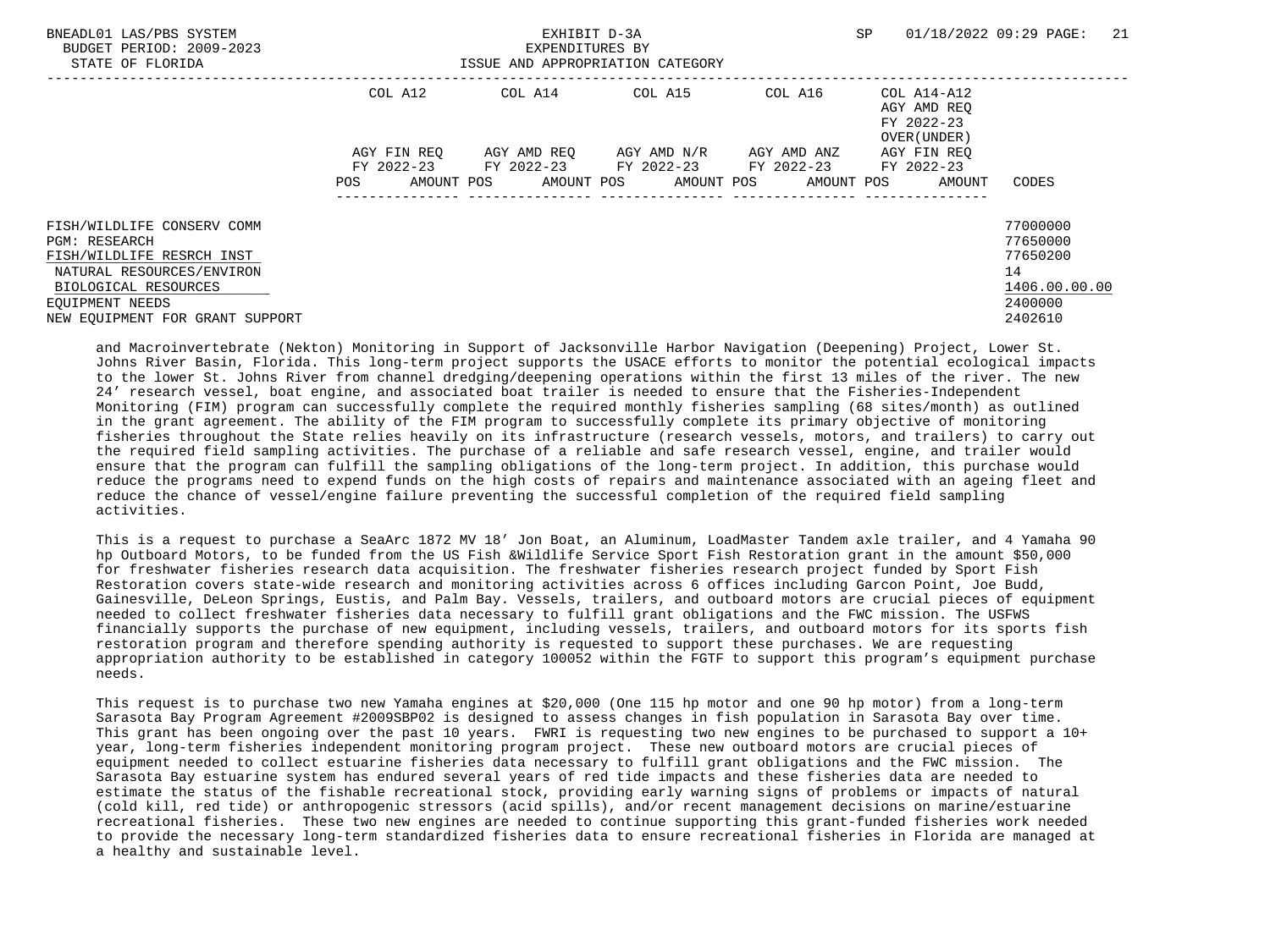| BNEADL01 LAS/PBS SYSTEM<br>BUDGET PERIOD: 2009-2023<br>STATE OF FLORIDA                                                                                                                                                                                                                                                                                                                                                                    |     | EXHIBIT D-3A<br>EXPENDITURES BY<br>ISSUE AND APPROPRIATION CATEGORY                                                                                                                                                                                                                                                                                                                                                                                         |                                                   |                                                        | SP                                        |        | 01/18/2022 09:29 PAGE:                                                        | -22 |
|--------------------------------------------------------------------------------------------------------------------------------------------------------------------------------------------------------------------------------------------------------------------------------------------------------------------------------------------------------------------------------------------------------------------------------------------|-----|-------------------------------------------------------------------------------------------------------------------------------------------------------------------------------------------------------------------------------------------------------------------------------------------------------------------------------------------------------------------------------------------------------------------------------------------------------------|---------------------------------------------------|--------------------------------------------------------|-------------------------------------------|--------|-------------------------------------------------------------------------------|-----|
|                                                                                                                                                                                                                                                                                                                                                                                                                                            | POS | COL A12 COL A14 COL A15 COL A16 COL A14-A12<br>$\begin{array}{lllll} {\text{AGY}} & {\text{FIN}} & {\text{REG}} & {\text{AGY}} & {\text{AMP}} & {\text{AGY}} & {\text{AMP}} & {\text{M}} & {\text{M}} & {\text{H}} & {\text{M}} & {\text{M}} & {\text{M}} & {\text{M}} \\ {\text{FY}} & 2022-23 & {\text{FY}} & 2022-23 & {\text{FY}} & 2022-23 & {\text{FY}} & 2022-23 & {\text{FY}} & 2022-23 \end{array}$<br>AMOUNT POS AMOUNT POS AMOUNT POS AMOUNT POS |                                                   |                                                        | AGY AMD REQ<br>FY 2022-23<br>OVER (UNDER) | AMOUNT | CODES                                                                         |     |
| FISH/WILDLIFE CONSERV COMM<br><b>PGM: RESEARCH</b><br>FISH/WILDLIFE RESRCH INST<br>NATURAL RESOURCES/ENVIRON<br>BIOLOGICAL RESOURCES<br>EOUIPMENT NEEDS<br>NEW EQUIPMENT FOR GRANT SUPPORT<br>Explanation of Costs:                                                                                                                                                                                                                        |     |                                                                                                                                                                                                                                                                                                                                                                                                                                                             |                                                   |                                                        |                                           |        | 77000000<br>77650000<br>77650200<br>14<br>1406.00.00.00<br>2400000<br>2402610 |     |
| Grant and Items to be Purchased                                                                                                                                                                                                                                                                                                                                                                                                            |     | Federal Grants Trust Fund - Acquisition/Motor Vehicles                                                                                                                                                                                                                                                                                                                                                                                                      |                                                   | Amount Non-Recurring                                   |                                           |        |                                                                               |     |
| USFWS # F20AF11324-00<br>Ford F-150 SuperCab 4WD with Towing Package $\begin{array}{ccc}\n\xi & 31,000 \\ \zeta & 34,000 \\ \zeta & 34,000\n\end{array}$ $\begin{array}{ccc}\n\xi & 31,000 \\ \xi & 34,000 \\ \xi & 35,000\n\end{array}$<br>Ford Super Duty F-250 SuperCab 4WD with Towing Package<br>USFWS #FL-F-F20AF00167<br>1 Ford F-250 Diesel Super Duty Truck<br>NOAA #SE-2021-2006927<br>1 Ford Expedition 4WD XL with tow package |     |                                                                                                                                                                                                                                                                                                                                                                                                                                                             | -------------<br>\$35,000<br>\$47.850<br>\$47.000 |                                                        | \$35,000<br>\$47,850<br>\$47,000          |        |                                                                               |     |
| Total                                                                                                                                                                                                                                                                                                                                                                                                                                      |     |                                                                                                                                                                                                                                                                                                                                                                                                                                                             |                                                   | $$194,850$ $$194,850$<br>============================= |                                           |        |                                                                               |     |

Federal Grants Trust Fund - Acquisition and Replacement Boat/Motor/Trailer

| Grant and Items to be Purchased                    | Amount       |       |    | Non-Recurring |
|----------------------------------------------------|--------------|-------|----|---------------|
| NOAA Section 6 grant #SE-2021202106927             |              |       |    |               |
| Zodiac Milpro 750 vessel with folding drive tower, |              |       |    |               |
| bow pulpit, chart plotter/radar, VHF radio;        | \$193,500    |       |    | \$193,000     |
| 2 Yamaha 150 horsepower motors (2 X \$12,500)      | \$25,000     |       |    | \$25,000      |
| Boatmaster double-axle trailer                     | 6,500        |       | Ŝ. | 6,500         |
| USACE award #W912EP21A0003                         |              |       |    |               |
| 24 ft Mullet Skiff (built to specs)                | 28,000<br>S. |       |    | \$28,000      |
| Yamaha Boat Engine                                 | Ŝ.<br>8,900  |       | \$ | 8,900         |
| 24 ft Tandem Axle Aluminum Trailer w/welded body   |              | 6,950 | Ŝ. | 6,950         |
| USFWS award #F20AF11324-00                         |              |       |    |               |
| SeaArc 1872 MV 18' Jon Boat, Aluminum              | 10,000       |       |    | \$10.000      |
| 4 Yamaha Outboard Motors, 90HP, (4 at \$8,750)     | \$35,000     |       |    | \$35,000      |
| LoadMaster Tandem axle trailer                     |              | 5,000 | Ŝ. | 5,000         |
| USFWS #FL-F-F20AF00167                             |              |       |    |               |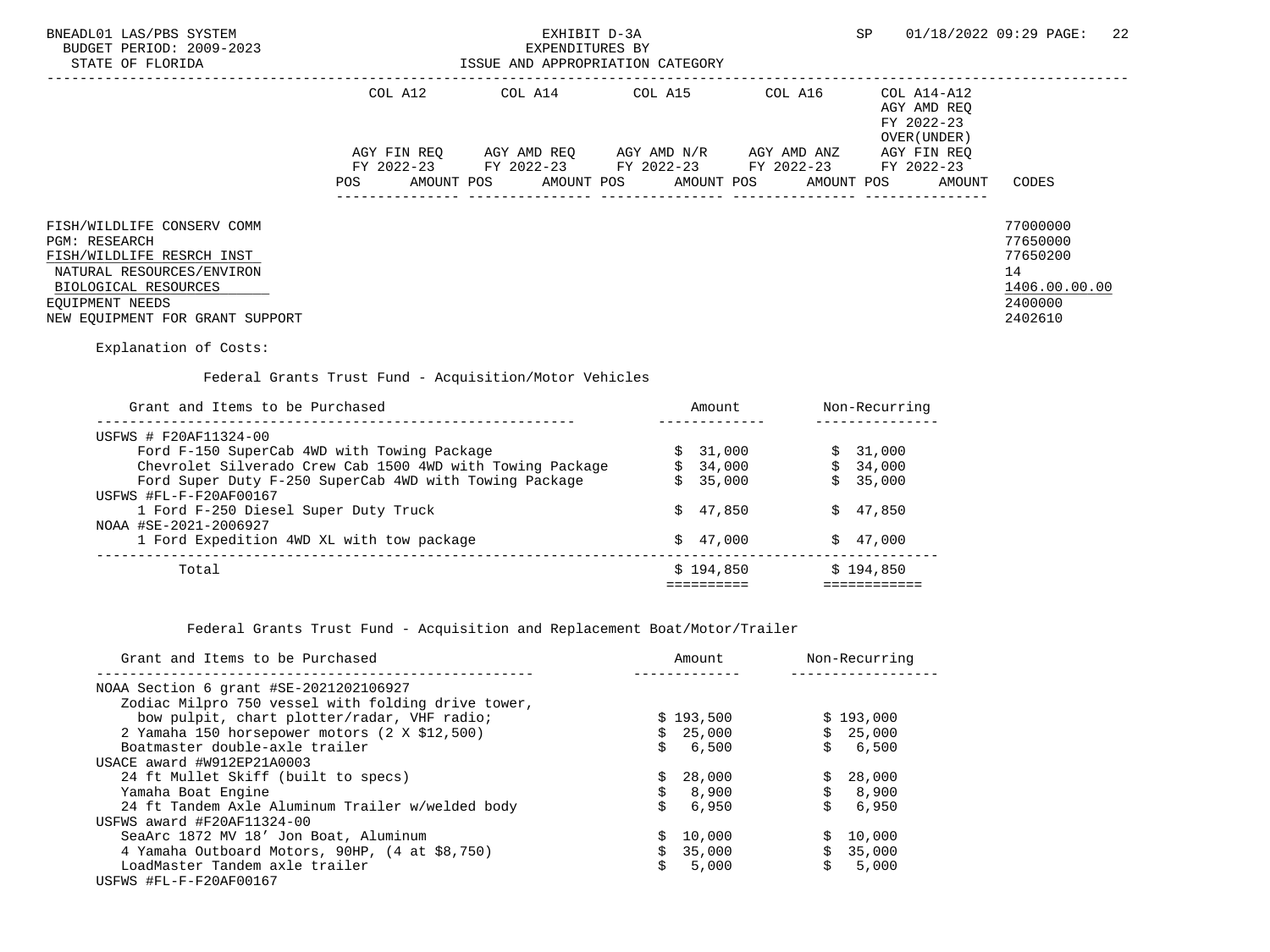| BNEADL01 LAS/PBS SYSTEM<br>BUDGET PERIOD: 2009-2023<br>STATE OF FLORIDA                                                                                                             | EXHIBIT D-3A<br>EXPENDITURES BY<br>ISSUE AND APPROPRIATION CATEGORY                                              |             |          | SP                                                                      | 01/18/2022 09:29 PAGE:<br>23                                                  |
|-------------------------------------------------------------------------------------------------------------------------------------------------------------------------------------|------------------------------------------------------------------------------------------------------------------|-------------|----------|-------------------------------------------------------------------------|-------------------------------------------------------------------------------|
|                                                                                                                                                                                     | COL A12 COL A14 COL A15 COL A16<br>AGY FIN REQ      AGY AMD REQ      AGY AMD N/R      AGY AMD ANZ                |             |          | COL A14-A12<br>AGY AMD REO<br>FY 2022-23<br>OVER (UNDER)<br>AGY FIN REO |                                                                               |
|                                                                                                                                                                                     | FY 2022-23 FY 2022-23 FY 2022-23 FY 2022-23 FY 2022-23<br>POS AMOUNT POS AMOUNT POS AMOUNT POS AMOUNT POS AMOUNT |             |          |                                                                         | CODES                                                                         |
| FISH/WILDLIFE CONSERV COMM<br>PGM: RESEARCH<br>FISH/WILDLIFE RESRCH INST<br>NATURAL RESOURCES/ENVIRON<br>BIOLOGICAL RESOURCES<br>EQUIPMENT NEEDS<br>NEW EQUIPMENT FOR GRANT SUPPORT |                                                                                                                  |             |          |                                                                         | 77000000<br>77650000<br>77650200<br>14<br>1406.00.00.00<br>2400000<br>2402610 |
| 115 hp Yamaha Motors (2 at \$10,500)                                                                                                                                                |                                                                                                                  |             | \$21,000 | \$21,000                                                                |                                                                               |
| Total                                                                                                                                                                               |                                                                                                                  | \$339,850   |          | \$339,850                                                               |                                                                               |
|                                                                                                                                                                                     |                                                                                                                  | =========== |          | ==========                                                              |                                                                               |

Grants and Donations - Acquisition and Replacement Boat/Motor/Trailer

| Grant and Items to be Purchased           | Amount   | Non-Recurring |
|-------------------------------------------|----------|---------------|
| Sarasota Bay Program Agreement #2009SBP02 |          |               |
| 15 hp Yamaha motor                        | \$10.500 | \$10.500      |
| 90 hp Yamaha motor                        | \$9,500  | \$9,500       |
|                                           |          |               |
| Total                                     | \$20.000 | \$20.000      |

 Benefits: If approved, this issue will ensure that the goals of these grants are met.

 Activity: ACT0500 - Fisheries Assessment

 Strategic Plan for Economic Development: 6.3 - Ensure Florida's fish, wildlife, natural resources and environment are sustained and enhanced as a component of future growth plans and development decisions.

Summary: This is a new issue

Amended 2022-23 Narrative after December 15, 2021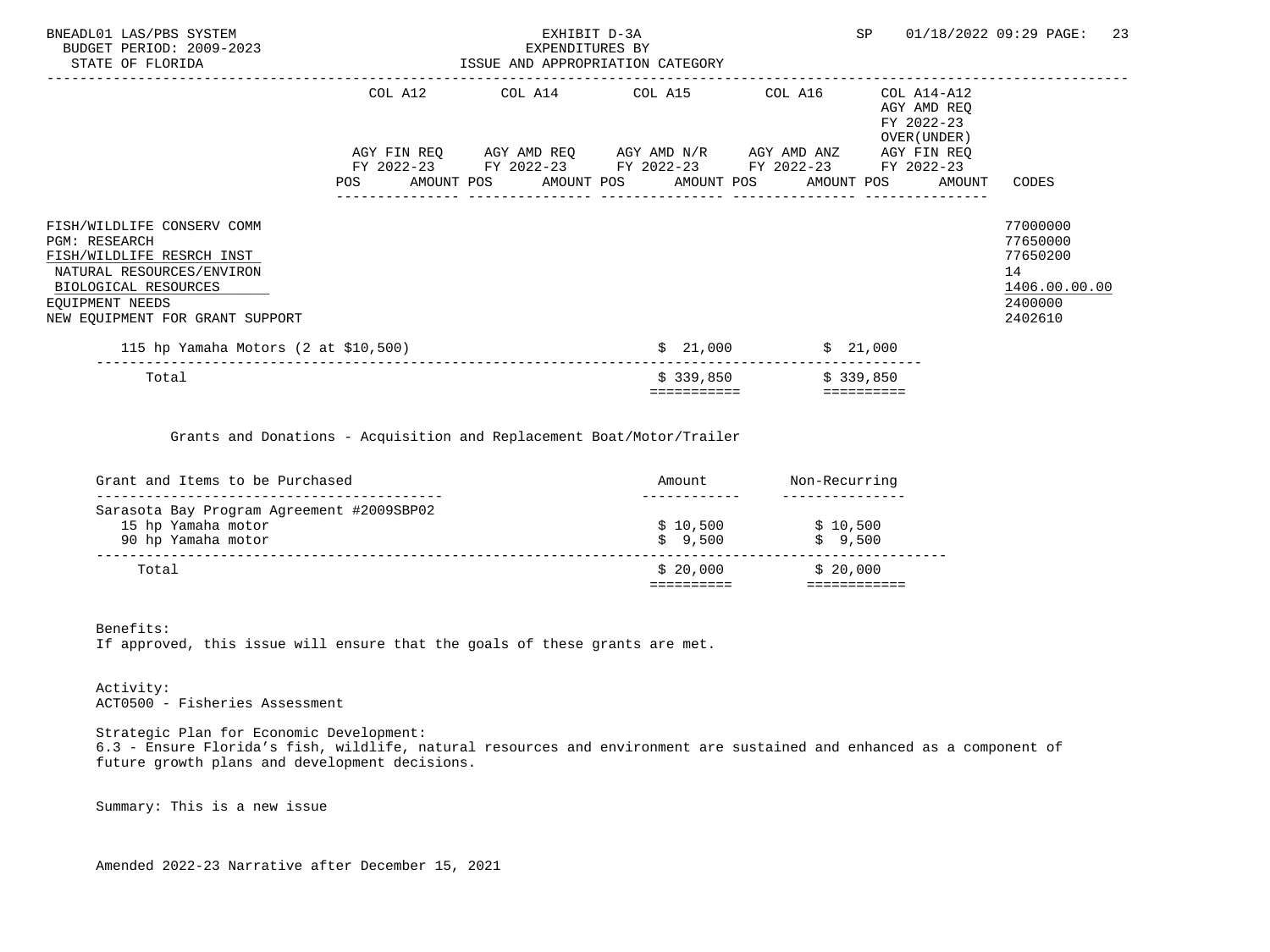| BNEADL01 LAS/PBS SYSTEM<br>BUDGET PERIOD: 2009-2023<br>STATE OF FLORIDA |                          | EXHIBIT D-3A<br>EXPENDITURES BY<br>ISSUE AND APPROPRIATION CATEGORY |                                                                                    | SP         | 24<br>01/18/2022 09:29 PAGE:                             |               |
|-------------------------------------------------------------------------|--------------------------|---------------------------------------------------------------------|------------------------------------------------------------------------------------|------------|----------------------------------------------------------|---------------|
|                                                                         | COL A12                  |                                                                     | COL A14 COL A15                                                                    | COL A16    | COL A14-A12<br>AGY AMD REO<br>FY 2022-23<br>OVER (UNDER) |               |
|                                                                         | AGY FIN REO              |                                                                     | AGY AMD REO AGY AMD N/R AGY AMD ANZ<br>FY 2022-23 FY 2022-23 FY 2022-23 FY 2022-23 |            | AGY FIN REO<br>FY 2022-23                                |               |
|                                                                         | <b>POS</b><br>AMOUNT POS |                                                                     | AMOUNT POS AMOUNT POS                                                              | AMOUNT POS | AMOUNT                                                   | CODES         |
| FISH/WILDLIFE CONSERV COMM                                              |                          |                                                                     |                                                                                    |            |                                                          | 77000000      |
| <b>PGM: RESEARCH</b>                                                    |                          |                                                                     |                                                                                    |            |                                                          | 77650000      |
| FISH/WILDLIFE RESRCH INST                                               |                          |                                                                     |                                                                                    |            |                                                          | 77650200      |
| NATURAL RESOURCES/ENVIRON                                               |                          |                                                                     |                                                                                    |            |                                                          | 14            |
| BIOLOGICAL RESOURCES                                                    |                          |                                                                     |                                                                                    |            |                                                          | 1406.00.00.00 |
| EOUIPMENT NEEDS                                                         |                          |                                                                     |                                                                                    |            |                                                          | 2400000       |
| NEW EQUIPMENT FOR GRANT SUPPORT                                         |                          |                                                                     |                                                                                    |            |                                                          | 2402610       |

#### Request:

 This issue has been amended to include a request for an additional \$51,000 in non-recurring budget authority to purchase 2 new motors and 1 new trailer for Federal Grant projects in the Federal Grants Trust Fund (FGTF).

#### Current Situation:

 This request is to purchase two 200 hp Yamaha boat engines and one 26 ft tandem axle aluminum boat trailer with stainless steel brakes at a total cost of \$51,000 for a two-year Sport Fish Restoration grant (award #F21AF00728) awarded by the US Fish and Wildlife Service. The performance period for the award was originally April 1, 2021 through March 31, 2022. However, this award is being extended to March 31, 2023 by grant amendment to add the second year of the two year grant. This grant amendment includes equipment. This equipment will be used on a vessel needed for offshore dive and research operations in support of the Fish Biology program. The new boat engines and boat trailer are needed to ensure that the Fish Biology program can successfully complete required fisheries sampling, which includes underwater visual surveys, fish tagging, and maintenance of acoustic telemetry infrastructure. The purchase of reliable and safe engines and trailer will ensure that the program can fulfill the sampling obligations of the Sport Fish Restoration projects. In addition, this purchase would reduce the need to expend funds on the high costs of repairs and maintenance of ageing equipment and ensure the safety of crew working up to 40 miles from shore.

#### Explanation of Costs:

#### Federal Grants Trust Fund - Acquisition and Replacement Boat/Motor/Trailer

| USFWS #F21AF00728                                                |          |          |
|------------------------------------------------------------------|----------|----------|
|                                                                  |          |          |
| 26 ft Tandem Axle Aluminum Boat Trailer w/stainless steel brakes | \$11,000 | \$11,000 |
| 2 Yamaha Outboard Motors, 200 hp, (2 at \$20,000)                | \$40,000 | \$40,000 |

#### Benefits:

This issue will ensure that the goals of these grants are met.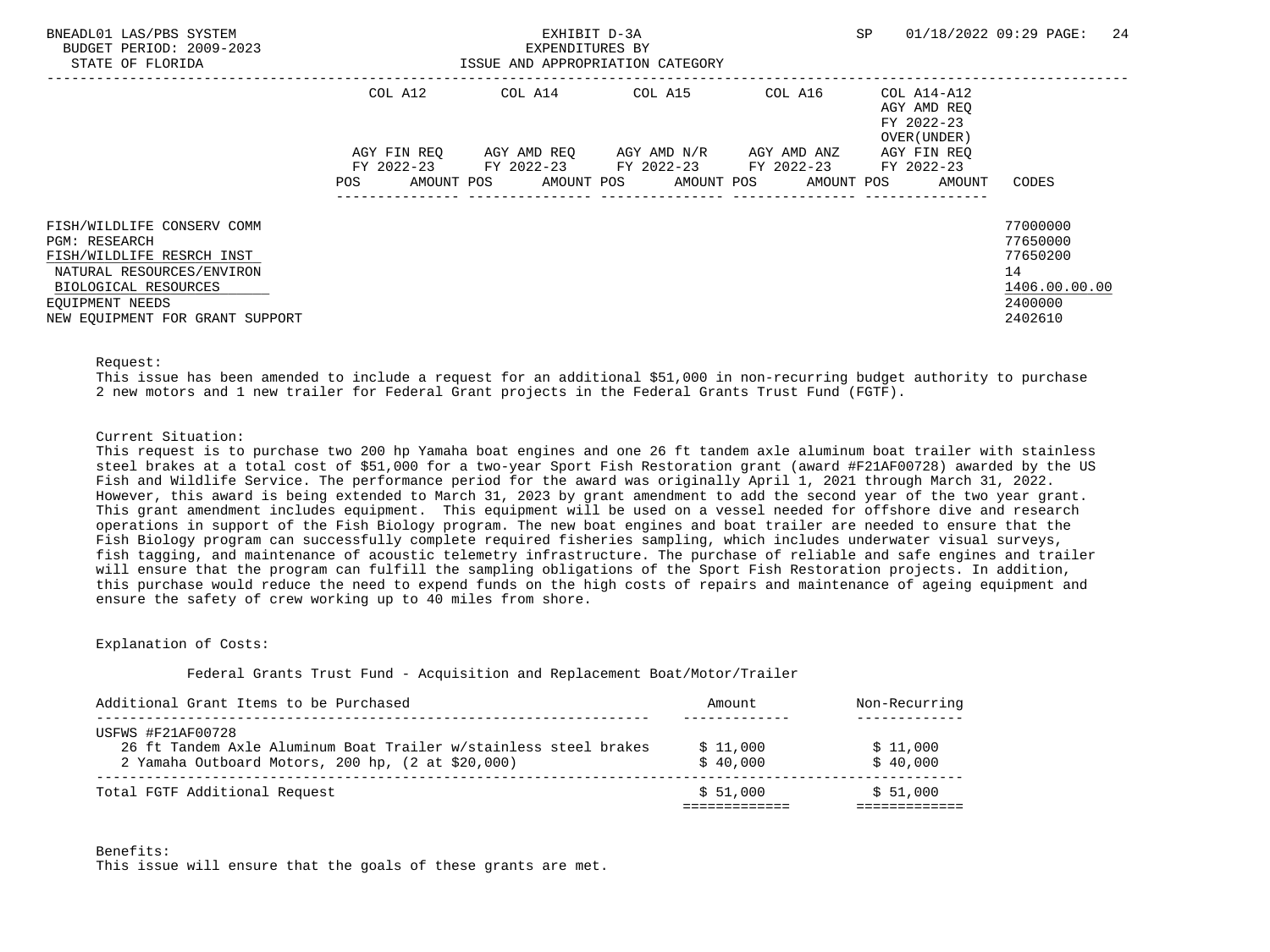| BNEADL01 LAS/PBS SYSTEM<br>BUDGET PERIOD: 2009-2023<br>STATE OF FLORIDA                                                                                                                                                                                                                                                                                                                |         | EXHIBIT D-3A<br>EXPENDITURES BY<br>ISSUE AND APPROPRIATION CATEGORY |            |                                   | SP                                                       | 01/18/2022 09:29 PAGE:<br>25                                                  |
|----------------------------------------------------------------------------------------------------------------------------------------------------------------------------------------------------------------------------------------------------------------------------------------------------------------------------------------------------------------------------------------|---------|---------------------------------------------------------------------|------------|-----------------------------------|----------------------------------------------------------|-------------------------------------------------------------------------------|
|                                                                                                                                                                                                                                                                                                                                                                                        | COL A12 | COL A14<br>AGY FIN REQ AGY AMD REQ AGY AMD $N/R$ AGY AMD ANZ        |            | $COL A15$ $COL A16$ $COL A14-A12$ | AGY AMD REQ<br>FY 2022-23<br>OVER (UNDER)<br>AGY FIN REQ |                                                                               |
|                                                                                                                                                                                                                                                                                                                                                                                        |         | FY 2022-23 FY 2022-23 FY 2022-23 FY 2022-23 FY 2022-23              |            |                                   |                                                          |                                                                               |
|                                                                                                                                                                                                                                                                                                                                                                                        | POS FOR | AMOUNT POS<br>AMOUNT POS                                            | AMOUNT POS |                                   | AMOUNT POS<br>AMOUNT                                     | CODES                                                                         |
| FISH/WILDLIFE CONSERV COMM<br><b>PGM: RESEARCH</b><br>FISH/WILDLIFE RESRCH INST<br>NATURAL RESOURCES/ENVIRON<br>BIOLOGICAL RESOURCES<br>EQUIPMENT NEEDS<br>NEW EQUIPMENT FOR GRANT SUPPORT                                                                                                                                                                                             |         |                                                                     |            |                                   |                                                          | 77000000<br>77650000<br>77650200<br>14<br>1406.00.00.00<br>2400000<br>2402610 |
| Activity:<br>ACT0500 - Fisheries Assessment                                                                                                                                                                                                                                                                                                                                            |         |                                                                     |            |                                   |                                                          |                                                                               |
| Strategic Plan for Economic Development:<br>6.3 - Ensure Florida's fish, wildlife, natural resources and environment are sustained and enhanced as a component of<br>future growth plans and development decisions.<br>Summary: This issue increases the requested total non-recurring budget authority by \$51,000 in FGTF for the purchase of<br>additional boat motors and trailer. |         |                                                                     |            |                                   |                                                          |                                                                               |
| REIMBURSEMENT CONTRACTS AND GRANTS                                                                                                                                                                                                                                                                                                                                                     |         |                                                                     |            |                                   |                                                          | 8100000                                                                       |
| FISH AND WILDLIFE RESEARCH<br>INSTITUTE CONTRACTS AND GRANTS<br>SPECIAL CATEGORIES<br>ACQ & REPL BOAT/MOT/TRAIL                                                                                                                                                                                                                                                                        |         |                                                                     |            |                                   |                                                          | 8109000<br>100000<br>100052                                                   |
| FEDERAL GRANTS TRUST FUND -FEDERL                                                                                                                                                                                                                                                                                                                                                      |         | 13,000                                                              | 13,000     |                                   | 13,000                                                   | 2261 3                                                                        |
| G/A-DEEPWATER HORIZON/SO                                                                                                                                                                                                                                                                                                                                                               |         |                                                                     |            |                                   |                                                          | 108037                                                                        |
| FEDERAL GRANTS TRUST FUND -FEDERL                                                                                                                                                                                                                                                                                                                                                      |         | 150,000                                                             | 150,000    |                                   |                                                          | 150,000 2261 3                                                                |
| CONTRACT & GRANT REIMB ACT                                                                                                                                                                                                                                                                                                                                                             |         |                                                                     |            |                                   |                                                          | 109940                                                                        |
| FEDERAL GRANTS TRUST FUND -FEDERL 719,579 1,076,506 1,076,506                                                                                                                                                                                                                                                                                                                          |         |                                                                     |            |                                   |                                                          | 356,927 2261 3                                                                |
| TOTAL: FISH AND WILDLIFE RESEARCH<br>INSTITUTE CONTRACTS AND GRANTS<br>TOTAL ISSUE                                                                                                                                                                                                                                                                                                     | 719,579 | 1,239,506                                                           | 1,239,506  |                                   | 519,927                                                  | 8109000                                                                       |
|                                                                                                                                                                                                                                                                                                                                                                                        |         |                                                                     |            |                                   |                                                          |                                                                               |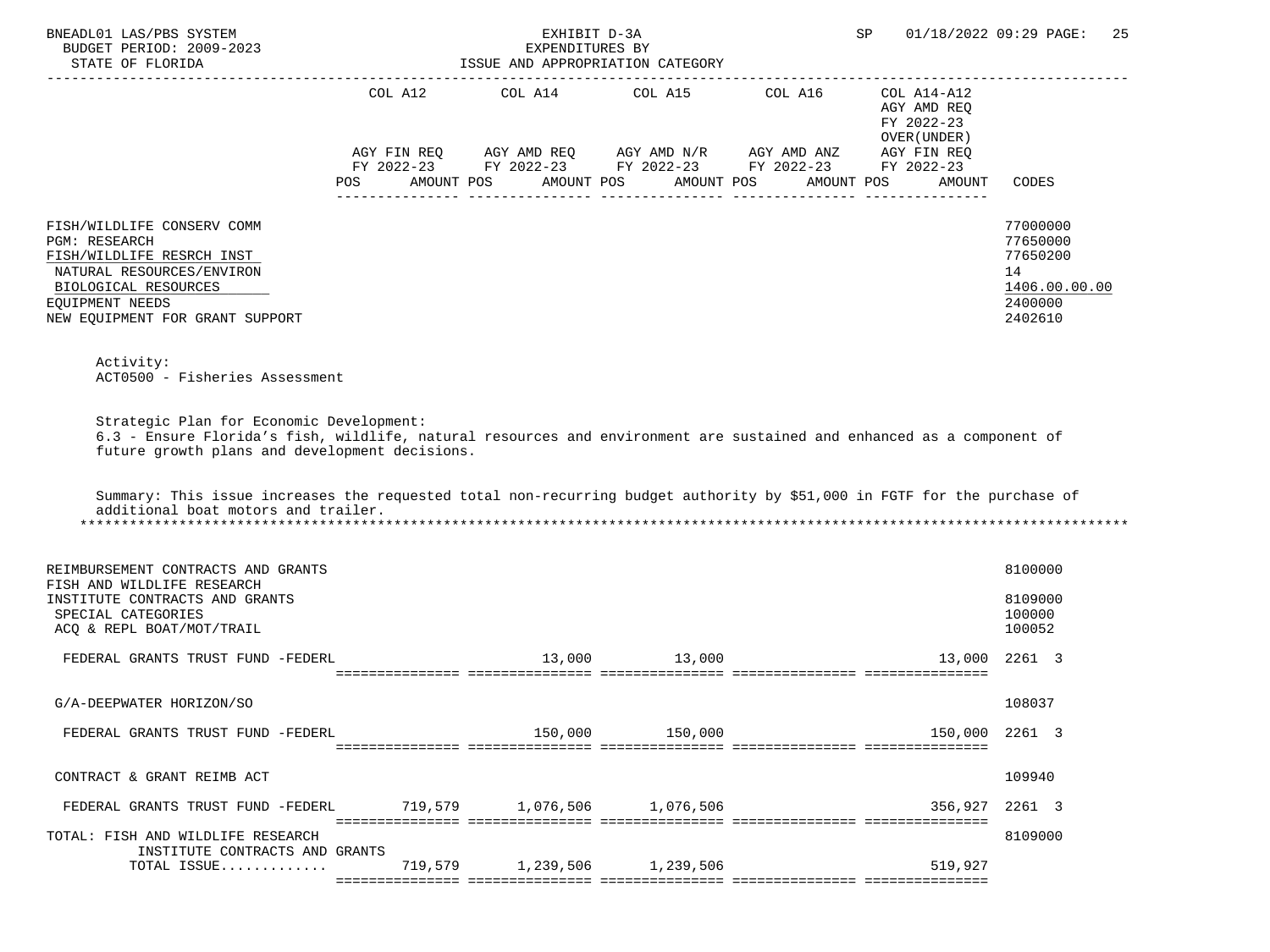STATE OF FLORIDA ISSUE AND APPROPRIATION CATEGORY -----------------------------------------------------------------------------------------------------------------------------------

|                                                                                                                                                                                                                                     | COL A12                   | COL A14                   | COL A15     | COL A16                             | $COL A14 - A12$<br>AGY AMD REO<br>FY 2022-23<br>OVER (UNDER) |                                                                               |
|-------------------------------------------------------------------------------------------------------------------------------------------------------------------------------------------------------------------------------------|---------------------------|---------------------------|-------------|-------------------------------------|--------------------------------------------------------------|-------------------------------------------------------------------------------|
|                                                                                                                                                                                                                                     | AGY FIN REO<br>FY 2022-23 | AGY AMD REO<br>FY 2022-23 | AGY AMD N/R | AGY AMD ANZ                         | AGY FIN REO<br>FY 2022-23                                    |                                                                               |
|                                                                                                                                                                                                                                     | POS.<br>AMOUNT POS        | AMOUNT POS                | AMOUNT POS  | FY 2022-23 FY 2022-23<br>AMOUNT POS | AMOUNT                                                       | CODES                                                                         |
| FISH/WILDLIFE CONSERV COMM<br>PGM: RESEARCH<br>FISH/WILDLIFE RESRCH INST<br>NATURAL RESOURCES/ENVIRON<br>BIOLOGICAL RESOURCES<br>REIMBURSEMENT CONTRACTS AND GRANTS<br>FISH AND WILDLIFE RESEARCH<br>INSTITUTE CONTRACTS AND GRANTS |                           |                           |             |                                     |                                                              | 77000000<br>77650000<br>77650200<br>14<br>1406.00.00.00<br>8100000<br>8109000 |

AGENCY ISSUE NARRATIVE:

2022-2023 BUDGET YEAR NARRATIVE: IT COMPONENT? NO

#### Request:

 This issue requests nonrecurring budget authority in the Fish and Wildlife Research Institute (FWRI) budget entity, in the amount of \$719,579 in the Federal Grants Trust Fund (FGTF) to provide for costs related to new grants awarded by various federal entities.

#### Current Situation:

 Section 72 from Chapter 2020-111, Laws of Florida, provided for an appropriation in the FWRI to support costs associated with new federal grant awards, received or continued, for a one-year period beginning July 1, 2022 and ending June 30, 2023. The funding supported by this budget authority is associated with ongoing grant awards that require activities that are scheduled to be implemented over subsequent fiscal years according to their approved terms. Because the activities associated with these federal grant awards will continue after the date upon which the existing supporting budget authority is scheduled to expire, additional budget authority is needed in the FGTF in Fiscal Year 2022-2023.

| Federal Grants Trust Fund                    | Category                          | Amount    | Non-Recurring |
|----------------------------------------------|-----------------------------------|-----------|---------------|
| Grant #4482 1 OPS \$21 hour x 1480 hours     | Contract and Grants Reimbursement | \$ 31,080 | \$31,080      |
| Grant #4482 Supplies, Travel, Other Expenses | Contract and Grants Reimbursement | \$3,999   | \$3,999       |
| Grant #4487 1 OPS \$15 hour $x$ 600 hours    | Contract and Grants Reimbursement | \$9.000   | \$9,000       |
| Grant #4487 Supplies, Travel, Other Expenses | Contract and Grants Reimbursement | \$8.255   | \$8,255       |
| Grant #4498 1 OPS \$22 hour x 1202 hours     | Contract and Grants Reimbursement | \$26.444  | \$26.444      |
| Grant #4498 Contractual Services             | Contract and Grants Reimbursement | \$8,000   | \$8,000       |
| Grant #4498 Supplies, Travel, Other Expenses | Contract and Grants Reimbursement | \$4.793   | \$4.793       |
| Grant #4501 1 OPS \$21 hour x 3562 hours     | Contract and Grants Reimbursement | \$74,802  | \$74,802      |
| Grant #4501 Supplies, Travel, Other Expenses | Contract and Grants Reimbursement | \$57.684  | \$57,684      |
| Grant #4502 Supplies, Travel                 | Contract and Grants Reimbursement | \$4.583   | \$4,583       |
| Grant #5405 Supplies, Travel                 | Contract and Grants Reimbursement | \$5,961   | \$5,961       |
| Grant #5407 6 OPS \$15 hour x 1630 hours     | Contract and Grants Reimbursement | \$146,700 | \$146,700     |
| Grant #5407 Supplies, Travel, Other Expenses | Contract and Grants Reimbursement | \$105,686 | \$105,686     |
| Grant #5417 Supplies, Travel                 | Contract and Grants Reimbursement | \$2.700   | \$2,700       |
| Grant #5426 1 OPS \$24 hour x 1040 hours     | Contract and Grants Reimbursement | \$24,960  | \$24,960      |
| Grant #5426 Supplies, Travel, Other Expenses | Contract and Grants Reimbursement | \$9,373   | \$9.373       |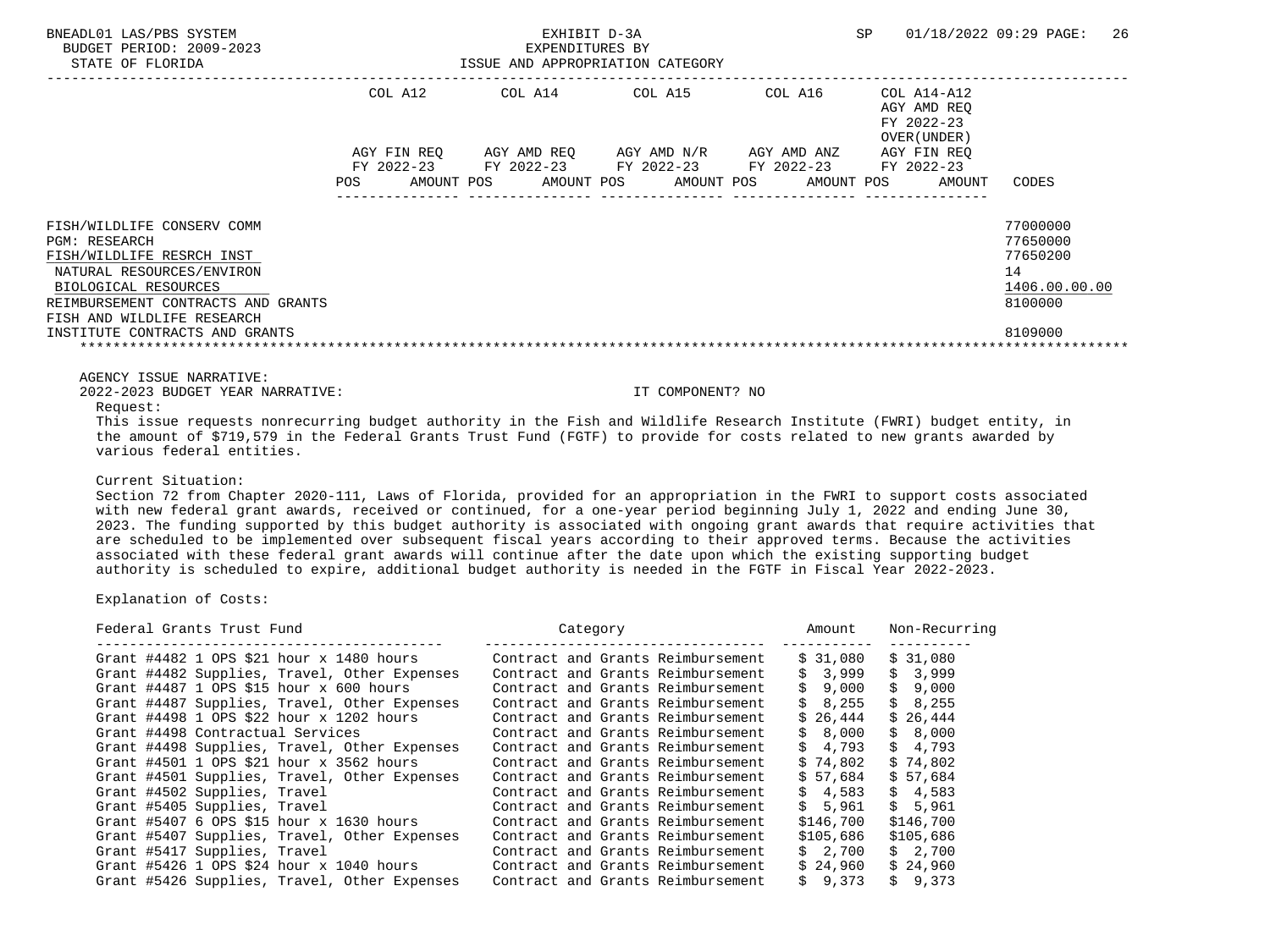| BNEADL01 LAS/PBS SYSTEM<br>NEADLOI LAS/PBS SYSTEM FXHIBIT D-3A EXPENDITURES BY SP U1/18/2022 09.29 PAGE. 27<br>BUDGET PERIOD: 2009-2023 EXPENDITURES BY EXPENDITURES BY EXPENDITURES BY STATE OF FLORIDA ISSUE AND APPROPRIATION CATEGORY                                                                                                                                                                                                                                                                                                                                                                                                                                                                                                                                              |                                                                                  |                                                                                                 | EXHIBIT D-3A                                                                                                                                                                                                                                                                                                                                                                   |                                                                                | SP                                                                                                                                                                                                                                                                       | 01/18/2022 09:29 PAGE:<br>27                                                  |
|----------------------------------------------------------------------------------------------------------------------------------------------------------------------------------------------------------------------------------------------------------------------------------------------------------------------------------------------------------------------------------------------------------------------------------------------------------------------------------------------------------------------------------------------------------------------------------------------------------------------------------------------------------------------------------------------------------------------------------------------------------------------------------------|----------------------------------------------------------------------------------|-------------------------------------------------------------------------------------------------|--------------------------------------------------------------------------------------------------------------------------------------------------------------------------------------------------------------------------------------------------------------------------------------------------------------------------------------------------------------------------------|--------------------------------------------------------------------------------|--------------------------------------------------------------------------------------------------------------------------------------------------------------------------------------------------------------------------------------------------------------------------|-------------------------------------------------------------------------------|
|                                                                                                                                                                                                                                                                                                                                                                                                                                                                                                                                                                                                                                                                                                                                                                                        |                                                                                  | COL A12 COL A14 COL A15 COL A16<br>POS AMOUNT POS AMOUNT POS AMOUNT POS AMOUNT POS AMOUNT CODES |                                                                                                                                                                                                                                                                                                                                                                                |                                                                                | COL A14-A12<br>AGY AMD REO<br>FY 2022-23<br>OVER (UNDER )                                                                                                                                                                                                                |                                                                               |
| FISH/WILDLIFE CONSERV COMM<br><b>PGM: RESEARCH</b><br>FISH/WILDLIFE RESRCH INST<br>NATURAL RESOURCES/ENVIRON<br>BIOLOGICAL RESOURCES<br>REIMBURSEMENT CONTRACTS AND GRANTS<br>FISH AND WILDLIFE RESEARCH<br>INSTITUTE CONTRACTS AND GRANTS                                                                                                                                                                                                                                                                                                                                                                                                                                                                                                                                             |                                                                                  |                                                                                                 |                                                                                                                                                                                                                                                                                                                                                                                |                                                                                |                                                                                                                                                                                                                                                                          | 77000000<br>77650000<br>77650200<br>14<br>1406.00.00.00<br>8100000<br>8109000 |
| Grant #5430 4 OPS \$18 hour x 834 hours Contract and Grants Reimbursement<br>Grant #5434 1 OPS \$15 hour x 600 hours Contract and Grants Reimbursement<br>Grant #5434 Travel<br>Grant #5436 1 OPS \$21 hour $x$ 600 hours<br>Grant #5436 Supplies, Other Expenses<br>Grant #5437 Supplies, Travel, Other Expenses<br>Grant #5438 1 OPS \$15 hours x 400 hours<br>Grant #5438 Supplies, Travel<br>Grant #5439 2 OPS \$19 hour $x$ 600 hours<br>Grant #5439 Supplies, Travel<br>Grant #5460 1 OPS \$15 hour x 1040 hours<br>Grant #5460 Supplies, Travel, Other Expenses<br>Grant #5465 1 OPS \$23 hour x 100 hours<br>Grant #5465 Other Expenses<br>Grant #5467 1 OPS \$26 hour x 460 hours Contract and Grants Reimbursement<br>Grant #5467 Supplies Contract and Grants Reimbursement | 100 hours Contract and Grants Reimbursement<br>Contract and Grants Reimbursement |                                                                                                 | Contract and Grants Reimbursement<br>Contract and Grants Reimbursement<br>Contract and Grants Reimbursement<br>Contract and Grants Reimbursement<br>Contract and Grants Reimbursement<br>Contract and Grants Reimbursement<br>Contract and Grants Reimbursement<br>Contract and Grants Reimbursement<br>Contract and Grants Reimbursement<br>Contract and Grants Reimbursement | \$60,048<br>\$12,000<br>\$1,132<br>\$12,600<br>\$2,411<br>\$15,600<br>\$23,000 | \$60,048<br>\$12,000<br>\$1,132<br>\$12,600<br>$$532$ \$ 532<br>$$32,061$ $$32,061$<br>$$6,000$ \$6,000<br>$$1,425$ $$1,425$<br>$$11,400$ $$11,400$<br>\$2,411<br>\$15,600<br>$$3,161$ $$3,161$<br>\$23,000<br>$$2,067$ $$2,067$<br>$$11,960$ $$11,960$<br>$$162$ \$ 162 |                                                                               |
| Total Federal Grants Trust Fund                                                                                                                                                                                                                                                                                                                                                                                                                                                                                                                                                                                                                                                                                                                                                        |                                                                                  |                                                                                                 | ----------------------------------                                                                                                                                                                                                                                                                                                                                             |                                                                                | \$719,579 \$719,579                                                                                                                                                                                                                                                      |                                                                               |

 \*Grant #4482 refers to a grant titled, "Assessing the efficacy of mobile-and stationary-camera surveys to evaluate reef fish relative abundance and size distributions along with associated habitats on the West Florida Shelf." \*Grant #4487 refers to a grant titled, "Park Wide Fishery Independent Monitoring Stock Assessment for Everglades National Park."\*Grant #4498 refers to a grant titled, "Characterization of the microbiome of corals with Stony Coral Tissue Loss Disease through space and time." \*Grant #4501 refers to a grant titled, "Coastal Waters Survey 2020."\*Grant #4502 refers to a grant titled, "An adaptive network of in situ sensors for real-time HAB monitoring in the Gulf of Maine." \*Grant #5405 refers to a grant titled, "Population Studies of Marine Turtles in Florida Bay." \*Grant #5407 refers to a grant titled, "Florida Marine Recreational Fishery Statistical Data Collection." \*Grant #5417 refers to a grant titled, "Documentation and Evaluation of Sea Turtle Mortality and Morbidity in Florida." \*Grant #5426 refers to a grant titled, "Critical Support for High Level Cetacean Stranding Response, Sample Analyses, and Network Coordination for Large Whale and Mass Stranding's in Southwest Florida." \*Grant #5430 refers to a grant titled, "Frosted Flatwooks Salamander Recover." \*Grant #5434 refers to a grant titled, "DigIn - Documenting Marine Biodiversity through Digitization of Marine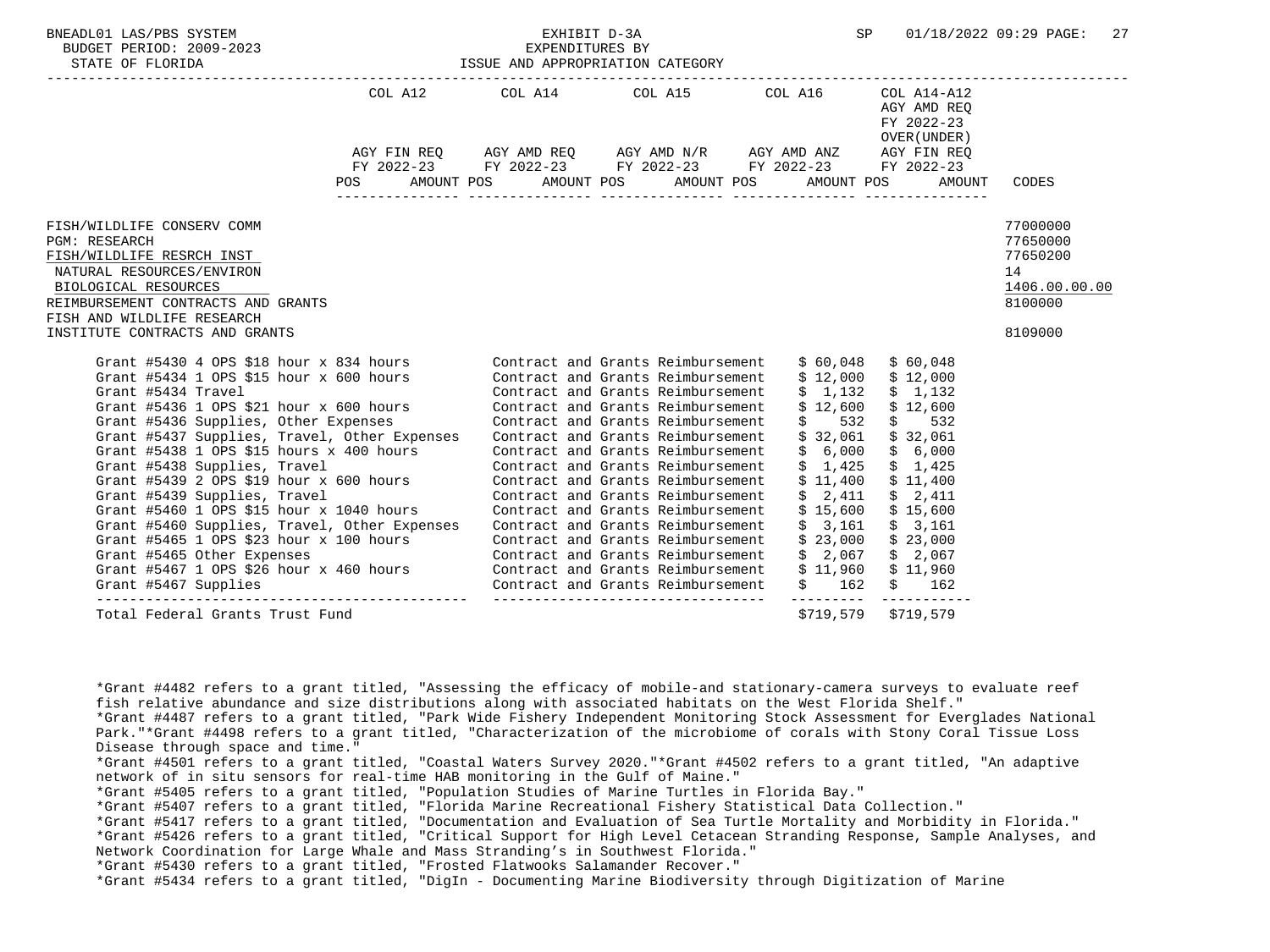| BNEADL01 LAS/PBS SYSTEM<br>BUDGET PERIOD: 2009-2023<br>STATE OF FLORIDA                                                                                                                                                                                                                                                                                                                                                                                                                                                                                                                                                                                                                                                                                                                                                                                                                                                                                                                                                                                                                                                                                                                                                         | ISSUE AND APPROPRIATION CATEGORY | EXHIBIT D-3A |                                                                                              | SP                                         | 01/18/2022 09:29 PAGE: 28                                                     |
|---------------------------------------------------------------------------------------------------------------------------------------------------------------------------------------------------------------------------------------------------------------------------------------------------------------------------------------------------------------------------------------------------------------------------------------------------------------------------------------------------------------------------------------------------------------------------------------------------------------------------------------------------------------------------------------------------------------------------------------------------------------------------------------------------------------------------------------------------------------------------------------------------------------------------------------------------------------------------------------------------------------------------------------------------------------------------------------------------------------------------------------------------------------------------------------------------------------------------------|----------------------------------|--------------|----------------------------------------------------------------------------------------------|--------------------------------------------|-------------------------------------------------------------------------------|
|                                                                                                                                                                                                                                                                                                                                                                                                                                                                                                                                                                                                                                                                                                                                                                                                                                                                                                                                                                                                                                                                                                                                                                                                                                 | POS DO                           |              | AGY FIN REQ AGY AMD REQ AGY AMD N/R AGY AMD ANZ AGY FIN REQ FY 2022-23 FY 2022-23 FY 2022-23 | AGY AMD REQ<br>FY 2022-23<br>OVER (UNDER ) |                                                                               |
|                                                                                                                                                                                                                                                                                                                                                                                                                                                                                                                                                                                                                                                                                                                                                                                                                                                                                                                                                                                                                                                                                                                                                                                                                                 |                                  |              | AMOUNT POS AMOUNT POS AMOUNT POS AMOUNT POS                                                  | AMOUNT                                     | CODES                                                                         |
| FISH/WILDLIFE CONSERV COMM<br><b>PGM: RESEARCH</b><br>FISH/WILDLIFE RESRCH INST<br>NATURAL RESOURCES/ENVIRON<br>BIOLOGICAL RESOURCES<br>REIMBURSEMENT CONTRACTS AND GRANTS<br>FISH AND WILDLIFE RESEARCH<br>INSTITUTE CONTRACTS AND GRANTS                                                                                                                                                                                                                                                                                                                                                                                                                                                                                                                                                                                                                                                                                                                                                                                                                                                                                                                                                                                      |                                  |              |                                                                                              |                                            | 77000000<br>77650000<br>77650200<br>14<br>1406.00.00.00<br>8100000<br>8109000 |
| Invertebrate Collections."<br>*Grant #5436 refers to a grant titled, "Life History Sampling for Data-Poor US Caribbean Reef Fishes."<br>*Grant #5437 refers to a grant titled, "Implementing Karenia Brevis Respiratory Risk Forecast System in the Gulf of<br>Mexico."<br>*Grant #5438 refers to a grant titled, "Mobilizing Millions of Marine Mollusks of the Eastern Seaboard."<br>*Grant #5439 refers to a grant titled, "Tropic Transfer and Effects of Harmful Algal Bloom toxins in Alaskan Marine food<br>Webs."<br>*Grant #5460 refers to a grant titled, "Support for the Florida Fish and Wildlife Conservation Commission in West Indian<br>Manatee Morbidity and Mortality Investigations and Population Assessments."<br>*Grant #5465 refers to a grant titled, "Florida Scrub-Jay Population Estimate for Ocala National Forest under Different<br>Management Scenarios."<br>*Grant #5467 refers to a grant titled, "Osceola Shared Partnership."<br>Benefits:<br>If approved, this issue will allow for funding approved and awarded by federal agencies to be spent on various projects<br>intended to benefit Florida's diverse fish and wildlife, as well as the tourism and fishing industries in Florida. |                                  |              |                                                                                              |                                            |                                                                               |
| Activity:<br>ACT0500 - Fisheries Assessment                                                                                                                                                                                                                                                                                                                                                                                                                                                                                                                                                                                                                                                                                                                                                                                                                                                                                                                                                                                                                                                                                                                                                                                     |                                  |              |                                                                                              |                                            |                                                                               |
| Strategic Plan for Economic Development:<br>6.3 - Ensure Florida's fish, wildlife, natural resources and environment are sustained and enhanced as a component of<br>future growth plans and development decisions.                                                                                                                                                                                                                                                                                                                                                                                                                                                                                                                                                                                                                                                                                                                                                                                                                                                                                                                                                                                                             |                                  |              |                                                                                              |                                            |                                                                               |
| Summary:<br>This is a new issue                                                                                                                                                                                                                                                                                                                                                                                                                                                                                                                                                                                                                                                                                                                                                                                                                                                                                                                                                                                                                                                                                                                                                                                                 |                                  |              |                                                                                              |                                            |                                                                               |
| Amended 2022-23 Narrative after December 15, 2021                                                                                                                                                                                                                                                                                                                                                                                                                                                                                                                                                                                                                                                                                                                                                                                                                                                                                                                                                                                                                                                                                                                                                                               |                                  |              |                                                                                              |                                            |                                                                               |

Request:

 This issue has been amended to request additional non-recurring budget authority in the amount of \$519,927 in the Federal Grants Trust Fund (FGTF) to provide for costs related to new grants awarded by various federal entities.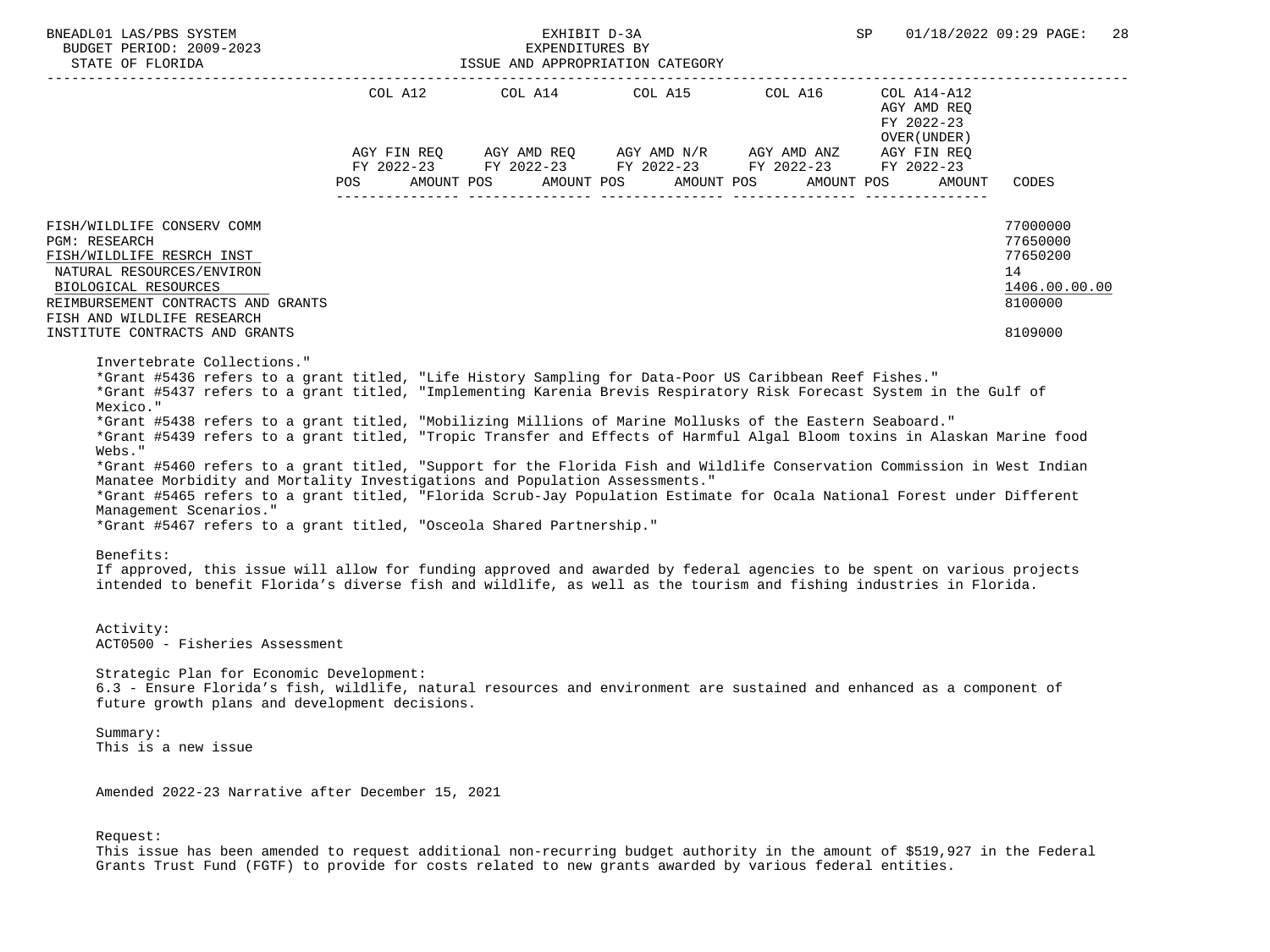STATE OF FLORIDA **ISSUE AND APPROPRIATION CATEGORY**  ----------------------------------------------------------------------------------------------------------------------------------- COL A12 COL A14 COL A15 COL A16 COL A14-A12<br>AGY AMD REO AGY AMD REQ FY 2022-23 OVER(UNDER) AGY FIN REQ AGY AMD REQ AGY AMD N/R AGY AMD ANZ AGY FIN REQ FY 2022-23 FY 2022-23 FY 2022-23 FY 2022-23 FY 2022-23 POS AMOUNT POS AMOUNT POS AMOUNT POS AMOUNT POS AMOUNT CODES --------------- --------------- --------------- --------------- --------------- FISH/WILDLIFE CONSERV COMM 77000000 PGM: RESEARCH 77650000 PGM: 20000 PGM: 20000 PGM: 20000 PGM: 20000 PGM: 20000 PGM: 20000 PGM: 20000 PGM: 20000 PGM: 20000 PGM: 20000 PGM: 20000 PGM: 20000 PGM: 20000 PGM: 20000 PGM: 20000 PGM: 20000 PGM: 20000 PGM: 20000 P FISH/WILDLIFE RESRCH INST 77650200 NATURAL RESOURCES/ENVIRON 14<br>BIOLOGICAL RESOURCES (ENVIRON 1406.00.00)  $\frac{\texttt{BIOLOGICAL RESOURCES}}{ \texttt{BIONSEMENT COMTRACTS} } \quad \frac{1406.00}{ \texttt{00000} } \quad \frac{1406.00}{ \texttt{00000} } \quad \frac{1406.00}{ \texttt{00000} } \quad \frac{1406.00}{ \texttt{00000} } \quad \frac{1406.00}{ \texttt{00000} } \quad \frac{1406.00}{ \texttt{00000} } \quad \frac{1406.00}{ \texttt{00000} } \quad \frac{1406.00}{ \texttt{00000}$ REIMBURSEMENT CONTRACTS AND GRANTS FISH AND WILDLIFE RESEARCH INSTITUTE CONTRACTS AND GRANTS 8109000

Current Situation:

 Grant #FD006 is from the US Department of the Interior/Fish & Wildlife Service (USFWS) for the Deepwater Horizon/National Resource Damage Assessment grant for Juvenile Gulf Sturgeon Research/Gulf-Wild Population Dynamics and Habitat use (F20AC00076-0001).This award conducts an investigation to identify important estuarine habitats for juvenile Gulf Sturgeon (GS) in the Escambia and Yellow River systems and establish baseline metrics for juvenile GS to inform restoration prioritization efforts and evaluate restoration success. This project will assess the movements and estuarine habitat use patterns by juvenile GS, and trends in juvenile sturgeon recruitment, growth, survival, genetics and kinship within the Escambia and Yellow river systems. The results of this project will be used to guide future Gulf Sturgeon restoration efforts in the Escambia and Yellow river systems as well as others in the northern Gulf of Mexico.

 Grant #5506 is funded by the US Fish & Wildlife Service Sport Fish Restoration Program awarded to FWRI. The purpose of this grant is to fund research and monitoring activities for the evaluation of the Western Dry Rocks area special closure. This closure is designed to protect spawning aggregations of several important sport fish with the objective of enhancing their abundance in south Florida and is one of the high-priority marine fisheries management initiatives of the FWC. In short, this grant and associated spending authority will enable the FWC to evaluate the fishery outcomes of this closure and determine future management using a robust information base. The grant will support temporary staffing needs, a contract to Florida Atlantic University for conducting Autonomous Underwater Vehicle (AUV) surveys to estimate fish abundance, supplies and other expenditure items, service contracts to support sophisticated underwater data collection, and the purchase a new 200 hp Yamaha Outboard Motor for the vessel that will support this project. The outboard engine on the research vessel is at the end of its reliable lifespan. The equipment spending authority will ensure this project can continue uninterrupted.

| Federal Grants Trust Fund                                                                        | Category                          | Amount    | Non-Recurring |
|--------------------------------------------------------------------------------------------------|-----------------------------------|-----------|---------------|
| Grant #FD006 3 OPS \$18 hour $x$ 1980 hours                                                      | DWH Oil Spill Grants - NRDA       | \$106,920 | \$106,920     |
| Grant #FD006 Supplies, Travel, Other Expenses                                                    | DWH Oil Spill Grants - NRDA       | \$43.080  | \$43,080      |
| Grant #5506 2 OPS \$21 hour x 1980 hours + Benefits                                              |                                   |           |               |
| at \$37.173                                                                                      | Contract and Grants Reimbursement | \$120.333 | \$120,333     |
| Grant #5506 Supplies, Travel, Other Expenses<br>Grant #5506 Service Contract to Florida Atlantic | Contract and Grants Reimbursement | \$170,674 | \$170,674     |
| University                                                                                       | Contract and Grants Reimbursement | \$ 65,920 | \$65,920      |
| Grant #5506 200 hp Yamaha Outboard Motor $(1$ at \$13,000)                                       | Acquisition Boats/Motors/Trailers | \$13,000  | \$13,000      |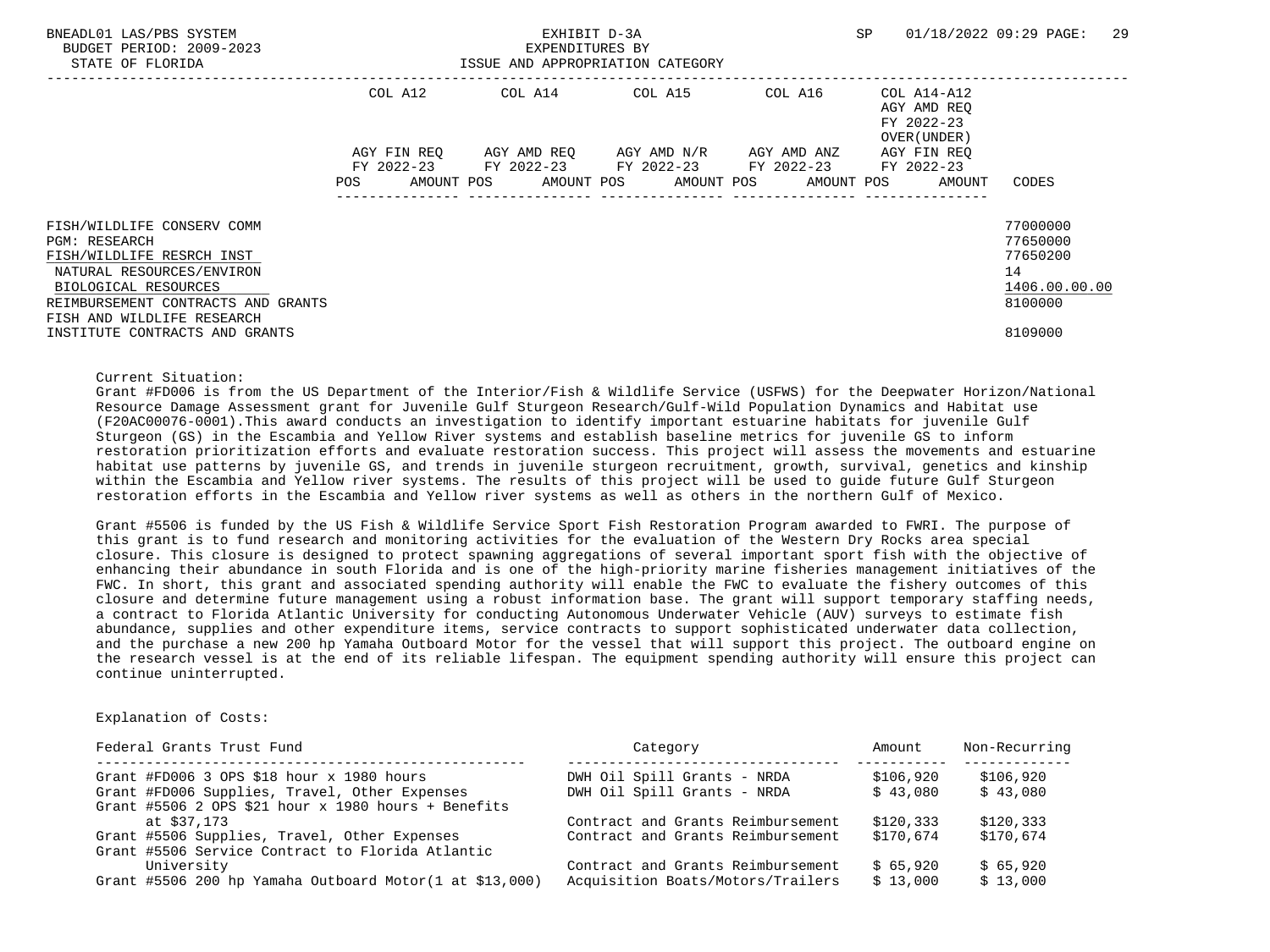| BNEADL01 LAS/PBS SYSTEM<br>BUDGET PERIOD: 2009-2023<br>STATE OF FLORIDA                                                                                                                                  |                    |  | EXHIBIT D-3A<br>EXPENDITURES BY | ISSUE AND APPROPRIATION CATEGORY                                                                                                  |            | SP | 01/18/2022 09:29 PAGE:                                   |                                                   |               | 30 |
|----------------------------------------------------------------------------------------------------------------------------------------------------------------------------------------------------------|--------------------|--|---------------------------------|-----------------------------------------------------------------------------------------------------------------------------------|------------|----|----------------------------------------------------------|---------------------------------------------------|---------------|----|
|                                                                                                                                                                                                          | COL A12            |  |                                 | COL A14 COL A15                                                                                                                   | COL A16    |    | COL A14-A12<br>AGY AMD REO<br>FY 2022-23<br>OVER (UNDER) |                                                   |               |    |
|                                                                                                                                                                                                          | AGY FIN REO<br>POS |  |                                 | AGY AMD REQ AGY AMD N/R AGY AMD ANZ<br>FY 2022-23 FY 2022-23 FY 2022-23 FY 2022-23 FY 2022-23<br>AMOUNT POS AMOUNT POS AMOUNT POS | AMOUNT POS |    | AGY FIN REO<br>AMOUNT                                    | CODES                                             |               |    |
| FISH/WILDLIFE CONSERV COMM<br><b>PGM: RESEARCH</b><br>FISH/WILDLIFE RESRCH INST<br>NATURAL RESOURCES/ENVIRON<br>BIOLOGICAL RESOURCES<br>REIMBURSEMENT CONTRACTS AND GRANTS<br>FISH AND WILDLIFE RESEARCH |                    |  |                                 |                                                                                                                                   |            |    |                                                          | 77000000<br>77650000<br>77650200<br>14<br>8100000 | 1406.00.00.00 |    |
| INSTITUTE CONTRACTS AND GRANTS<br>Total Additional FGTF Request                                                                                                                                          |                    |  |                                 |                                                                                                                                   |            |    | \$519,927                                                | 8109000<br>\$519,927                              |               |    |

 \*Grant #FD006 refers to a grant titled, "Juvenile Gulf Sturgeon - Gulf-wide Population Dynamics and Habitat Use." \*Grant #5506 refers to a grant titles, "Examining the Efficacy of a Spatial Closure at Western Dry Rocks."

#### Benefits:

 This issue will allow for funding approved and awarded by federal agencies to be spent on various projects intended to benefit Florida's diverse fish and wildlife, as well as the tourism and fishing industries in Florida.

#### Activity: ACT0500 - Fisheries Assessment

 Strategic Plan for Economic Development: 6.3 - Ensure Florida's fish, wildlife, natural resources and environment are sustained and enhanced as a component of future growth plans and development decisions.

|  |  |  |  |  | Summary: This issue has been amended to request additional nonrecurring budget authority in the amount of \$519,927 to |  |  |  |  |
|--|--|--|--|--|------------------------------------------------------------------------------------------------------------------------|--|--|--|--|
|  |  |  |  |  | support grant #5506 and grant #FD006 from Federal Grants Trust Fund.                                                   |  |  |  |  |
|  |  |  |  |  |                                                                                                                        |  |  |  |  |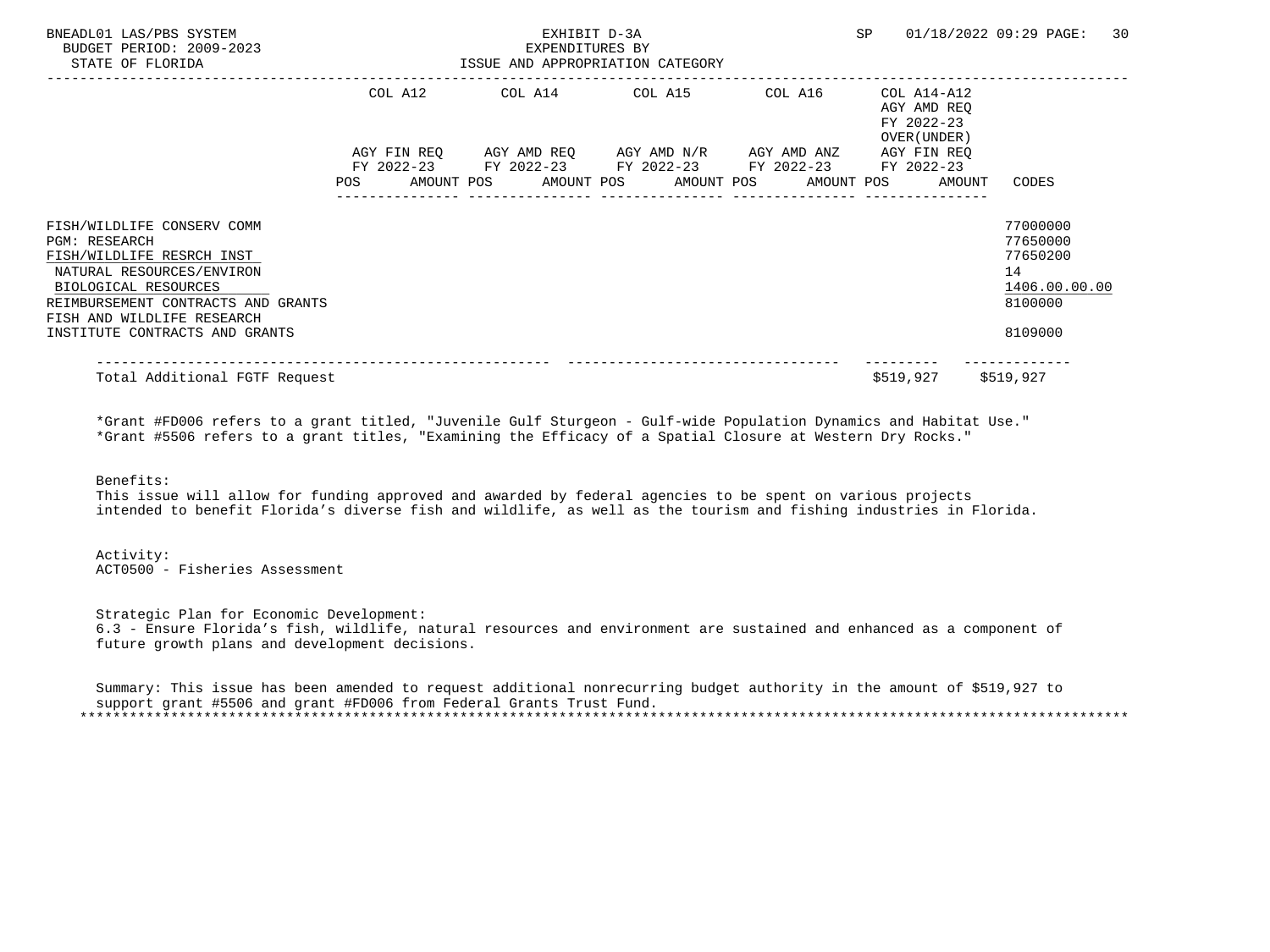| BNEADL01 LAS/PBS SYSTEM<br>BUDGET PERIOD: 2009-2023<br>STATE OF FLORIDA                                                                                                                                                                                             |     |         | EXHIBIT D-3A<br>EXPENDITURES BY<br>EXPENDITURES BY<br>ISSUE AND APPROPRIATION CATEGORY                                                                               |  |  |                                                               | SP 01/18/2022 09:29 PAGE: 31                                                                      |  |
|---------------------------------------------------------------------------------------------------------------------------------------------------------------------------------------------------------------------------------------------------------------------|-----|---------|----------------------------------------------------------------------------------------------------------------------------------------------------------------------|--|--|---------------------------------------------------------------|---------------------------------------------------------------------------------------------------|--|
|                                                                                                                                                                                                                                                                     |     | COL A12 | COL A14 COL A15 COL A16                                                                                                                                              |  |  | $COL A14 - A12$<br>AGY AMD REO<br>FY 2022-23<br>OVER (UNDER ) |                                                                                                   |  |
|                                                                                                                                                                                                                                                                     | POS |         | AGY FIN REQ AGY AMD REQ AGY AMD N/R AGY AMD ANZ AGY FIN REQ<br>FY 2022-23 FY 2022-23 FY 2022-23 FY 2022-23 FY 2022-23<br>AMOUNT POS AMOUNT POS AMOUNT POS AMOUNT POS |  |  | AMOUNT                                                        | CODES                                                                                             |  |
| FISH/WILDLIFE CONSERV COMM<br><b>PGM: RESEARCH</b><br>FISH/WILDLIFE RESRCH INST<br>NATURAL RESOURCES/ENVIRON<br>BIOLOGICAL RESOURCES<br>CAPITAL IMPROVEMENT PLAN<br>GRANTS AND AIDS - FIXED CAPITAL<br>OUTLAY<br>FIXED CAPITAL OUTLAY<br>NRD REST - DEEPWATER HORIZ |     |         |                                                                                                                                                                      |  |  |                                                               | 77000000<br>77650000<br>77650200<br>14<br>1406.00.00.00<br>9900000<br>990G000<br>080000<br>083654 |  |
| GRANTS AND DONATIONS TF -STATE                                                                                                                                                                                                                                      |     |         | $1,200,000$ $1,200,000$                                                                                                                                              |  |  | 1,200,000 2339 1                                              |                                                                                                   |  |
|                                                                                                                                                                                                                                                                     |     |         |                                                                                                                                                                      |  |  |                                                               |                                                                                                   |  |

AGENCY NARRATIVE:

2022-2023 BUDGET YEAR NARRATIVE: NRD REST - DEEPWATER HORIZ IT COMPONENT? NO

Amended 2022-23 Narrative after December 15, 2021

#### Request:

 This issue requests Fixed Capital Outlay (FCO) budget authority in the Fish and Wildlife Research Institute Natural Resources/Environmental Biological Resources, in the amount of \$1,200,000 in the Grants and Donations Trust Fund (GDTF) to provide for breakwater construction costs associated with the Gomez Key Reef Expansion and Breakwaters for American Oystercatchers Project. Please reference corresponding issue #8106000 in the Fish/Wildlife Research Institute (FWRI) budget entity, related to this request.

#### Current Situation:

 The Gomez Key Oyster Reef Expansion and Breakwaters for American Oystercatchers project is a five-year, \$1,748,639 project that started in FY 21-22. FY 22/23 is year two of the project. This project will have non-FCO costs in special category 105030, for preliminary costs and monitoring of this FCO contract, which are requested in issue #8106000. This amendment requests the FCO portion of this project to start July 1, 2022. Funds will restore and enhance critical nesting and foraging habitats for American oystercatcher on a small island, Gomez Key, by integrating a combination of habitat restoration strategies to prevent erosion, increase sedimentation, promote oyster recolonization, and expand and elevate potential American oystercatcher nesting habitat. This project will help Florida meet its recovery objectives for this state-listed species so it can eventually be delisted.

| _____<br>__                                                            | ------------  | $ -$      |
|------------------------------------------------------------------------|---------------|-----------|
| Grant<br>7una<br>$T^{\prime}$ respected to $\pm$<br>anc<br>ons<br>Dona | Amoun.<br>___ | N∩r<br>nc |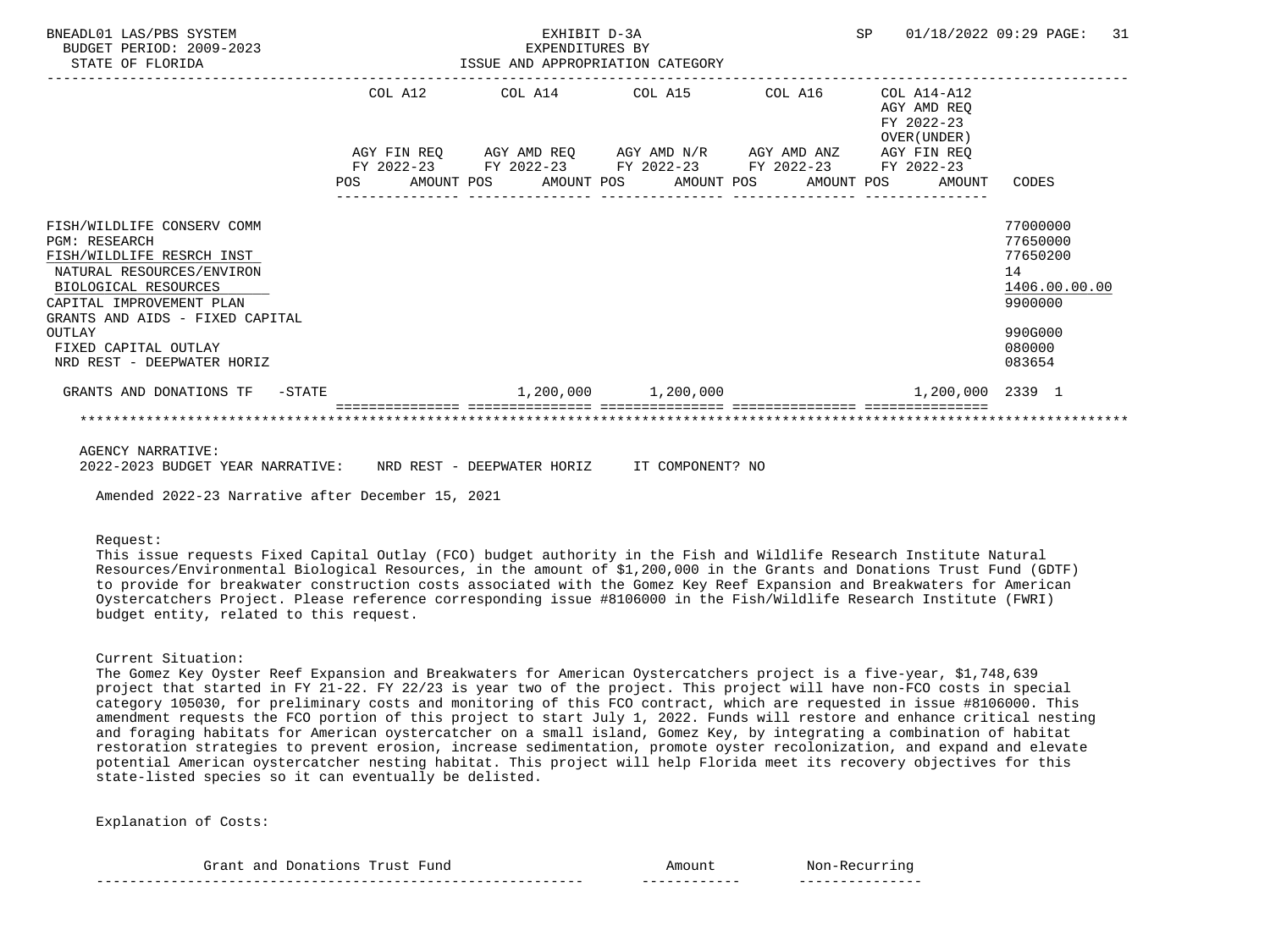| BNEADL01 LAS/PBS SYSTEM<br>BUDGET PERIOD: 2009-2023<br>STATE OF FLORIDA                                                                                                                                       | ISSUE AND APPROPRIATION CATEGORY<br>--------------- | EXHIBIT D-3A<br>EXPENDITURES BY |                                                                                                                                                                      |                           | SP                                                        | 01/18/2022 09:29 PAGE:<br>32                                                  |
|---------------------------------------------------------------------------------------------------------------------------------------------------------------------------------------------------------------|-----------------------------------------------------|---------------------------------|----------------------------------------------------------------------------------------------------------------------------------------------------------------------|---------------------------|-----------------------------------------------------------|-------------------------------------------------------------------------------|
|                                                                                                                                                                                                               |                                                     |                                 | --------------<br>COL A12 COL A14 COL A15 COL A16                                                                                                                    |                           | COL A14-A12<br>AGY AMD REO<br>FY 2022-23<br>OVER (UNDER ) |                                                                               |
|                                                                                                                                                                                                               | POS                                                 |                                 | AGY FIN REQ AGY AMD REQ AGY AMD N/R AGY AMD ANZ AGY FIN REQ<br>FY 2022-23 FY 2022-23 FY 2022-23 FY 2022-23 FY 2022-23<br>AMOUNT POS AMOUNT POS AMOUNT POS AMOUNT POS |                           | AMOUNT                                                    | CODES                                                                         |
| FISH/WILDLIFE CONSERV COMM<br><b>PGM: RESEARCH</b><br>FISH/WILDLIFE RESRCH INST<br>NATURAL RESOURCES/ENVIRON<br>BIOLOGICAL RESOURCES<br>CAPITAL IMPROVEMENT PLAN<br>GRANTS AND AIDS - FIXED CAPITAL<br>OUTLAY |                                                     |                                 |                                                                                                                                                                      |                           |                                                           | 77000000<br>77650000<br>77650200<br>14<br>1406.00.00.00<br>9900000<br>990G000 |
| Natural Resource Damage Restoration - DWH                                                                                                                                                                     |                                                     |                                 |                                                                                                                                                                      | $$1,200,000$ $$1,200,000$ |                                                           |                                                                               |
| $\sim$ $\sim$ $\sim$ $\sim$ $\sim$ $\sim$ $\sim$                                                                                                                                                              |                                                     |                                 |                                                                                                                                                                      |                           |                                                           |                                                                               |

Benefits:

 This issue will provide for FWC's implementation of the Gomez Key Restoration project, on behalf of the DWH NRDA Trustees, to help restore the natural resources and/or the services provided by these natural resources in the State of Florida back to baseline (i.e., the state of the natural resources if the oil spill never occurred). The Gomez Key project will help Florida meet its recovery objectives for the state-listed American oystercatcher, so it can eventually be delisted.

 Activity: ACT 0500 - Fisheries Assessment

 Strategic Plan for Economic Development: 6.3 - Ensure Florida's fish, wildlife, natural resources and environment are sustained and enhanced as a component of future growth plans and development decisions.

 Summary: This is a new issue. \*\*\*\*\*\*\*\*\*\*\*\*\*\*\*\*\*\*\*\*\*\*\*\*\*\*\*\*\*\*\*\*\*\*\*\*\*\*\*\*\*\*\*\*\*\*\*\*\*\*\*\*\*\*\*\*\*\*\*\*\*\*\*\*\*\*\*\*\*\*\*\*\*\*\*\*\*\*\*\*\*\*\*\*\*\*\*\*\*\*\*\*\*\*\*\*\*\*\*\*\*\*\*\*\*\*\*\*\*\*\*\*\*\*\*\*\*\*\*\*\*\*\*\*\*\*\* G/A-LOC GOV/NONST ENT-FCO 140000<br>G/A-CORAL REEF PROT/REST 149942 G/A-CORAL REEF PROT/REST FEDERAL GRANTS TRUST FUND -FEDERL 991,000 991,000 991,000 2261 3 =============== =============== =============== =============== =============== \*\*\*\*\*\*\*\*\*\*\*\*\*\*\*\*\*\*\*\*\*\*\*\*\*\*\*\*\*\*\*\*\*\*\*\*\*\*\*\*\*\*\*\*\*\*\*\*\*\*\*\*\*\*\*\*\*\*\*\*\*\*\*\*\*\*\*\*\*\*\*\*\*\*\*\*\*\*\*\*\*\*\*\*\*\*\*\*\*\*\*\*\*\*\*\*\*\*\*\*\*\*\*\*\*\*\*\*\*\*\*\*\*\*\*\*\*\*\*\*\*\*\*\*\*\*\* AGENCY NARRATIVE:

2022-2023 BUDGET YEAR NARRATIVE: G/A-CORAL REEF PROT/REST IT COMPONENT? NO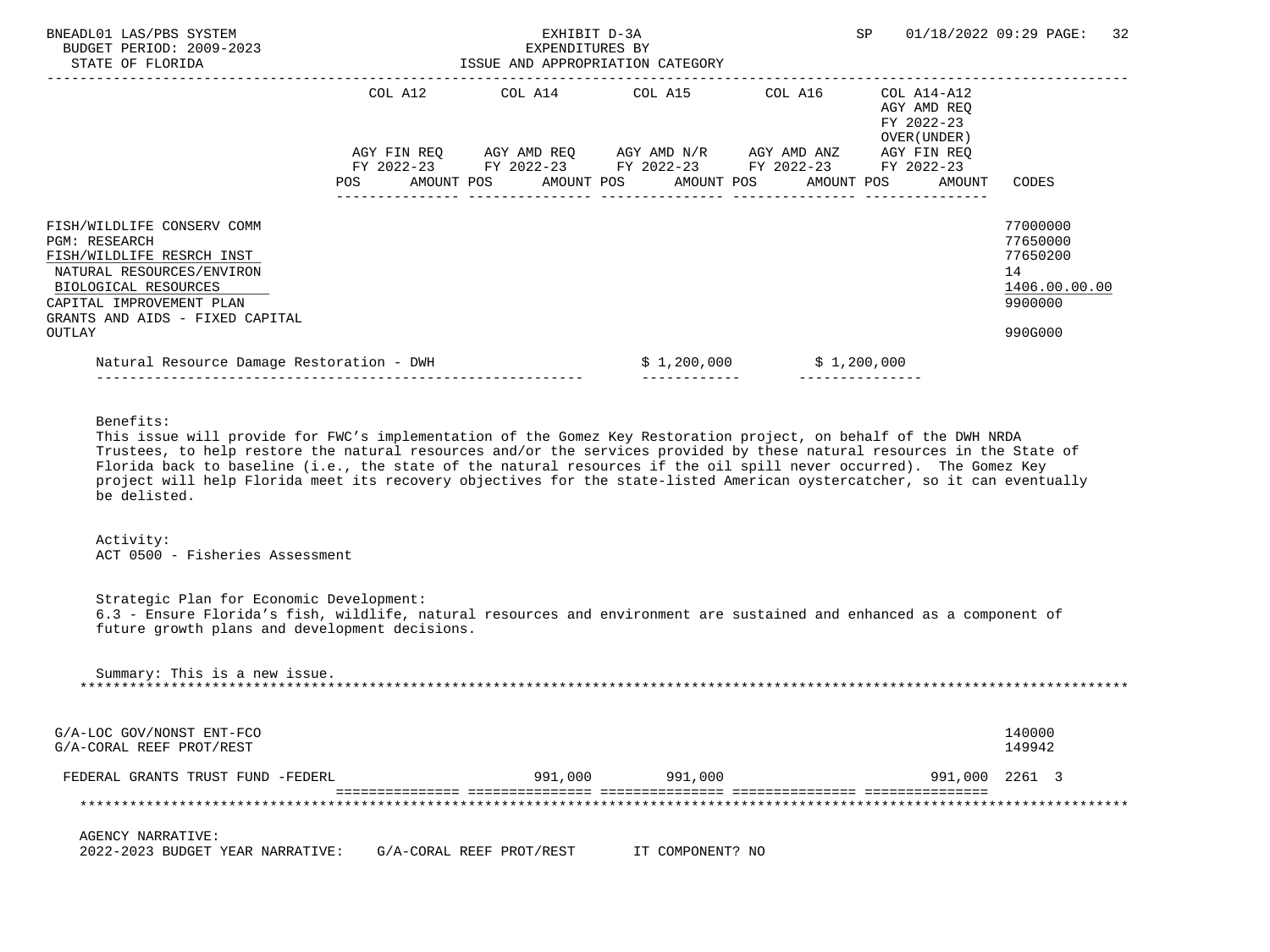| BNEADL01 LAS/PBS SYSTEM<br>BUDGET PERIOD: 2009-2023<br>STATE OF FLORIDA |             | EXHIBIT D-3A<br>EXPENDITURES BY | ISSUE AND APPROPRIATION CATEGORY                |         | SP                                                       | 33<br>01/18/2022 09:29 PAGE: |
|-------------------------------------------------------------------------|-------------|---------------------------------|-------------------------------------------------|---------|----------------------------------------------------------|------------------------------|
|                                                                         | COL A12     |                                 | COL A14 COL A15                                 | COL A16 | COL A14-A12<br>AGY AMD REO<br>FY 2022-23<br>OVER (UNDER) |                              |
|                                                                         | AGY FIN REO |                                 | AGY AMD REQ       AGY AMD N/R       AGY AMD ANZ |         | AGY FIN REO                                              |                              |
|                                                                         |             |                                 | FY 2022-23 FY 2022-23 FY 2022-23 FY 2022-23     |         | FY 2022-23                                               |                              |
|                                                                         | <b>POS</b>  |                                 |                                                 |         | AMOUNT POS AMOUNT POS AMOUNT POS AMOUNT POS AMOUNT       | CODES                        |
| FISH/WILDLIFE CONSERV COMM                                              |             |                                 |                                                 |         |                                                          | 77000000                     |
| <b>PGM: RESEARCH</b>                                                    |             |                                 |                                                 |         |                                                          | 77650000                     |
| FISH/WILDLIFE RESRCH INST                                               |             |                                 |                                                 |         |                                                          | 77650200                     |
| NATURAL RESOURCES/ENVIRON                                               |             |                                 |                                                 |         |                                                          | 14                           |
| BIOLOGICAL RESOURCES                                                    |             |                                 |                                                 |         |                                                          | 1406.00.00.00                |
| CAPITAL IMPROVEMENT PLAN<br>GRANTS AND AIDS - FIXED CAPITAL             |             |                                 |                                                 |         |                                                          | 9900000                      |
| OUTLAY                                                                  |             |                                 |                                                 |         |                                                          | 990G000                      |

Amended 2022-23 Narrative after December 15, 2021

Request:

 This request is for \$991,000 in Fixed Capital Outlay funding in FY 22/23 to complete the construction of the specialized land-based coral holding, breeding, and rearing facilities at the Florida Conservation Technology Center in Apollo Beach on grounds managed by the Florida Aquarium (FLAQ). This funding will supplement prior funding to support a primary activity to aid coral reef recovery in Florida following the catastrophic losses caused by Hurricane IRMA and Stony Coral Tissue Loss Disease. Funds support the costs of constructing the facilities to serve as the coral nursery center at FLAQ for the captive coral breeding and propagation program that corresponds to FY 19/20 issue #4400560 and the FCO revision in FY 21/22 related to this request. FLAQ will be contracted to design and construct up to 4800 square feet in facilities for the coral nursery center.

#### Current Situation:

 Due to COVID-19 and the resulting sharp increase in construction costs associated with labor and materials, the original funding of \$1,931,931 is insufficient to cover costs to complete construction of the facility and life support systems. After a comprehensive review of program funding and anticipated FCO infrastructure repair grants, the FWC Division of Law Enforcement has determined that they intend to revert \$991,000 FCO in Hurricane Irma Disaster recovery funds in FY 21/22 with the intent that the reverted funds supplement coral reef recovery. With this request, we would reprogram those funds to cover shortfalls in the coral nursery project led by the Florida Aquarium to address critical needs in restoring Florida's Coral Reef.

| Federal Grants Trust Fund                   | Category                                | Amount    | Non-Recurring |
|---------------------------------------------|-----------------------------------------|-----------|---------------|
| Architect/Engineering Design                | G/A - Coral Reef Protection/Restoration | \$30.600  | \$30,600      |
| Site Prep                                   | G/A - Coral Reef Protection/Restoration | \$47.550  | \$47.550      |
| Building, Mechanical, Plumbing and Electric | G/A - Coral Reef Protection/Restoration | \$511,700 | \$511,700     |
| Life Support Systems                        | G/A - Coral Reef Protection/Restoration | \$250,000 | \$250,000     |
| Contingency at 18%                          | G/A - Coral Reef Protection/Restoration | \$151,150 | \$151,150     |
| Total Project Costs:                        |                                         | \$991,000 | \$991,000     |
|                                             |                                         |           |               |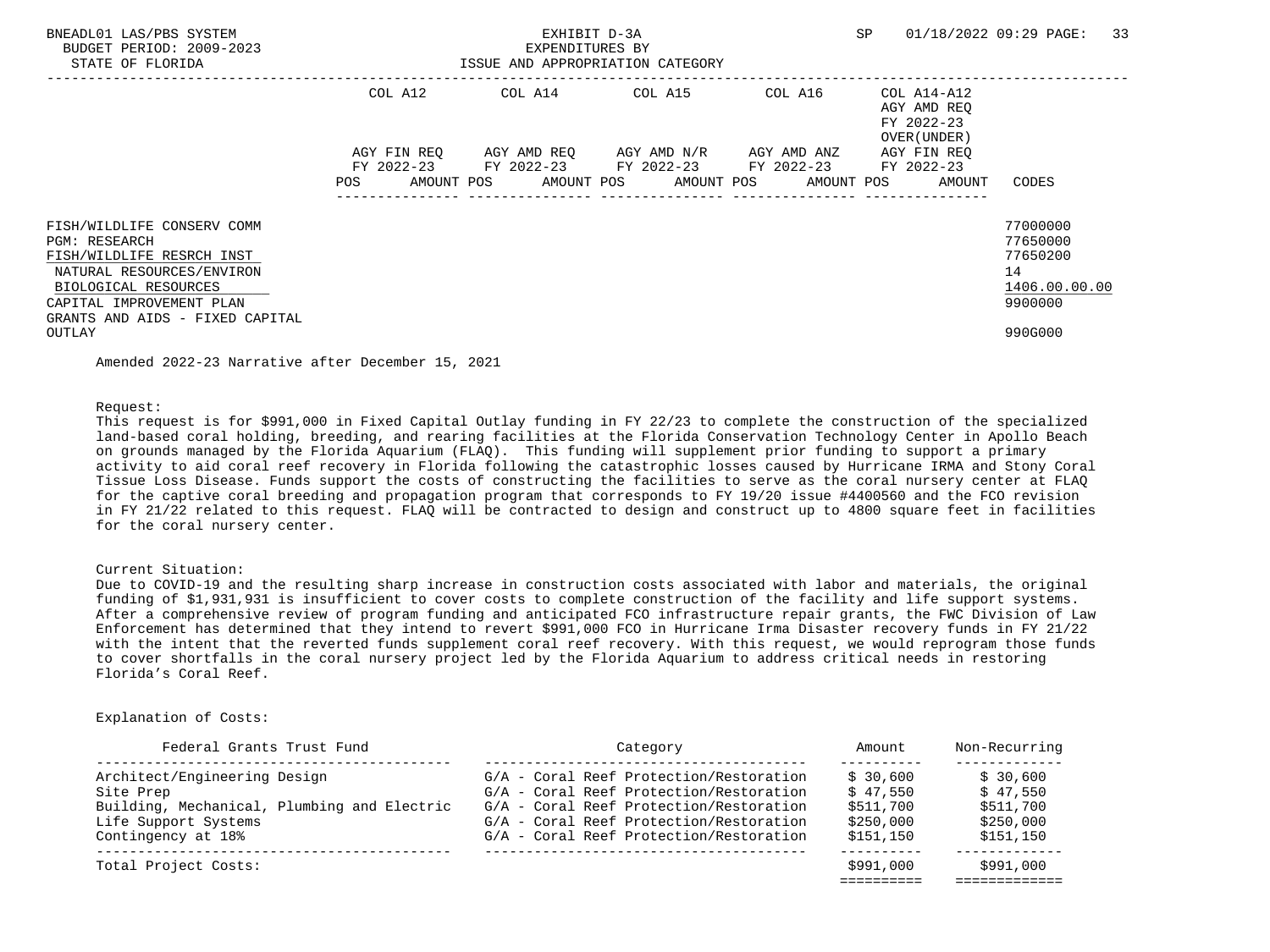| BNEADL01 LAS/PBS SYSTEM<br>BUDGET PERIOD: 2009-2023<br>STATE OF FLORIDA                                                                                                                                                                                                                                                                                                                                                                                                                                                |                               | EXPENDITURES BY       | EXHIBIT D-3A<br>ISSUE AND APPROPRIATION CATEGORY |                                                                                                                                                                    | SP                                                  | 01/18/2022 09:29 PAGE:<br>34                                                  |  |  |  |  |  |
|------------------------------------------------------------------------------------------------------------------------------------------------------------------------------------------------------------------------------------------------------------------------------------------------------------------------------------------------------------------------------------------------------------------------------------------------------------------------------------------------------------------------|-------------------------------|-----------------------|--------------------------------------------------|--------------------------------------------------------------------------------------------------------------------------------------------------------------------|-----------------------------------------------------|-------------------------------------------------------------------------------|--|--|--|--|--|
|                                                                                                                                                                                                                                                                                                                                                                                                                                                                                                                        | COL A12<br>AMOUNT POS<br>POS. | COL A14<br>AMOUNT POS | AMOUNT POS                                       | COL A15 COL A16 COL A14-A12<br>AGY FIN REQ AGY AMD REQ AGY AMD N/R AGY AMD ANZ AGY FIN REQ<br>FY 2022-23 FY 2022-23 FY 2022-23 FY 2022-23 FY 2022-23<br>AMOUNT POS | AGY AMD REO<br>FY 2022-23<br>OVER (UNDER)<br>AMOUNT | CODES                                                                         |  |  |  |  |  |
| FISH/WILDLIFE CONSERV COMM<br><b>PGM: RESEARCH</b><br>FISH/WILDLIFE RESRCH INST<br>NATURAL RESOURCES/ENVIRON<br>BIOLOGICAL RESOURCES<br>CAPITAL IMPROVEMENT PLAN<br>GRANTS AND AIDS - FIXED CAPITAL<br>OUTLAY                                                                                                                                                                                                                                                                                                          |                               |                       |                                                  |                                                                                                                                                                    |                                                     | 77000000<br>77650000<br>77650200<br>14<br>1406.00.00.00<br>9900000<br>990G000 |  |  |  |  |  |
| Benefits:<br>These facilities will serve as nurseries to aid in the restoration and repopulation of the hundreds of thousands of<br>corals killed by the Stony Coral Tissue Loss Disease outbreak that started in 2014. The nursery center will hold the<br>broodstock corals collected as part of the Coral Rescue Project which will be used to breed thousands of more corals.<br>These corals will then be reared at the nursery center until they are ready for outplanting to the reef tract for<br>restoration. |                               |                       |                                                  |                                                                                                                                                                    |                                                     |                                                                               |  |  |  |  |  |
| Activity:<br>ACT0210 - Fixed Capital Outlay<br>ACT0530 - Harmful Algal Bloom and Aquatic Health Monitoring and Assessment                                                                                                                                                                                                                                                                                                                                                                                              |                               |                       |                                                  |                                                                                                                                                                    |                                                     |                                                                               |  |  |  |  |  |
| Strategic Plan for Economic Development:<br>6.1 - Create and sustain vibrant, safe, healthy and resilient communities that attract workers, residents, businesses and<br>visitors.                                                                                                                                                                                                                                                                                                                                     |                               |                       |                                                  |                                                                                                                                                                    |                                                     |                                                                               |  |  |  |  |  |
| Summary: This is a new issue.                                                                                                                                                                                                                                                                                                                                                                                                                                                                                          |                               |                       |                                                  |                                                                                                                                                                    |                                                     |                                                                               |  |  |  |  |  |

 TOTAL: GRANTS AND AIDS - FIXED CAPITAL 990G000 OUTLAY TOTAL ISSUE............. 2,191,000 2,191,000 2,191,000 =============== =============== =============== =============== ===============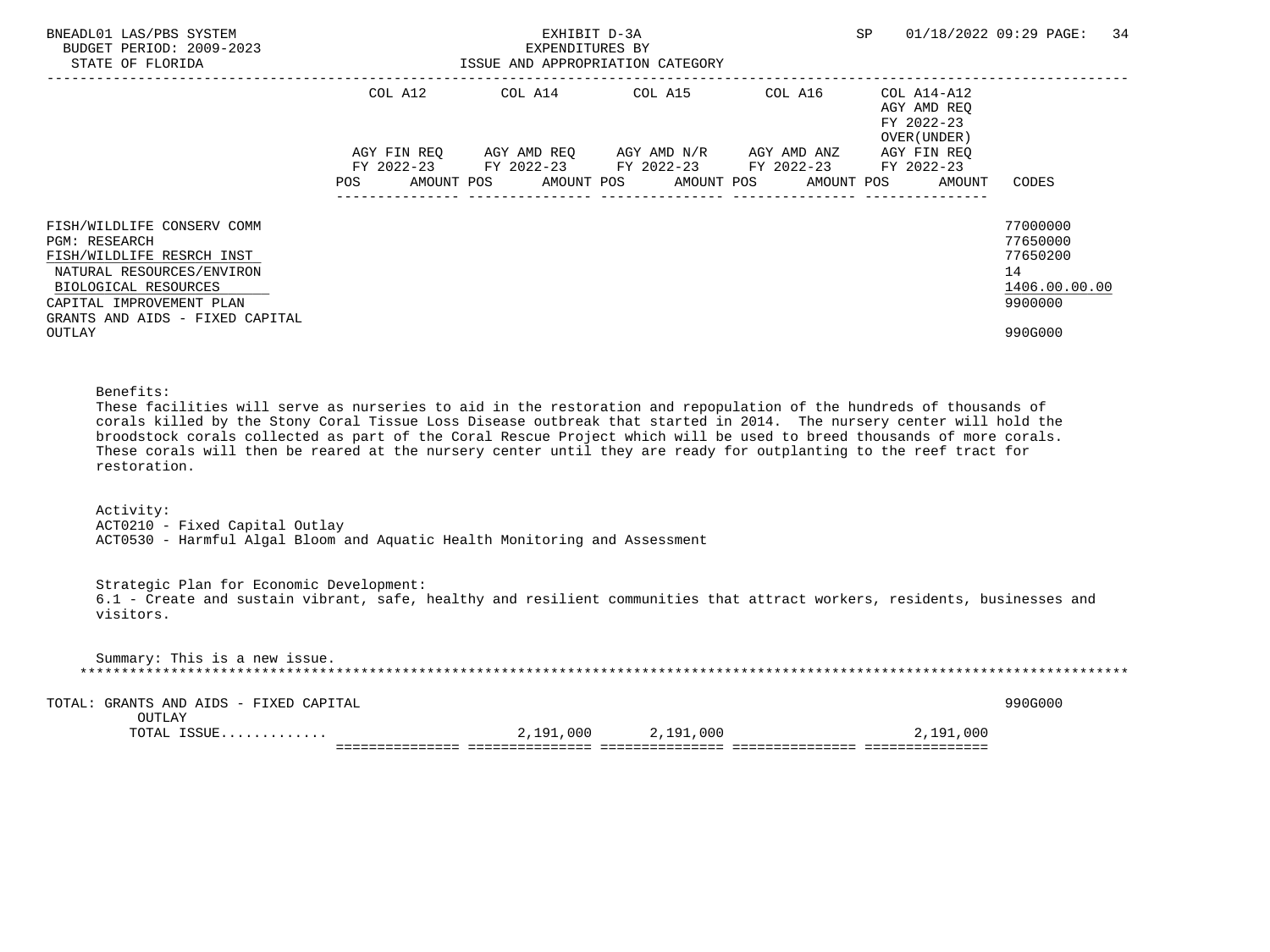| BNEADL01 LAS/PBS SYSTEM<br>BUDGET PERIOD: 2009-2023<br>STATE OF FLORIDA                                                              |     |                                         | EXHIBIT D-3A<br>EXPENDITURES BY | ISSUE AND APPROPRIATION CATEGORY                                                                 |            | <b>SP</b> |                                                          | 01/18/2022 09:29 PAGE:                                  | 35 |
|--------------------------------------------------------------------------------------------------------------------------------------|-----|-----------------------------------------|---------------------------------|--------------------------------------------------------------------------------------------------|------------|-----------|----------------------------------------------------------|---------------------------------------------------------|----|
|                                                                                                                                      |     | COL A12                                 |                                 | COL A14 COL A15                                                                                  | COL A16    |           | COL A14-A12<br>AGY AMD REO<br>FY 2022-23<br>OVER (UNDER) |                                                         |    |
|                                                                                                                                      | POS | AGY FIN REO<br>FY 2022-23<br>AMOUNT POS |                                 | AGY AMD REO AGY AMD N/R AGY AMD ANZ<br>FY 2022-23 FY 2022-23 FY 2022-23<br>AMOUNT POS AMOUNT POS | AMOUNT POS |           | AGY FIN REO<br>FY 2022-23<br>AMOUNT                      | CODES                                                   |    |
| FISH/WILDLIFE CONSERV COMM<br><b>PGM: RESEARCH</b><br>FISH/WILDLIFE RESRCH INST<br>NATURAL RESOURCES/ENVIRON<br>BIOLOGICAL RESOURCES |     |                                         |                                 |                                                                                                  |            |           |                                                          | 77000000<br>77650000<br>77650200<br>14<br>1406.00.00.00 |    |
| TOTAL: BIOLOGICAL RESOURCES<br>BY FUND TYPE<br>TRUST FUNDS                                                                           |     |                                         |                                 | 1,079,429 3,841,356 3,841,356                                                                    |            |           | 2,761,927 2000                                           | 1406.00.00.00                                           |    |
|                                                                                                                                      |     |                                         |                                 |                                                                                                  |            |           |                                                          |                                                         |    |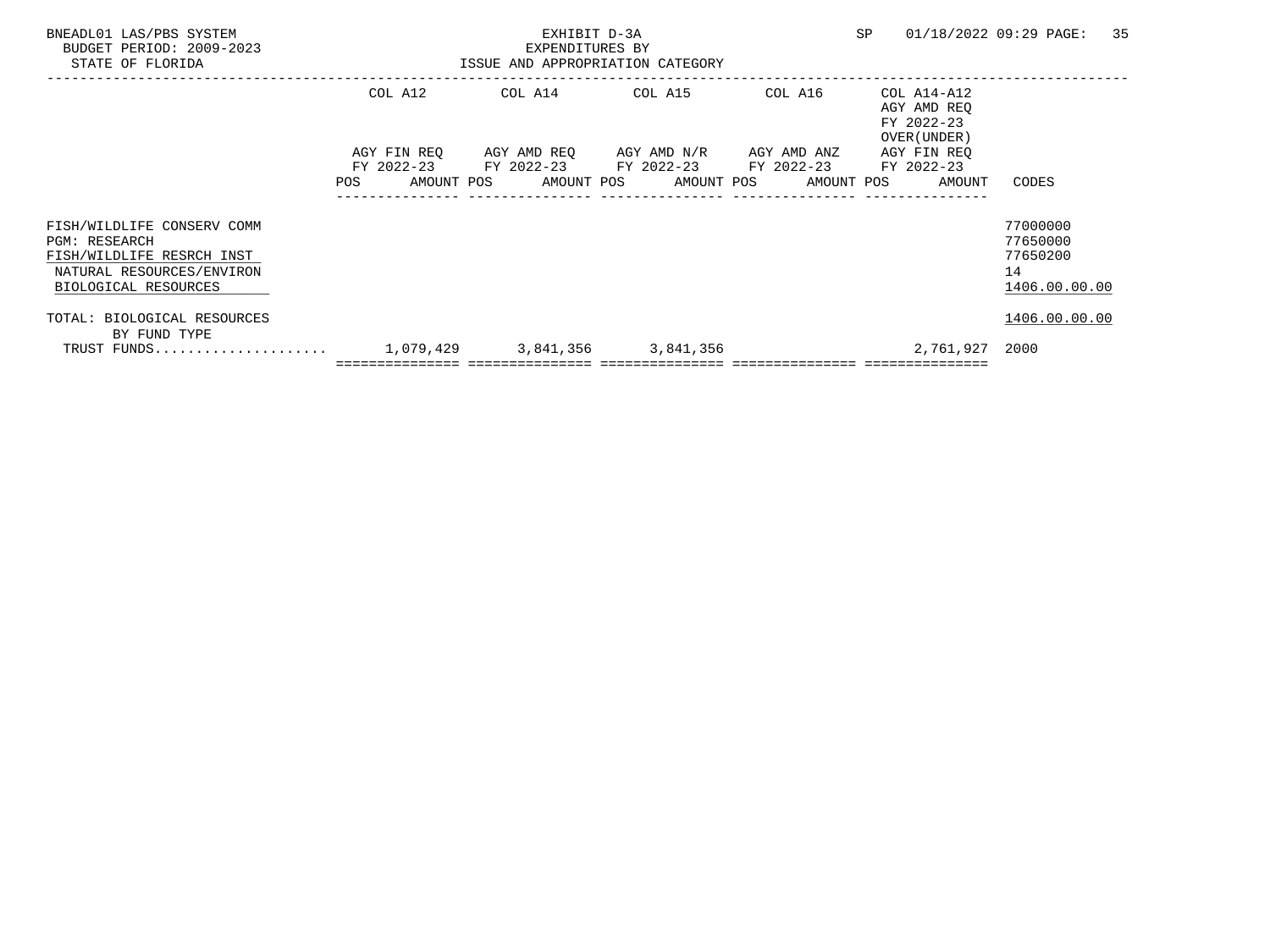| Agency:                                   | <b>Fish and Wildlife Conservation Commission</b> |                                                                                             |                      | <b>Agency Priority:</b>     |                                                                                                 |               |                 |  |  |  |
|-------------------------------------------|--------------------------------------------------|---------------------------------------------------------------------------------------------|----------------------|-----------------------------|-------------------------------------------------------------------------------------------------|---------------|-----------------|--|--|--|
| <b>Budget Entity and</b>                  | <b>Division of Hunting and Game Management</b>   |                                                                                             |                      |                             |                                                                                                 |               |                 |  |  |  |
| <b>Budget Entity Code:</b>                | 77300200                                         |                                                                                             |                      | <b>Project Category:</b>    |                                                                                                 | <b>SPRF</b>   |                 |  |  |  |
| <b>Appropriation</b>                      |                                                  |                                                                                             |                      |                             |                                                                                                 |               |                 |  |  |  |
| <b>Category Code:</b>                     | 080002                                           |                                                                                             |                      | <b>LRPP Narrative Page:</b> |                                                                                                 |               |                 |  |  |  |
| <b>PROJECT TITLE:</b>                     | <b>Florida Shooting Range Improvements</b>       |                                                                                             |                      |                             |                                                                                                 |               |                 |  |  |  |
| <b>Statutory Authority:</b>               |                                                  | 379.3581(3), Florida Statutes                                                               |                      |                             |                                                                                                 |               |                 |  |  |  |
| To be Constructed by:                     |                                                  | Contract?                                                                                   |                      | <b>Force Acct.?</b>         |                                                                                                 |               |                 |  |  |  |
|                                           |                                                  | (Y/N)                                                                                       | Y                    | (Y/N)                       | ${\bf N}$                                                                                       |               |                 |  |  |  |
|                                           |                                                  |                                                                                             |                      |                             |                                                                                                 |               |                 |  |  |  |
| <b>Facility</b>                           | <b>Service</b>                                   | <b>Planned</b>                                                                              | <b>User Stations</b> | <b>Existing</b>             | <b>New User</b>                                                                                 | <b>Space</b>  | <b>Net Area</b> |  |  |  |
| <b>Type</b>                               | Load                                             | <b>Used Factor</b>                                                                          | <b>Required</b>      | <b>Stations</b>             | <b>Stations</b>                                                                                 | <b>Factor</b> | <b>Required</b> |  |  |  |
|                                           |                                                  |                                                                                             |                      |                             | <b>Required</b>                                                                                 |               |                 |  |  |  |
| <b>44. Outdoor Recreation</b>             |                                                  |                                                                                             |                      |                             |                                                                                                 |               |                 |  |  |  |
| <b>Facility</b>                           | N/A                                              | N/A                                                                                         | N/A                  | N/A                         | N/A                                                                                             | N/A           | N/A             |  |  |  |
|                                           |                                                  |                                                                                             |                      |                             |                                                                                                 |               |                 |  |  |  |
| <b>45. Parking Structure</b>              | N/A                                              | N/A                                                                                         | N/A                  | N/A                         | N/A                                                                                             | N/A           | N/A             |  |  |  |
|                                           |                                                  |                                                                                             |                      |                             |                                                                                                 |               |                 |  |  |  |
| <b>Geographic Location:</b>               |                                                  | 595 Donovan Crews Road, St. Cloud, FL 34773 - Paving parking and sporting clays roads       |                      |                             |                                                                                                 |               |                 |  |  |  |
|                                           |                                                  |                                                                                             |                      |                             | 10455 102nd Terrace, Sebastian, FL 32958 - Sporting clays and rifle, handgun range improvements |               |                 |  |  |  |
|                                           |                                                  | 10900 Steelfield Road, Panama City Beach, FL 32413 - American and Olympic Trap/Skeet Fields |                      |                             |                                                                                                 |               |                 |  |  |  |
|                                           |                                                  | 12125 New Berlin Road, Jacksonville, FL 32226 - Olympic Trap and Skeet Field                |                      |                             |                                                                                                 |               |                 |  |  |  |
| <b>County:</b>                            | Osceola, Indian River, Bay, Duval                |                                                                                             |                      |                             |                                                                                                 |               |                 |  |  |  |
| <b>Facility</b>                           | <b>Net Area</b>                                  | <b>Efficiency</b>                                                                           | <b>Gross Area</b>    | <b>Unit Cost</b>            | <b>Construction</b>                                                                             |               | Occupancy       |  |  |  |
| <b>Type</b>                               | (square feet)                                    | <b>Factor</b>                                                                               | (square feet)        |                             | Cost                                                                                            |               | Date            |  |  |  |
| <b>45. Parking Structure</b>              | 187,500                                          | N/A                                                                                         | N/A                  | \$4                         | \$<br>750,000                                                                                   |               | 2023            |  |  |  |
| <b>44. Outdoor Recreation</b>             |                                                  |                                                                                             |                      |                             |                                                                                                 |               |                 |  |  |  |
| <b>Facility</b>                           | N/A                                              | N/A                                                                                         | N/A                  | N/A                         | \$<br>200,000                                                                                   | 2023          |                 |  |  |  |
| <b>44. Outdoor Recreation</b>             |                                                  |                                                                                             |                      |                             |                                                                                                 |               |                 |  |  |  |
| Facility<br><b>44. Outdoor Recreation</b> | 1,500                                            | N/A                                                                                         | N/A                  | N/A                         | \$<br>250,000                                                                                   | 2023          |                 |  |  |  |
| Facility                                  | 700                                              | N/A                                                                                         | N/A                  | N/A                         | \$<br>150,000                                                                                   | 2023          |                 |  |  |  |
| 52. Restrooms                             | 275                                              | N/A                                                                                         | 275                  | N/A                         | \$<br>150,000                                                                                   |               | 2023            |  |  |  |
| <b>Schedule of Project Components</b>     |                                                  | FY 2022-23                                                                                  | FY 2023-24           | FY 2024-25                  | FY 2025-26                                                                                      | FY 2026-27    |                 |  |  |  |
| 1. Basic Construction Costs               |                                                  | \$                                                                                          | \$                   | \$                          | \$                                                                                              |               | \$              |  |  |  |
| a. Construction Cost                      |                                                  | \$450,000                                                                                   |                      |                             |                                                                                                 |               |                 |  |  |  |
| b. Permits, Inspections,                  |                                                  |                                                                                             |                      |                             |                                                                                                 |               |                 |  |  |  |
| <b>Impact Fees</b>                        |                                                  |                                                                                             |                      |                             |                                                                                                 |               |                 |  |  |  |
| c. Communication requirements             |                                                  |                                                                                             |                      |                             |                                                                                                 |               |                 |  |  |  |
|                                           |                                                  |                                                                                             |                      |                             |                                                                                                 |               |                 |  |  |  |
| (conduits, wiring, etc.)                  |                                                  |                                                                                             |                      |                             |                                                                                                 |               |                 |  |  |  |
| d. Utilities outside building             |                                                  | 50,000                                                                                      |                      |                             |                                                                                                 |               |                 |  |  |  |
| e. Site Development                       |                                                  |                                                                                             |                      |                             |                                                                                                 |               |                 |  |  |  |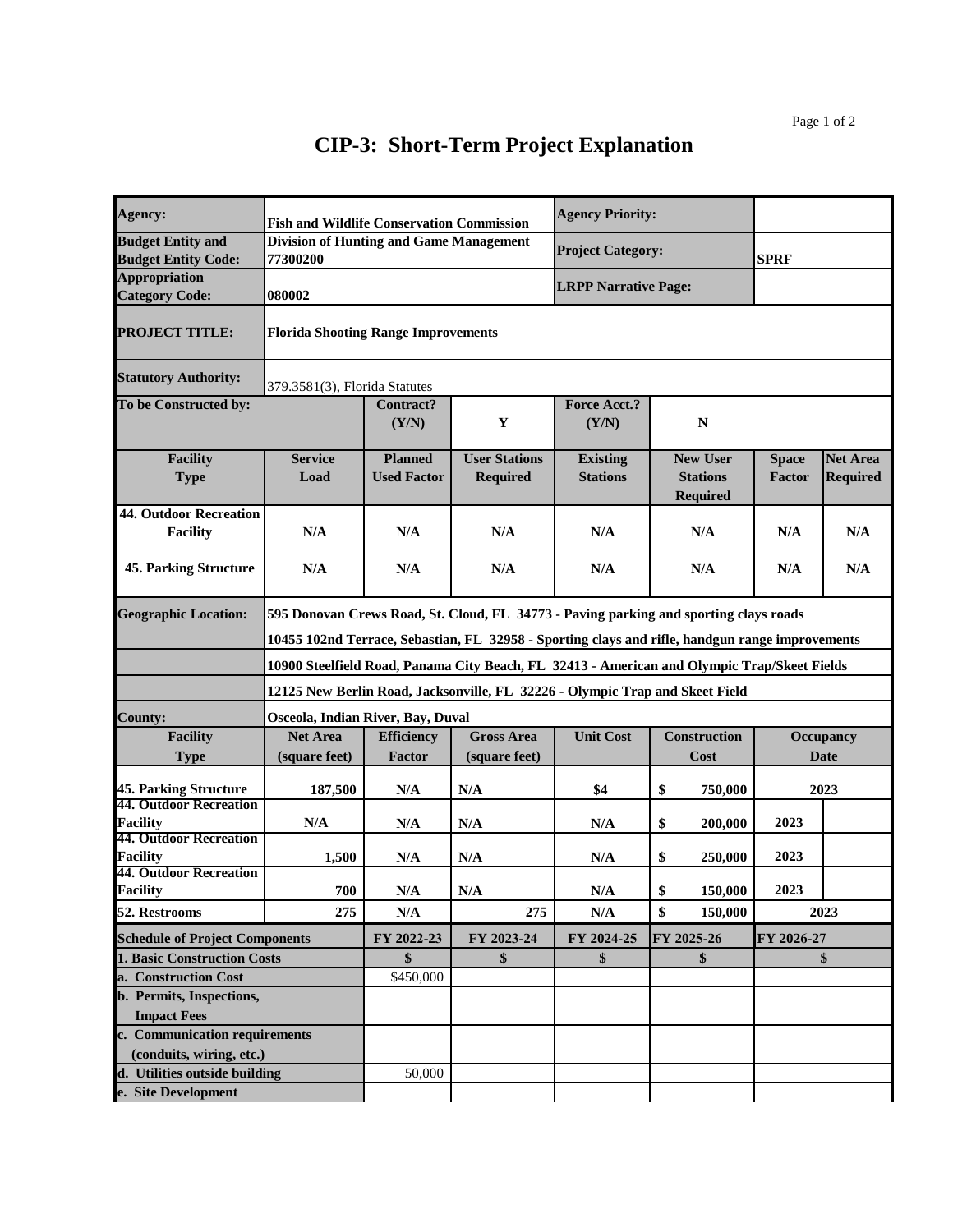| (roads, paving, etc.)               | 750,000  |  |  |
|-------------------------------------|----------|--|--|
| f. Energy efficient                 |          |  |  |
| equipment                           |          |  |  |
| g. Art allowance                    |          |  |  |
| (Section 255.043, Florida Statutes) |          |  |  |
| h. Other                            |          |  |  |
| Subtotal:                           | .250.000 |  |  |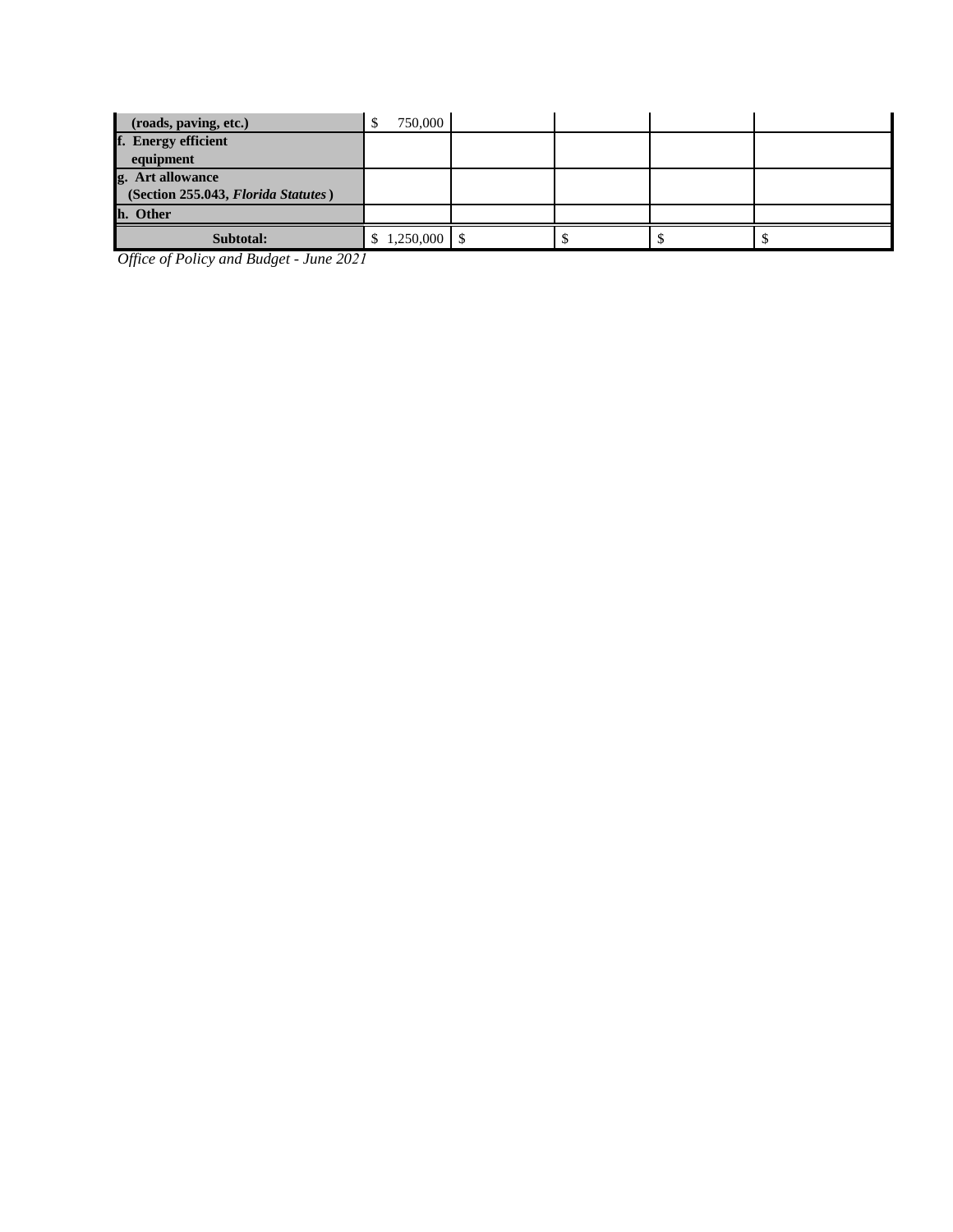| 2. Other Project Costs                               |                  | \$                 | \$                                     | \$                                 | \$                                 | \$               |
|------------------------------------------------------|------------------|--------------------|----------------------------------------|------------------------------------|------------------------------------|------------------|
| a. Land/Existing Facility Acquisition                |                  |                    |                                        |                                    |                                    |                  |
| <b>b. Professional Services</b>                      |                  |                    |                                        |                                    |                                    |                  |
| 1) Planning/Programming                              |                  |                    |                                        |                                    |                                    |                  |
| 2) Architechtural/Engineering Fees                   |                  | \$40,000           |                                        |                                    |                                    |                  |
| 3) On-site representatives                           |                  | \$<br>10,000       |                                        |                                    |                                    |                  |
| 4) Testing/Surveys                                   |                  |                    |                                        |                                    |                                    |                  |
|                                                      |                  |                    |                                        |                                    |                                    |                  |
| 5) Other Professional Services                       |                  |                    |                                        |                                    |                                    |                  |
| c. Miscellaneous Costs                               |                  |                    |                                        |                                    |                                    |                  |
| d. Moveable Equipment/Furniture                      |                  | 200,000            |                                        |                                    |                                    |                  |
| Subtotal:                                            |                  |                    |                                        |                                    |                                    |                  |
| 3. All Costs $(1 + 2)$                               |                  |                    |                                        |                                    |                                    |                  |
| 4. DMS Fee                                           |                  |                    |                                        |                                    |                                    |                  |
| <b>Total: All Costs by Fund</b><br><b>Fund Code:</b> | 109940           | 1,500,000          |                                        |                                    |                                    |                  |
| <b>Fund Code:</b>                                    |                  |                    |                                        |                                    |                                    |                  |
| <b>TOTAL</b> $(3+4)$                                 |                  | \$1,500,000        | $\mathcal{S}$                          | \$                                 | $\mathcal{S}$                      | \$               |
| <b>Appropriations to-date:</b>                       |                  |                    |                                        | <b>Projected Costs Beyond CIP:</b> |                                    |                  |
| <b>General Revenue</b>                               |                  |                    |                                        |                                    | <b>General Revenue</b>             |                  |
| <b>Trust Funds</b><br><b>TOTAL</b>                   |                  |                    | N/A - Federal Grants Trust Fund<br>\$0 |                                    | <b>Trust Funds</b><br><b>TOTAL</b> | $\rm N/A$<br>\$0 |
| <b>Changes in Agency Service Costs</b>               |                  | FY 2022-23         | FY 2023-24                             | FY 2024-25                         | FY 2025-26                         | FY 2026-27       |
| Category                                             | <b>Fund Code</b> | \$                 | \$                                     | \$                                 | \$                                 | \$               |
| <b>Salaries &amp; Benefits</b>                       |                  |                    |                                        |                                    |                                    |                  |
|                                                      |                  |                    |                                        |                                    |                                    |                  |
| Subtotal N/A                                         |                  |                    |                                        |                                    |                                    |                  |
|                                                      |                  |                    |                                        |                                    |                                    |                  |
| <b>OPS</b>                                           |                  |                    |                                        |                                    |                                    |                  |
|                                                      | N/A              |                    |                                        |                                    |                                    |                  |
| <b>Subtotal</b>                                      |                  |                    |                                        |                                    |                                    |                  |
| <b>Expenses</b>                                      |                  | 109940 \$1,500,000 |                                        |                                    |                                    |                  |
| <b>Expenses</b>                                      |                  |                    |                                        |                                    |                                    |                  |
| Subtotal \$                                          | 1,500,000        |                    |                                        |                                    |                                    |                  |
|                                                      |                  |                    |                                        |                                    |                                    |                  |
| <b>Other (Specify)</b>                               |                  |                    |                                        |                                    |                                    |                  |
| Subtotal                                             |                  |                    |                                        |                                    |                                    |                  |
| <b>Fund Totals</b>                                   |                  |                    |                                        |                                    |                                    |                  |
|                                                      | 1,500,000<br>\$  |                    |                                        |                                    |                                    |                  |
|                                                      |                  |                    |                                        |                                    |                                    |                  |
| <b>TOTAL</b>                                         |                  | \$1,500,000        | $\boldsymbol{\mathsf{S}}$              | \$                                 | \$                                 | \$               |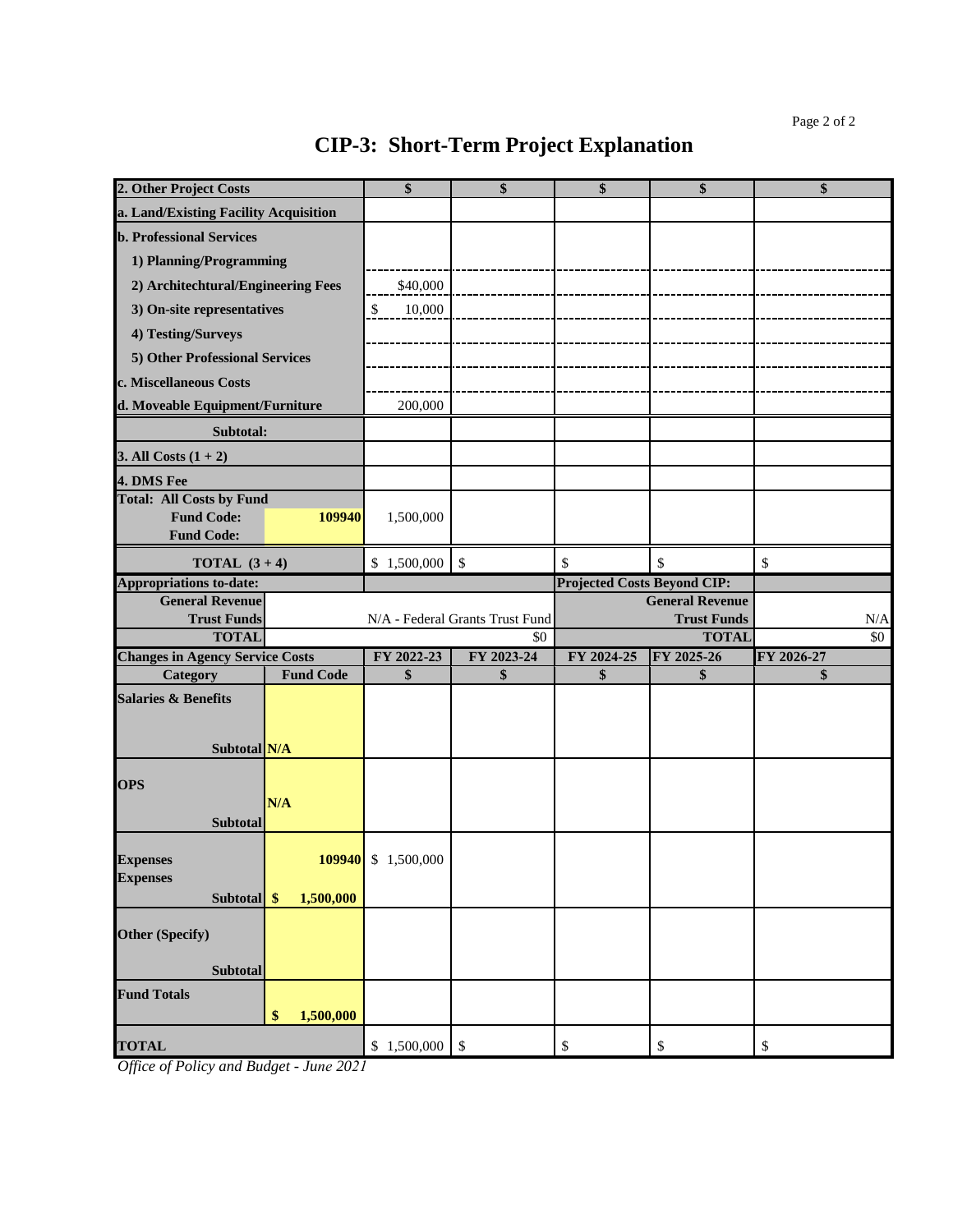| Agency:                                                   |                                                         |                                      | <b>Florida Fish and Wildlife Conservation Commis</b> | <b>Agency Priority:</b>            |                                                                                    |                               |                                    |  |
|-----------------------------------------------------------|---------------------------------------------------------|--------------------------------------|------------------------------------------------------|------------------------------------|------------------------------------------------------------------------------------|-------------------------------|------------------------------------|--|
| <b>Budget Entity and</b><br><b>Budget Entity Code:</b>    | <b>Fish and Wildlife Research Institute</b><br>77650200 |                                      |                                                      | <b>Project Category:</b>           |                                                                                    | <b>FCO</b>                    |                                    |  |
| Appropriation<br><b>Category Code:</b>                    | 083654                                                  |                                      |                                                      | <b>LRPP Narrative Page:</b>        |                                                                                    |                               |                                    |  |
| <b>PROJECT TITLE:</b>                                     |                                                         |                                      |                                                      |                                    | <b>Gomez Key Oyster Reef Expansion and Breakwaters for American Oystercatchers</b> |                               |                                    |  |
| <b>Statutory Authority:</b>                               |                                                         | 20.331(7)(a)3, Florida Statutes      |                                                      |                                    |                                                                                    |                               |                                    |  |
| To be Constructed by:                                     |                                                         | Contract?<br>(Y/N)                   | YES NO                                               | Force Acct.?<br>(Y/N)              | YES NO                                                                             |                               |                                    |  |
| Facility<br><b>Type</b>                                   | <b>Service</b><br>Load                                  | <b>Planned</b><br><b>Used Factor</b> | <b>User Stations</b><br>Required                     | <b>Existing</b><br><b>Stations</b> | <b>New User</b><br><b>Stations</b><br>Required                                     | <b>Space</b><br><b>Factor</b> | <b>Net Area</b><br><b>Required</b> |  |
| N/A                                                       | N/A                                                     | N/A                                  | N/A                                                  | N/A                                | N/A                                                                                | N/A                           | N/A                                |  |
| <b>Geographic Location:</b>                               |                                                         |                                      |                                                      |                                    |                                                                                    |                               |                                    |  |
| <b>County:</b>                                            |                                                         |                                      |                                                      |                                    |                                                                                    |                               |                                    |  |
| <b>Facility</b><br><b>Type</b>                            | <b>Net Area</b><br>(square feet)                        | Efficiency<br>Factor                 | <b>Gross Area</b><br>(square feet)                   | <b>Unit Cost</b>                   | Construction<br>Cost                                                               |                               | Occupancy<br><b>Date</b>           |  |
| N/A                                                       | N/A                                                     | N/A                                  | N/A                                                  | N/A                                | N/A                                                                                |                               | N/A                                |  |
| <b>Schedule of Project Components</b>                     |                                                         | FY 2022-23                           | FY 2023-24                                           | FY 2024-25                         | FY 2025-26                                                                         | FY 2026-27                    |                                    |  |
| 1. Basic Construction Costs                               |                                                         | \$                                   | \$                                                   | $\mathbf s$                        | \$                                                                                 |                               | \$                                 |  |
| a. Construction Cost                                      |                                                         | 1,200,000                            |                                                      |                                    |                                                                                    |                               |                                    |  |
| b. Permits, Inspections,                                  |                                                         |                                      |                                                      |                                    |                                                                                    |                               |                                    |  |
| <b>Impact Fees</b>                                        |                                                         |                                      |                                                      |                                    |                                                                                    |                               |                                    |  |
| c. Communication requirements                             |                                                         |                                      |                                                      |                                    |                                                                                    |                               |                                    |  |
| (conduits, wiring, etc.)<br>d. Utilities outside building |                                                         |                                      |                                                      |                                    |                                                                                    |                               |                                    |  |
| e. Site Development                                       |                                                         |                                      |                                                      |                                    |                                                                                    |                               |                                    |  |
| (roads, paving, etc.)                                     |                                                         |                                      |                                                      |                                    |                                                                                    |                               |                                    |  |
| f. Energy efficient                                       |                                                         |                                      |                                                      |                                    |                                                                                    |                               |                                    |  |
| equipment                                                 |                                                         |                                      |                                                      |                                    |                                                                                    |                               |                                    |  |
| g. Art allowance                                          |                                                         |                                      |                                                      |                                    |                                                                                    |                               |                                    |  |
| (Section 255.043, Florida Statutes)                       |                                                         |                                      |                                                      |                                    |                                                                                    |                               |                                    |  |
| h. Other                                                  |                                                         |                                      |                                                      |                                    |                                                                                    |                               |                                    |  |
| Subtotal:                                                 |                                                         | \$1,200,000                          | $\$$                                                 | \$                                 | $\mathbb{S}% _{t}\left( t\right) \equiv\mathbb{S}_{t}\left( t\right)$              | \$                            |                                    |  |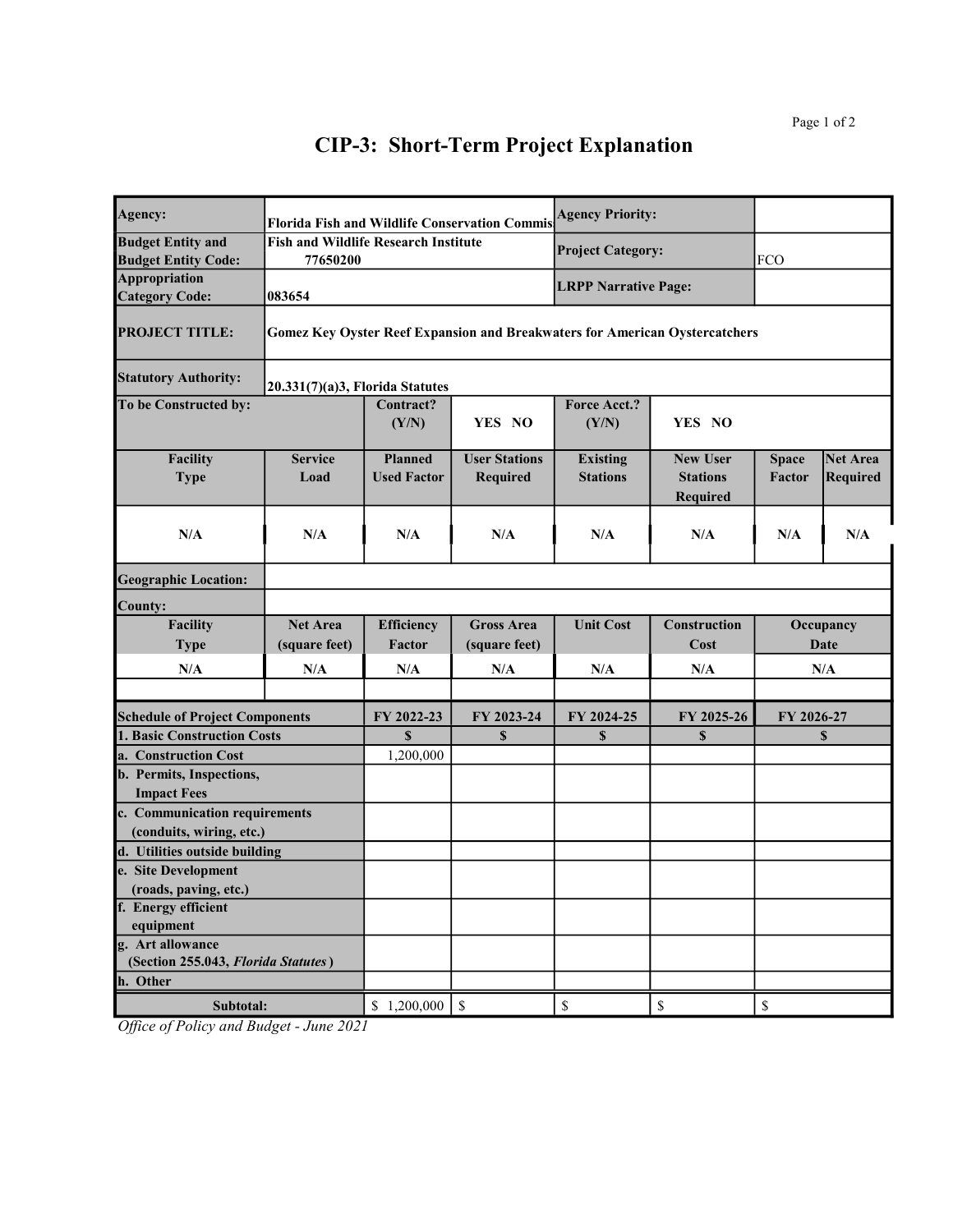| 2. Other Project Costs                 |                  | $\mathbf S$ | $\mathbf S$     | $\mathbf S$                        | $\mathbf S$                        | \$         |
|----------------------------------------|------------------|-------------|-----------------|------------------------------------|------------------------------------|------------|
| a. Land/Existing Facility Acquisition  |                  |             |                 |                                    |                                    |            |
| <b>b. Professional Services</b>        |                  |             |                 |                                    |                                    |            |
| 1) Planning/Programming                |                  |             |                 |                                    |                                    |            |
| 2) Architechtural/Engineering Fees     |                  |             |                 |                                    |                                    |            |
| 3) On-site representatives             |                  |             |                 |                                    |                                    |            |
| 4) Testing/Surveys                     |                  |             |                 |                                    |                                    |            |
| 5) Other Professional Services         |                  |             |                 |                                    |                                    |            |
| c. Miscellaneous Costs                 |                  |             |                 |                                    |                                    |            |
| d. Moveable Equipment/Furniture        |                  |             |                 |                                    |                                    |            |
| Subtotal:                              |                  |             |                 |                                    |                                    |            |
| 3. All Costs $(1 + 2)$                 |                  |             |                 |                                    |                                    |            |
| 4. DMS Fee                             |                  |             |                 |                                    |                                    |            |
| <b>Total: All Costs by Fund</b>        |                  |             |                 |                                    |                                    |            |
| <b>Fund Code:</b>                      | 2339             | 1,200,000   |                 |                                    |                                    |            |
| <b>Fund Code:</b>                      |                  |             |                 |                                    |                                    |            |
| TOTAL $(3 + 4)$                        |                  | \$1,200,000 | $\mathcal{S}$   | \$                                 | \$                                 | \$         |
| <b>Appropriations to-date:</b>         |                  |             |                 | <b>Projected Costs Beyond CIP:</b> |                                    |            |
| <b>General Revenue</b>                 |                  |             |                 |                                    | <b>General Revenue</b>             |            |
| <b>Trust Funds</b><br><b>TOTAL</b>     |                  |             | $\overline{50}$ |                                    | <b>Trust Funds</b><br><b>TOTAL</b> | \$0        |
| <b>Changes in Agency Service Costs</b> |                  | FY 2022-23  | FY 2023-24      | FY 2024-25                         | FY 2025-26                         | FY 2026-27 |
| Category                               | <b>Fund Code</b> | $\mathbf S$ | $\mathbf S$     | $\mathbf S$                        | $\mathbf S$                        | \$         |
| <b>Salaries &amp; Benefits</b>         |                  |             |                 |                                    |                                    |            |
|                                        |                  |             |                 |                                    |                                    |            |
|                                        |                  |             |                 |                                    |                                    |            |
| <b>Subtotal</b>                        |                  | N/A         |                 |                                    |                                    |            |
| <b>OPS</b>                             |                  |             |                 |                                    |                                    |            |
|                                        |                  |             |                 |                                    |                                    |            |
| <b>Subtotal</b>                        |                  | N/A         |                 |                                    |                                    |            |
| <b>Expenses</b>                        |                  |             |                 |                                    |                                    |            |
|                                        |                  |             |                 |                                    |                                    |            |
| Subtotal                               |                  | N/A         |                 |                                    |                                    |            |
|                                        |                  |             |                 |                                    |                                    |            |
| Other (Specify)                        |                  |             |                 |                                    |                                    |            |
| Subtotal                               |                  | N/A         |                 |                                    |                                    |            |
| <b>Fund Totals</b>                     |                  |             |                 |                                    |                                    |            |
|                                        |                  |             |                 |                                    |                                    |            |
| <b>TOTAL</b>                           |                  | \$          | \$              | \$                                 | \$                                 | \$         |
| $c_{\mathbf{D}}$ $\mathbf{L}$          | 2021             |             |                 |                                    |                                    |            |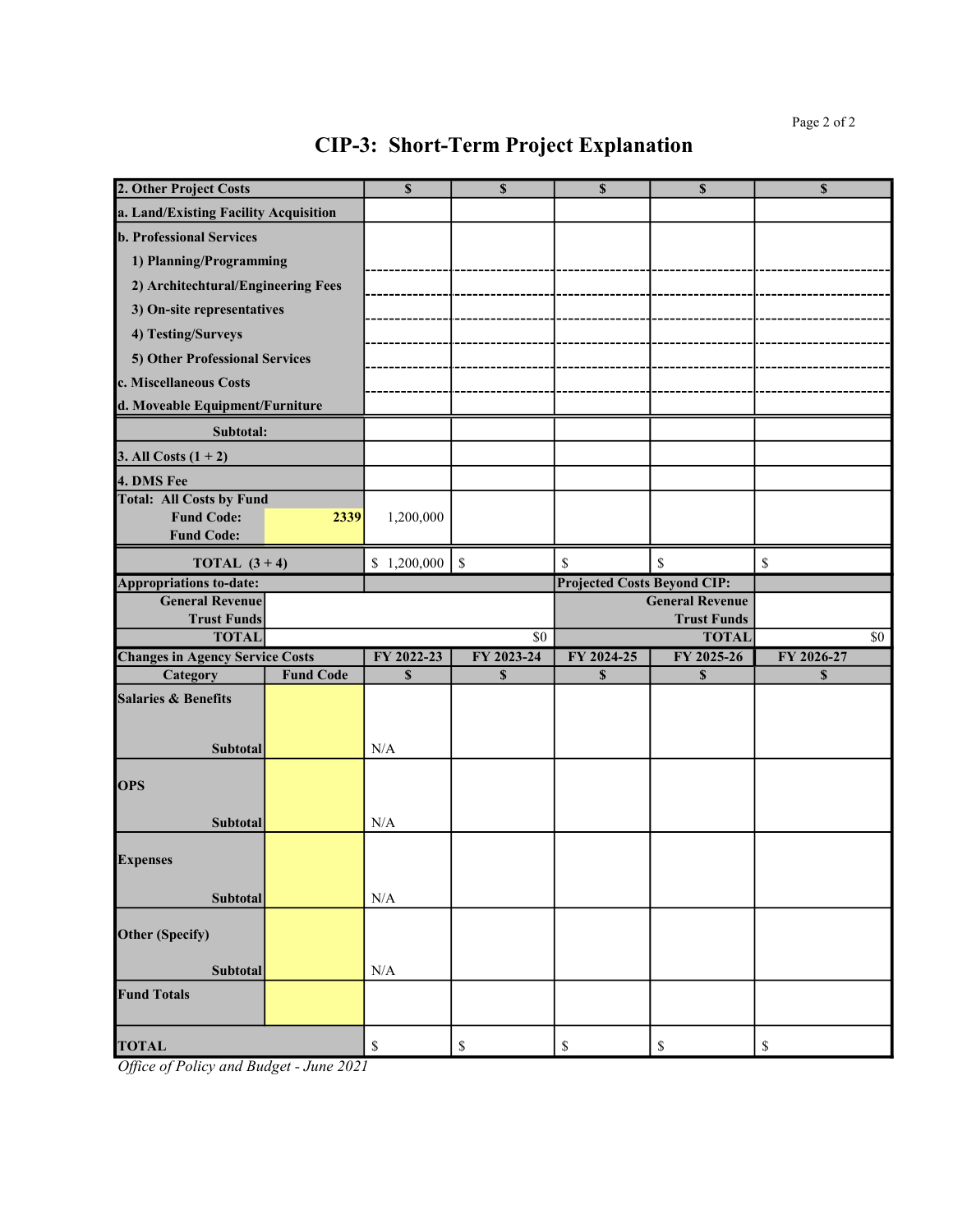| Agency:                                                   |                                                         |                                      | <b>Florida Fish and Wildlife Conservation Commission</b> | <b>Agency Priority:</b>                                               |                                                       |                               |                             |
|-----------------------------------------------------------|---------------------------------------------------------|--------------------------------------|----------------------------------------------------------|-----------------------------------------------------------------------|-------------------------------------------------------|-------------------------------|-----------------------------|
| <b>Budget Entity and</b><br><b>Budget Entity Code:</b>    | <b>Fish and Wildlife Research Institute</b><br>77650200 |                                      |                                                          | <b>Project Category:</b>                                              |                                                       | FCO                           |                             |
| Appropriation<br><b>Category Code:</b>                    | 149942                                                  |                                      |                                                          | <b>LRPP Narrative Page:</b>                                           |                                                       |                               |                             |
| <b>PROJECT TITLE:</b>                                     | <b>Florida Aquarium Coral Restoration</b>               |                                      |                                                          |                                                                       |                                                       |                               |                             |
| <b>Statutory Authority:</b>                               | 20.331(7)(a)3, Florida Statutes                         |                                      |                                                          |                                                                       |                                                       |                               |                             |
| To be Constructed by:                                     |                                                         | Contract?<br>(Y/N)                   | <b>YES</b>                                               | <b>Force Acct.?</b><br>(Y/N)                                          | NO.                                                   |                               |                             |
| Facility<br><b>Type</b>                                   | <b>Service</b><br>Load                                  | <b>Planned</b><br><b>Used Factor</b> | <b>User Stations</b><br><b>Required</b>                  | <b>Existing</b><br><b>Stations</b>                                    | <b>New User</b><br><b>Stations</b><br><b>Required</b> | <b>Space</b><br><b>Factor</b> | <b>Net Area</b><br>Required |
| Research<br><b>Laboratory/Offices</b>                     | N/A                                                     | N/A                                  | N/A                                                      | N/A                                                                   | N/A                                                   | N/A                           | N/A                         |
| <b>Geographic Location:</b>                               |                                                         |                                      | 577 Estuary Shore Lane, Apollo Beach, FL 33572.          |                                                                       |                                                       |                               |                             |
| County:                                                   | <b>Hillsborough</b>                                     |                                      |                                                          |                                                                       |                                                       |                               |                             |
| Facility<br><b>Type</b>                                   | <b>Net Area</b><br>(square feet)                        | <b>Efficiency</b><br><b>Factor</b>   | <b>Gross Area</b><br>(square feet)                       | <b>Unit Cost</b>                                                      | Construction<br>Cost                                  |                               | Occupancy<br>Date           |
| <b>Research Laboratories</b>                              | 4,289                                                   | 1                                    | 4,289                                                    | 178<br>\$                                                             | \$<br>761,700                                         | N/A                           |                             |
| <b>Schedule of Project Components</b>                     |                                                         | FY 2022-23                           |                                                          |                                                                       |                                                       |                               |                             |
| 1. Basic Construction Costs                               |                                                         | $\mathbf{s}$                         |                                                          |                                                                       |                                                       |                               |                             |
| a. Construction Cost                                      |                                                         | 761,700                              |                                                          |                                                                       |                                                       |                               |                             |
| b. Permits, Inspections,<br><b>Impact Fees</b>            |                                                         |                                      |                                                          |                                                                       |                                                       |                               |                             |
| c. Communication requirements<br>(conduits, wiring, etc.) |                                                         |                                      |                                                          |                                                                       |                                                       |                               |                             |
| d. Utilities outside building                             |                                                         |                                      |                                                          |                                                                       |                                                       |                               |                             |
| e. Site Development                                       |                                                         | 47,550                               |                                                          |                                                                       |                                                       |                               |                             |
| (roads, paving, etc.)                                     |                                                         |                                      |                                                          |                                                                       |                                                       |                               |                             |
| f. Energy efficient                                       |                                                         |                                      |                                                          |                                                                       |                                                       |                               |                             |
| equipment<br>g. Art allowance                             |                                                         |                                      |                                                          |                                                                       |                                                       |                               |                             |
| (Section 255.043, Florida Statutes)                       |                                                         |                                      |                                                          |                                                                       |                                                       |                               |                             |
| h. Other                                                  |                                                         |                                      |                                                          |                                                                       |                                                       |                               |                             |
| Subtotal:                                                 |                                                         | 809,250<br>\$                        | $\mathbb{S}$                                             | $\mathbb{S}% _{t}\left( t\right) \equiv\mathbb{S}_{t}\left( t\right)$ |                                                       | $\mathbb S$                   |                             |